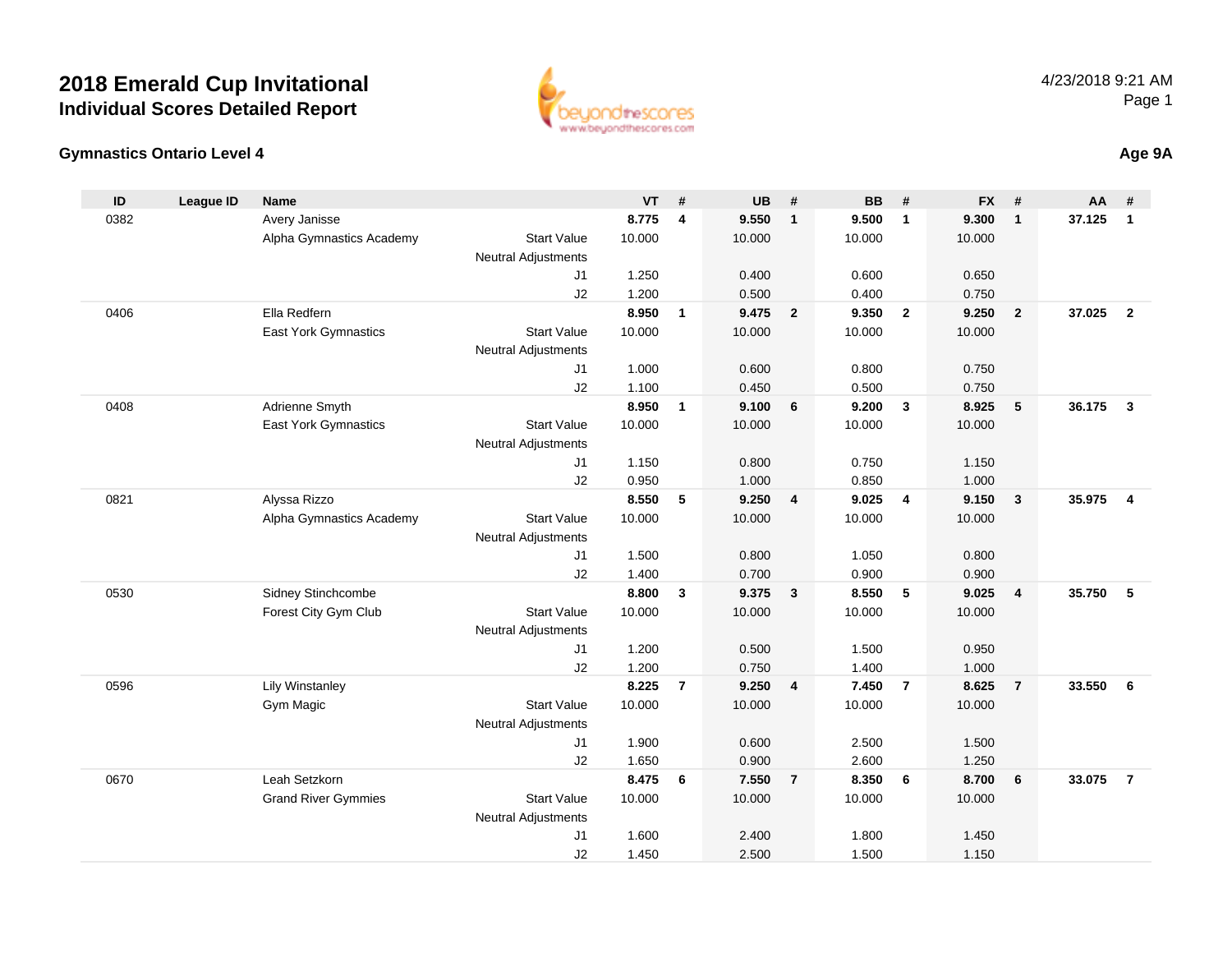

### **Gymnastics Ontario Level 4**

| ID   | League ID | <b>Name</b>                   |                            | <b>VT</b> | #            | <b>UB</b> | #                       | <b>BB</b> | #                       | <b>FX</b> | #            | <b>AA</b> | #              |
|------|-----------|-------------------------------|----------------------------|-----------|--------------|-----------|-------------------------|-----------|-------------------------|-----------|--------------|-----------|----------------|
| 0386 |           | Emmersyn Rashwan              |                            | 9.050     | $\mathbf{1}$ | 9.600     | $\mathbf{1}$            | 8.750     | $\overline{2}$          | 9.200     | $\mathbf{2}$ | 36.600    | $\mathbf{1}$   |
|      |           | Alpha Gymnastics Academy      | <b>Start Value</b>         | 10.000    |              | 10.000    |                         | 10.000    |                         | 10.000    |              |           |                |
|      |           |                               | <b>Neutral Adjustments</b> |           |              |           |                         |           |                         |           |              |           |                |
|      |           |                               | J1                         | 0.950     |              | 0.300     |                         | 1.300     |                         | 0.700     |              |           |                |
|      |           |                               | J2                         | 0.950     |              | 0.500     |                         | 1.200     |                         | 0.900     |              |           |                |
| 0409 |           | Lane Rathwell                 |                            | 8.875     | 3            | 9.200     | $\mathbf{3}$            | 8.850     | $\overline{1}$          | 9.200     | $\mathbf{2}$ | 36.125    | $\overline{2}$ |
|      |           | <b>East York Gymnastics</b>   | <b>Start Value</b>         | 10.000    |              | 10.000    |                         | 10.000    |                         | 10.000    |              |           |                |
|      |           |                               | <b>Neutral Adjustments</b> |           |              |           |                         | $-0.200$  |                         |           |              |           |                |
|      |           |                               | J1                         | 1.200     |              | 0.900     |                         | 0.800     |                         | 0.800     |              |           |                |
|      |           |                               | J2                         | 1.050     |              | 0.700     |                         | 1.100     |                         | 0.800     |              |           |                |
| 0765 |           | Ava Moulaison                 |                            | 8.950     | $\mathbf{2}$ | 8.650     | $\overline{4}$          | 8.425     | 5                       | 9.500     | $\mathbf{1}$ | 35.525    | $\mathbf{3}$   |
|      |           | Gemini Gymnastics             | <b>Start Value</b>         | 10.000    |              | 10.000    |                         | 10.000    |                         | 10.000    |              |           |                |
|      |           |                               | <b>Neutral Adjustments</b> |           |              |           |                         |           |                         |           |              |           |                |
|      |           |                               | J1                         | 1.000     |              | 1.400     |                         | 1.700     |                         | 0.450     |              |           |                |
|      |           |                               | J2                         | 1.100     |              | 1.300     |                         | 1.450     |                         | 0.550     |              |           |                |
| 0593 |           | Kara Healey                   |                            | 8.650     | 4            | 9.350     | $\overline{\mathbf{2}}$ | 8.575     | $\mathbf{3}$            | 8.550     | 6            | 35.125    | $\overline{4}$ |
|      |           | Gym Magic                     | <b>Start Value</b>         | 10.000    |              | 10.000    |                         | 10.000    |                         | 10.000    |              |           |                |
|      |           |                               | <b>Neutral Adjustments</b> |           |              |           |                         |           |                         |           |              |           |                |
|      |           |                               | J1                         | 1.500     |              | 0.500     |                         | 1.450     |                         | 1.500     |              |           |                |
|      |           |                               | J2                         | 1.200     |              | 0.800     |                         | 1.400     |                         | 1.400     |              |           |                |
| 0456 |           | Salena Ramdass                |                            | 8.200     | 5            | 7.800     | 6                       | 8.475     | $\overline{\mathbf{4}}$ | 9.000     | 4            | 33.475    | 5              |
|      |           | TGI                           | <b>Start Value</b>         | 10.000    |              | 10.000    |                         | 10.000    |                         | 10.000    |              |           |                |
|      |           |                               | <b>Neutral Adjustments</b> |           |              |           |                         |           |                         |           |              |           |                |
|      |           |                               | J1                         | 1.800     |              | 2.200     |                         | 1.600     |                         | 0.900     |              |           |                |
|      |           |                               | J2                         | 1.800     |              | 2.200     |                         | 1.450     |                         | 1.100     |              |           |                |
| 0076 |           | Ava Courchesne                |                            | 8.150     | 6            | 8.500     | 5                       | 7.750     | 6                       | 8.650     | 5            | 33.050    | 6              |
|      |           | Kitchener-Waterloo Gymnastics | <b>Start Value</b>         | 10.000    |              | 10.000    |                         | 10.000    |                         | 10.000    |              |           |                |
|      |           |                               | Neutral Adjustments        |           |              |           |                         |           |                         |           |              |           |                |
|      |           |                               | J1                         | 1.950     |              | 1.400     |                         | 2.500     |                         | 1.200     |              |           |                |
|      |           |                               | J2                         | 1.750     |              | 1.600     |                         | 2.000     |                         | 1.500     |              |           |                |

**Age 9B**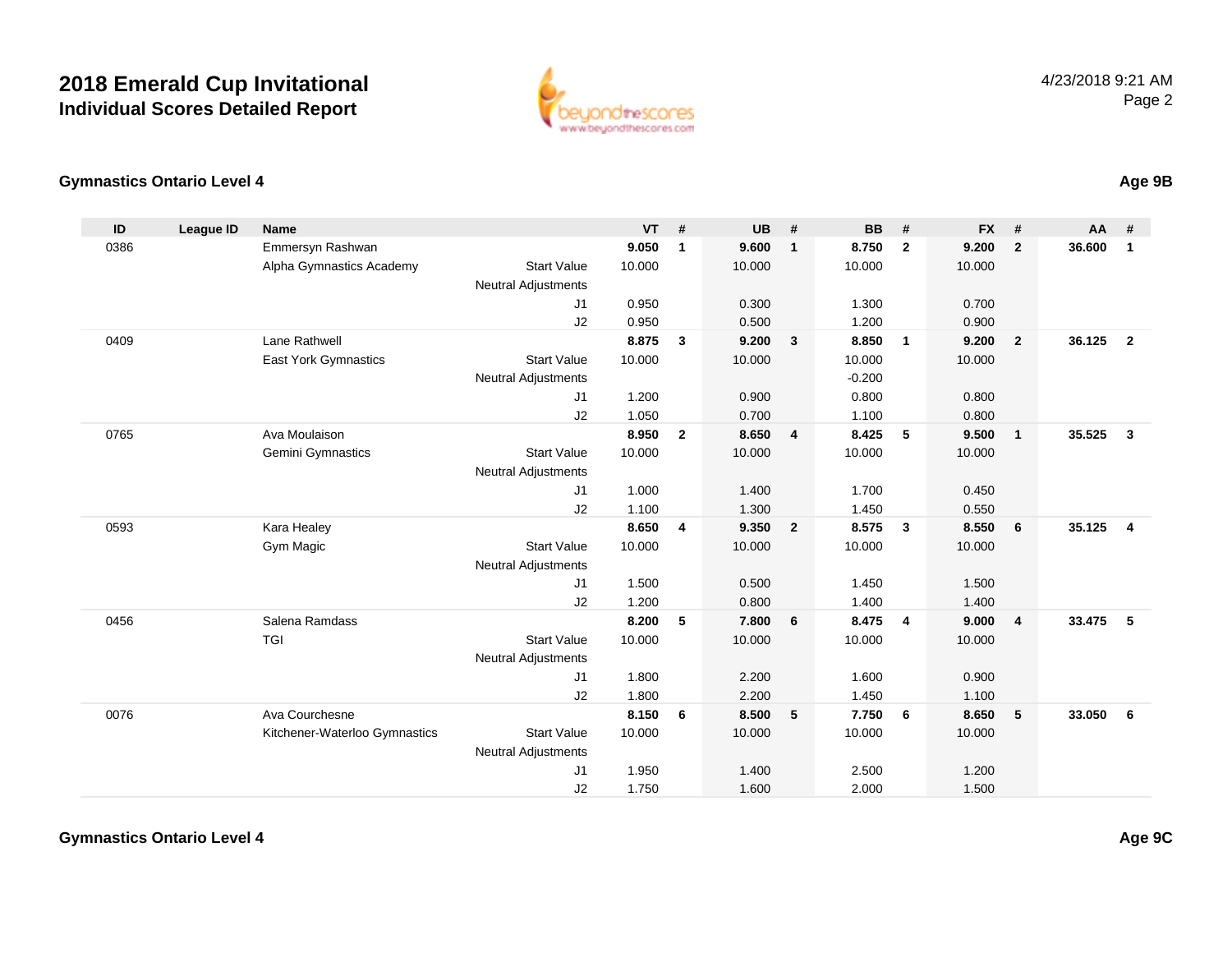

| ID   | <b>League ID</b> | <b>Name</b>                            |                            | <b>VT</b> | #              | <b>UB</b> | #              | <b>BB</b> | #              | <b>FX</b> | #                       | AA     | #              |
|------|------------------|----------------------------------------|----------------------------|-----------|----------------|-----------|----------------|-----------|----------------|-----------|-------------------------|--------|----------------|
| 0763 |                  | <b>Gwen Danford</b>                    |                            | 9.100     | $\mathbf{1}$   | 9.600     | $\mathbf{1}$   | 9.125     | $\overline{2}$ | 9.150     | $\overline{2}$          | 36.975 | $\mathbf{1}$   |
|      |                  | Gemini Gymnastics                      | <b>Start Value</b>         | 10.000    |                | 10.000    |                | 10.000    |                | 10.000    |                         |        |                |
|      |                  |                                        | <b>Neutral Adjustments</b> |           |                |           |                |           |                |           |                         |        |                |
|      |                  |                                        | J1                         | 0.900     |                | 0.300     |                | 1.000     |                | 0.750     |                         |        |                |
|      |                  |                                        | J2                         | 0.900     |                | 0.500     |                | 0.750     |                | 0.950     |                         |        |                |
| 0764 |                  | Lily LaBarre                           |                            | 8.700     | $\overline{2}$ | 9.550     | $\overline{2}$ | 8.700     | $\mathbf{3}$   | 9.500     | $\overline{\mathbf{1}}$ | 36.450 | $\overline{2}$ |
|      |                  | Gemini Gymnastics                      | <b>Start Value</b>         | 10.000    |                | 10.000    |                | 10.000    |                | 10.000    |                         |        |                |
|      |                  |                                        | <b>Neutral Adjustments</b> |           |                |           |                |           |                |           |                         |        |                |
|      |                  |                                        | J1                         | 1.200     |                | 0.300     |                | 1.350     |                | 0.400     |                         |        |                |
|      |                  |                                        | J2                         | 1.400     |                | 0.600     |                | 1.250     |                | 0.600     |                         |        |                |
| 0454 |                  | Emily Pozhidaeva                       |                            | 8.375     | 3              | 8.575     | $\mathbf{3}$   | 9.200     | $\overline{1}$ | 8.975     | $\overline{\mathbf{3}}$ | 35.125 | $\mathbf{3}$   |
|      |                  | TGI                                    | <b>Start Value</b>         | 10.000    |                | 10.000    |                | 10.000    |                | 10.000    |                         |        |                |
|      |                  |                                        | <b>Neutral Adjustments</b> |           |                |           |                |           |                |           |                         |        |                |
|      |                  |                                        | J1                         | 1.450     |                | 1.300     |                | 0.950     |                | 1.000     |                         |        |                |
|      |                  |                                        | J2                         | 1.800     |                | 1.550     |                | 0.650     |                | 1.050     |                         |        |                |
| 0324 |                  | Mya McCollum                           |                            | 8.375     | 3              | 7.500     | $\overline{7}$ | 8.425     | 5              | 8.700     | $\overline{\mathbf{4}}$ | 33.000 | $\overline{4}$ |
|      |                  | <b>Grand River Gymmies</b>             | <b>Start Value</b>         | 10.000    |                | 10.000    |                | 10.000    |                | 10.000    |                         |        |                |
|      |                  |                                        | <b>Neutral Adjustments</b> |           |                |           |                |           |                |           |                         |        |                |
|      |                  |                                        | J1                         | 1.800     |                | 2.400     |                | 1.700     |                | 1.400     |                         |        |                |
|      |                  |                                        | J2                         | 1.450     |                | 2.600     |                | 1.450     |                | 1.200     |                         |        |                |
| 0405 |                  | Ailey Hart                             |                            | 7.475     | 8              | 8.400     | 5              | 8.525     | $\overline{4}$ | 8.500     | $5\phantom{1}$          | 32.900 | 5              |
|      |                  | East York Gymnastics                   | <b>Start Value</b>         | 10.000    |                | 10.000    |                | 10.000    |                | 10.000    |                         |        |                |
|      |                  |                                        | <b>Neutral Adjustments</b> |           |                |           |                |           |                |           |                         |        |                |
|      |                  |                                        | J1                         | 2.650     |                | 1.400     |                | 1.400     |                | 1.500     |                         |        |                |
|      |                  |                                        | J2                         | 2.400     |                | 1.800     |                | 1.550     |                | 1.500     |                         |        |                |
| 0088 |                  | Sasha Bowes                            |                            | 7.825     | 6              | 8.500     | 4              | 7.825     | 8              | 8.300     | 6                       | 32.450 | - 6            |
|      |                  | Kitchener-Waterloo Gymnastics          | <b>Start Value</b>         | 10.000    |                | 10.000    |                | 10.000    |                | 10.000    |                         |        |                |
|      |                  |                                        | <b>Neutral Adjustments</b> |           |                |           |                |           |                |           |                         |        |                |
|      |                  |                                        | J1                         | 2.150     |                | 1.500     |                | 2.250     |                | 1.600     |                         |        |                |
|      |                  |                                        | J2                         | 2.200     |                | 1.500     |                | 2.100     |                | 1.800     |                         |        |                |
| 0125 |                  | Vanessa Panek                          |                            | 8.325     | 5              | 7.500     | $\overline{7}$ | 7.950     | $\overline{7}$ | 7.625     | $\overline{7}$          | 31.400 | $\overline{7}$ |
|      |                  | Hamilton Mountain Gymnastics<br>Centre | <b>Start Value</b>         | 10.000    |                | 10.000    |                | 10.000    |                | 10.000    |                         |        |                |
|      |                  |                                        | <b>Neutral Adjustments</b> |           |                |           |                |           |                |           |                         |        |                |
|      |                  |                                        | J1                         | 1.700     |                | 2.400     |                | 1.900     |                | 2.350     |                         |        |                |
|      |                  |                                        | J2                         | 1.650     |                | 2.600     |                | 2.200     |                | 2.400     |                         |        |                |
| 0121 |                  | Emma Janicki                           |                            | 7.650     | $\overline{7}$ | 7.950     | 6              | 8.375     | 6              | 6.100     | 8                       | 30.075 | 8              |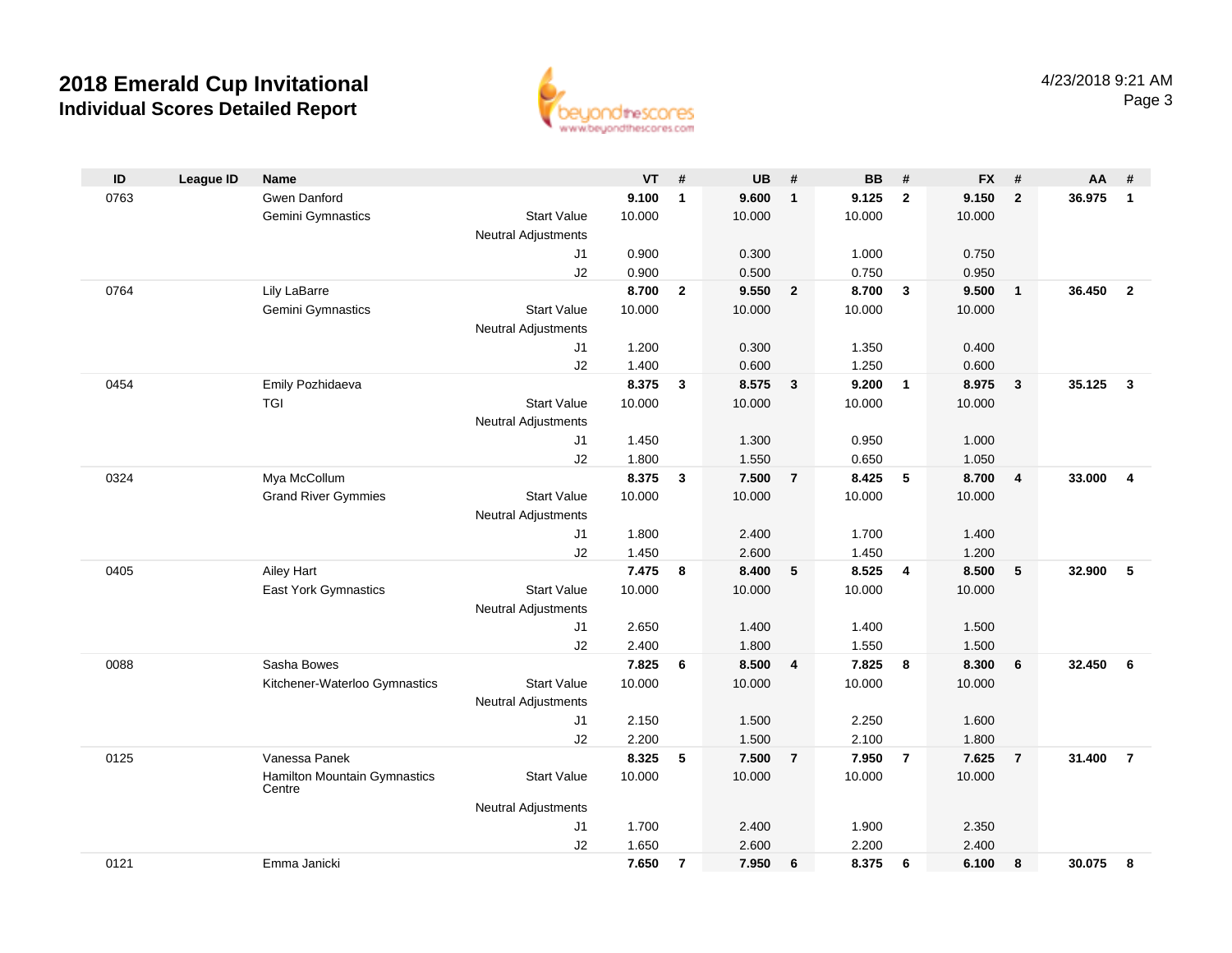

4/23/2018 9:21 AMPage 4

|                                   | Hamilton Mountain Gymnastics<br>Centre | <b>Start Value</b>         | 10.000         |                         | 10.000         |                | 10.000         |                | 10.000         |                |          |                         |
|-----------------------------------|----------------------------------------|----------------------------|----------------|-------------------------|----------------|----------------|----------------|----------------|----------------|----------------|----------|-------------------------|
|                                   |                                        | <b>Neutral Adjustments</b> |                |                         |                |                |                |                |                |                |          |                         |
|                                   |                                        | J1                         | 2.600          |                         | 1.900          |                | 1.500          |                | 3.750          |                |          |                         |
|                                   |                                        | J2                         | 2.100          |                         | 2.200          |                | 1.750          |                | 4.050          |                |          |                         |
| <b>Gymnastics Ontario Level 4</b> |                                        |                            |                |                         |                |                |                |                |                |                |          | Age 11A                 |
|                                   |                                        |                            |                |                         |                |                |                |                |                |                |          |                         |
| $\sf ID$<br><b>League ID</b>      | <b>Name</b>                            |                            | VT             | #                       | <b>UB</b>      | $\pmb{\#}$     | <b>BB</b>      | $\#$           | <b>FX</b>      | $\pmb{\#}$     | AA       | #                       |
| 0775                              | Claire McFadyen                        |                            | 8.875          | $\overline{\mathbf{1}}$ | 9.950          | $\mathbf{1}$   | 9.175          | $\overline{2}$ | 9.200          | $\mathbf{1}$   | 37.200   | $\overline{1}$          |
|                                   | Gemini Gymnastics                      | <b>Start Value</b>         | 10.000         |                         | 10.000         |                | 10.000         |                | 10.000         |                |          |                         |
|                                   |                                        | <b>Neutral Adjustments</b> |                |                         |                |                | $-0.100$       |                |                |                |          |                         |
|                                   |                                        | J1                         | 1.100          |                         | 0.050          |                | 0.800          |                | 0.900          |                |          |                         |
|                                   |                                        | J2                         | 1.150          |                         | 0.050          |                | 0.650          |                | 0.700          |                |          |                         |
| 0876                              | Devyn Nichols                          |                            | 8.500          | $\overline{4}$          | 9.650          | $\overline{2}$ | 9.400          | $\mathbf{1}$   | 9.150          | $\overline{2}$ | 36.700   | $\overline{\mathbf{2}}$ |
|                                   | Alpha Gymnastics Academy               | <b>Start Value</b>         | 10.000         |                         | 10.000         |                | 10.000         |                | 10.000         |                |          |                         |
|                                   |                                        | Neutral Adjustments        |                |                         |                |                | $-0.100$       |                |                |                |          |                         |
|                                   |                                        | J1                         | 1.600          |                         | 0.300          |                | 0.400          |                | 0.800          |                |          |                         |
|                                   |                                        | J2                         | 1.400          |                         | 0.400          |                | 0.600          |                | 0.900          |                |          |                         |
| 0772                              | Ashlyn Hayward                         |                            | 8.050          | $6\phantom{1}6$         | 9.400          | $\mathbf{3}$   | 9.150          | $\mathbf{3}$   | 8.750          | 4              | 35.350   | $\overline{\mathbf{3}}$ |
|                                   | Gemini Gymnastics                      | <b>Start Value</b>         | 10.000         |                         | 10.000         |                | 10.000         |                | 10.000         |                |          |                         |
|                                   |                                        | Neutral Adjustments        |                |                         |                |                | $-0.100$       |                |                |                |          |                         |
|                                   |                                        | J1                         | 2.000          |                         | 0.550          |                | 0.800          |                | 1.150          |                |          |                         |
| 0555                              | Meredith Slater                        | J2                         | 1.900<br>8.425 | $-5$                    | 0.650<br>8.725 | 6              | 0.700<br>8.425 | 6              | 1.350<br>8.825 |                | 34.400   | $\overline{\mathbf{4}}$ |
|                                   |                                        | <b>Start Value</b>         | 10.000         |                         |                |                | 10.000         |                | 10.000         | $\mathbf{3}$   |          |                         |
|                                   | Cambridge Kips                         | <b>Neutral Adjustments</b> |                |                         | 10.000         |                | $-0.100$       |                |                |                |          |                         |
|                                   |                                        | J1                         | 1.650          |                         | 1.300          |                | 1.550          |                | 1.000          |                |          |                         |
|                                   |                                        | J2                         | 1.500          |                         | 1.250          |                | 1.400          |                | 1.350          |                |          |                         |
| 0691                              | Evelyn Holloway                        |                            | 8.550          | $\overline{\mathbf{3}}$ | 8.300          | $\overline{7}$ | 8.450          | 5              | 8.175          | $\overline{7}$ | 33.475   | $-5$                    |
|                                   | Sudbury Salto Gymnastics Club          | <b>Start Value</b>         | 10.000         |                         | 10.000         |                | 10.000         |                | 10.000         |                |          |                         |
|                                   |                                        | Neutral Adjustments        |                |                         |                |                |                |                |                |                |          |                         |
|                                   |                                        | J1                         | 1.300          |                         | 1.600          |                | 1.500          |                | 1.700          |                |          |                         |
|                                   |                                        | J2                         | 1.600          |                         | 1.800          |                | 1.600          |                | 1.950          |                |          |                         |
| 0124                              | Paige Masters                          |                            | 8.500          | $\overline{4}$          | 8.775          | 5              | 7.750          | $\overline{7}$ | 7.550          | 8              | 32.575 6 |                         |
|                                   | Hamilton Mountain Gymnastics<br>Centre | <b>Start Value</b>         | 10.000         |                         | 10.000         |                | 10.000         |                | 10.000         |                |          |                         |
|                                   |                                        | <b>Neutral Adjustments</b> |                |                         |                |                |                |                |                |                |          |                         |
|                                   |                                        | J1                         | 1.400          |                         | 1.300          |                | 2.100          |                | 2.500          |                |          |                         |
|                                   |                                        | J2                         | 1.600          |                         | 1.150          |                | 2.400          |                | 2.400          |                |          |                         |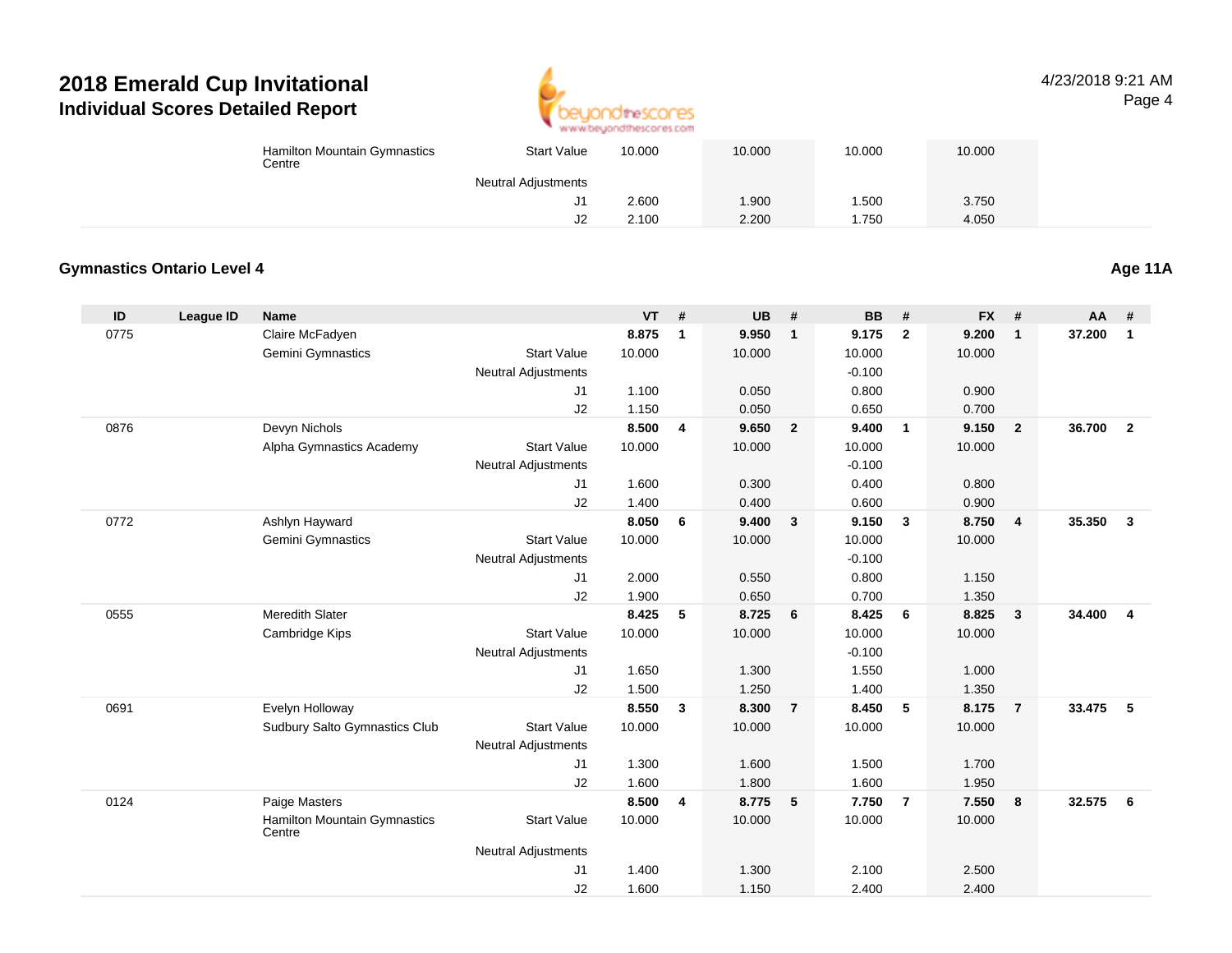

| 0288 | Julia Francis              |                            | 8.800  | $\mathbf{2}$             | 8.975     | 4 | 6.050  | - 8 | 8.450  | -5  | 32.275 |    |
|------|----------------------------|----------------------------|--------|--------------------------|-----------|---|--------|-----|--------|-----|--------|----|
|      | <b>Winstars Gymnastics</b> | <b>Start Value</b>         | 10.000 |                          | 10.000    |   | 10.000 |     | 10.000 |     |        |    |
|      |                            | Neutral Adjustments        |        |                          |           |   |        |     |        |     |        |    |
|      |                            | J1                         | .200   |                          | 1.100     |   | 3.900  |     | 1.450  |     |        |    |
|      |                            | J2                         | 1.200  |                          | 0.950     |   | 4.000  |     | 1.650  |     |        |    |
| 0450 | Claudia Skora              |                            | X.XXX  | $\overline{\phantom{a}}$ | $8.225$ 8 |   | 8.650  | - 4 | 8.350  | - 6 | 25.225 | -8 |
|      | TGI                        | <b>Start Value</b>         |        |                          | 10.000    |   | 10.000 |     | 10.000 |     |        |    |
|      |                            | <b>Neutral Adjustments</b> |        |                          |           |   |        |     |        |     |        |    |
|      |                            | J1                         |        |                          | 1.750     |   | 1.450  |     | 1.550  |     |        |    |
|      |                            | J2                         |        |                          | 1.800     |   | 1.250  |     | 1.750  |     |        |    |
|      |                            |                            |        |                          |           |   |        |     |        |     |        |    |

### **Gymnastics Ontario Level 4**

| ID   | League ID | <b>Name</b>                          |                            | <b>VT</b> | $\pmb{\#}$     | <b>UB</b> | #                       | <b>BB</b> | #              | <b>FX</b> | #              | AA     | #              |
|------|-----------|--------------------------------------|----------------------------|-----------|----------------|-----------|-------------------------|-----------|----------------|-----------|----------------|--------|----------------|
| 0179 |           | Aubree Brooker                       |                            | 8.150     | 4              | 9.475     | $\overline{1}$          | 9.200     | 3              | 9.200     | 4              | 36.025 | 1              |
|      |           | <b>Burlington Gymnastics Club</b>    | <b>Start Value</b>         | 10.000    |                | 10.000    |                         | 10.000    |                | 10.000    |                |        |                |
|      |           |                                      | Neutral Adjustments        |           |                |           |                         |           |                |           |                |        |                |
|      |           |                                      | J1                         | 1.800     |                | 0.450     |                         | 0.750     |                | 0.950     |                |        |                |
|      |           |                                      | J2                         | 1.900     |                | 0.600     |                         | 0.850     |                | 0.650     |                |        |                |
| 0003 |           | <b>Welcome Gilbert</b>               |                            | 8.175     | 3              | 8.925     | $\overline{\mathbf{3}}$ | 9.300     | $\overline{1}$ | 9.450     | $\mathbf{1}$   | 35.850 | $\mathbf{2}$   |
|      |           | <b>Woolwich Cardinals Gymnastics</b> | <b>Start Value</b>         | 10.000    |                | 10.000    |                         | 10.000    |                | 10.000    |                |        |                |
|      |           |                                      | <b>Neutral Adjustments</b> |           |                |           |                         |           |                |           |                |        |                |
|      |           |                                      | J1                         | 1.800     |                | 1.050     |                         | 0.650     |                | 0.700     |                |        |                |
|      |           |                                      | J2                         | 1.850     |                | 1.100     |                         | 0.750     |                | 0.400     |                |        |                |
| 0256 |           | Kenya Sargeant                       |                            | 8.100     | 5              | 9.275     | $\overline{2}$          | 9.075     | $\overline{4}$ | 9.275     | $\mathbf{3}$   | 35.725 | $\mathbf{3}$   |
|      |           | <b>Glendon Gymnastics</b>            | <b>Start Value</b>         | 10.000    |                | 10.000    |                         | 10.000    |                | 10.000    |                |        |                |
|      |           |                                      | <b>Neutral Adjustments</b> |           |                |           |                         |           |                |           |                |        |                |
|      |           |                                      | J <sub>1</sub>             | 1.900     |                | 0.750     |                         | 0.900     |                | 0.700     |                |        |                |
|      |           |                                      | J <sub>2</sub>             | 1.900     |                | 0.700     |                         | 0.950     |                | 0.750     |                |        |                |
| 0553 |           | Zoey Hawco                           |                            | 8.200     | $\overline{2}$ | 8.350     | 5                       | 9.250     | $\overline{2}$ | 9.400     | $\overline{2}$ | 35.200 | $\overline{4}$ |
|      |           | Cambridge Kips                       | <b>Start Value</b>         | 10.000    |                | 10.000    |                         | 10.000    |                | 10.000    |                |        |                |
|      |           |                                      | <b>Neutral Adjustments</b> |           |                |           |                         | $-0.100$  |                |           |                |        |                |
|      |           |                                      | J1                         | 1.700     |                | 1.700     |                         | 0.650     |                | 0.600     |                |        |                |
|      |           |                                      | J2                         | 1.900     |                | 1.600     |                         | 0.650     |                | 0.600     |                |        |                |
| 0022 |           | <b>Heidi Warriner</b>                |                            | 7.800     | $\overline{7}$ | 8.325     | 6                       | 9.050     | 5              | 9.125     | 5              | 34.300 | 5              |
|      |           | Blenheim-Kent                        | <b>Start Value</b>         | 10.000    |                | 10.000    |                         | 10.000    |                | 10.000    |                |        |                |
|      |           |                                      | <b>Neutral Adjustments</b> |           |                |           |                         |           |                |           |                |        |                |
|      |           |                                      | J <sub>1</sub>             | 2.100     |                | 1.750     |                         | 1.050     |                | 0.900     |                |        |                |
|      |           |                                      | J <sub>2</sub>             | 2.300     |                | 1.600     |                         | 0.850     |                | 0.850     |                |        |                |

**Age 12A**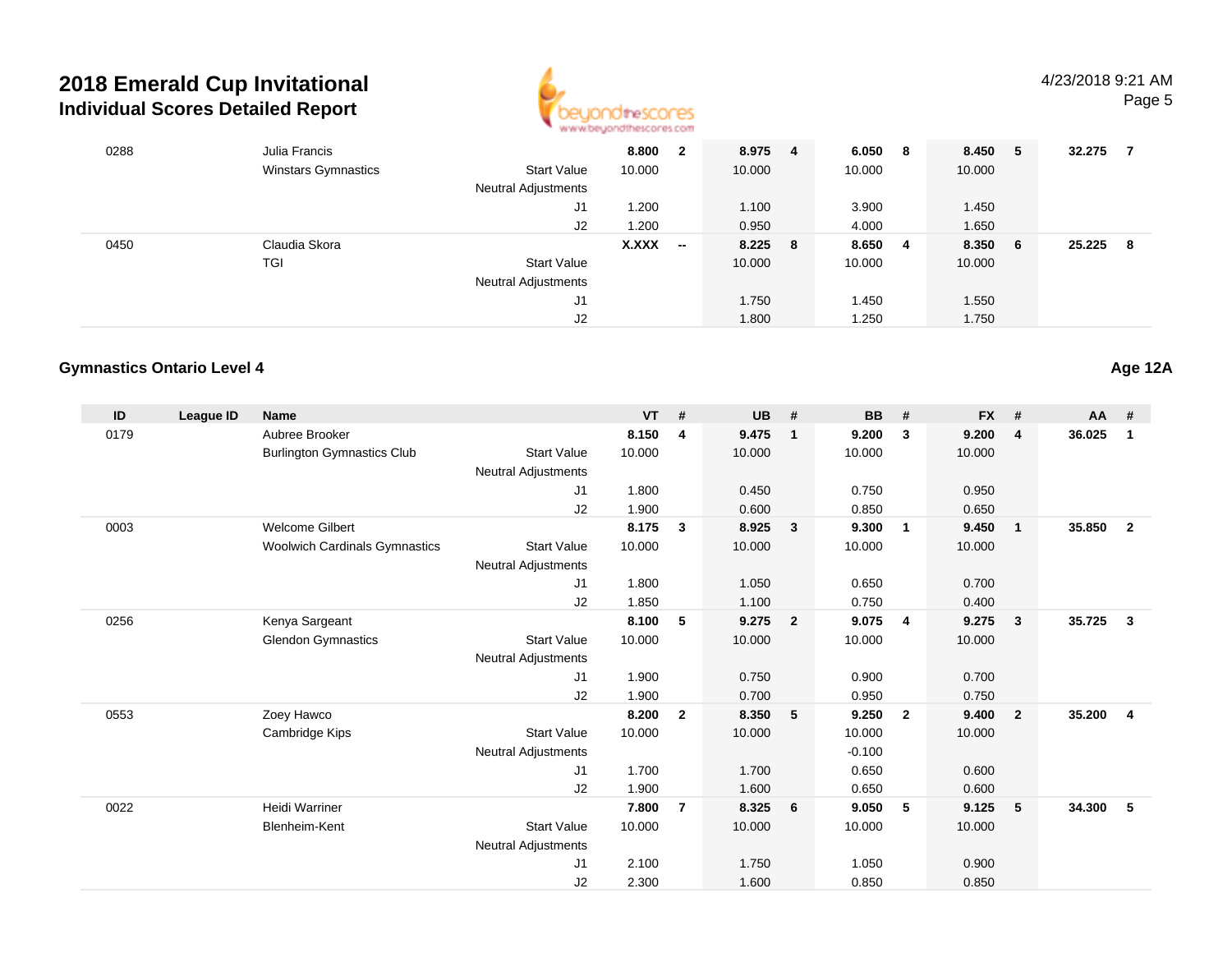

| 0337 | <b>Addison Fletcher</b>    |                            | 7.975 6 | 8.675   | -4 | 8.700 6 |                | 8.850  | - 6 | 34.200 | -6 |
|------|----------------------------|----------------------------|---------|---------|----|---------|----------------|--------|-----|--------|----|
|      | <b>Grand River Gymmies</b> | <b>Start Value</b>         | 10.000  | 10.000  |    | 10.000  |                | 10.000 |     |        |    |
|      |                            | <b>Neutral Adjustments</b> |         |         |    |         |                |        |     |        |    |
|      |                            | J1                         | 2.000   | 1.300   |    | 1.400   |                | 1.000  |     |        |    |
|      |                            | J2                         | 2.050   | 1.350   |    | 1.200   |                | 1.300  |     |        |    |
| 0021 | Cassy Vercouteren          |                            | 8.375   | 8.325 6 |    | 8.425   | $\overline{7}$ | 8.800  |     | 33.925 |    |
|      | Blenheim-Kent              | <b>Start Value</b>         | 10.000  | 10.000  |    | 10.000  |                | 10.000 |     |        |    |
|      |                            | <b>Neutral Adjustments</b> |         |         |    |         |                |        |     |        |    |
|      |                            | J1                         | .550    | 1.650   |    | 1.700   |                | 1.050  |     |        |    |
|      |                            | J2                         | 1.700   | 1.700   |    | 450. ا  |                | 1.350  |     |        |    |

### **Gymnastics Ontario Level 4**

| ID   | League ID | <b>Name</b>                       |                            | <b>VT</b> | #              | <b>UB</b> | #                       | <b>BB</b> | #              | <b>FX</b> | #              | <b>AA</b> | #                       |
|------|-----------|-----------------------------------|----------------------------|-----------|----------------|-----------|-------------------------|-----------|----------------|-----------|----------------|-----------|-------------------------|
| 0786 |           | Mila Poupard                      |                            | 9.375     | $\mathbf{1}$   | 8.775     | $\overline{4}$          | 9.275     | $\mathbf{1}$   | 9.350     | $\mathbf{1}$   | 36.775    | $\mathbf 1$             |
|      |           | Gemini Gymnastics                 | <b>Start Value</b>         | 10.000    |                | 10.000    |                         | 10.000    |                |           |                |           |                         |
|      |           |                                   | Neutral Adjustments        |           |                |           |                         |           |                |           |                |           |                         |
|      |           |                                   | J <sub>1</sub>             | 9.250     |                | 8.900     |                         | 9.275     |                | 9.350     |                |           |                         |
|      |           |                                   | J2                         | 9.500     |                | 8.650     |                         | 9.275     |                |           |                |           |                         |
| 0180 |           | Madison Bumbaca                   |                            | 8.650     | 4              | 9.450     | $\overline{1}$          | 8.700     | 6              | 9.325     | $\overline{2}$ | 36.125    | $\overline{\mathbf{2}}$ |
|      |           | <b>Burlington Gymnastics Club</b> | <b>Start Value</b>         | 10.000    |                | 10.000    |                         | 10.000    |                | 10.000    |                |           |                         |
|      |           |                                   | <b>Neutral Adjustments</b> |           |                |           |                         |           |                |           |                |           |                         |
|      |           |                                   | J1                         | 8.600     |                | 9.600     |                         | 8.700     |                | 9.325     |                |           |                         |
|      |           |                                   | J2                         | 8.700     |                | 9.300     |                         | 8.700     |                |           |                |           |                         |
| 0365 |           | Caitlin Davidson                  |                            | 8.700     | 3              | 8.575     | 5                       | 9.025     | $\overline{2}$ | 9.325     | $\mathbf{3}$   | 35.625    | $\mathbf{3}$            |
|      |           | <b>Grand River Gymmies</b>        | <b>Start Value</b>         | 10.000    |                | 10.000    |                         | 10.000    |                |           |                |           |                         |
|      |           |                                   | <b>Neutral Adjustments</b> |           |                |           |                         |           |                |           |                |           |                         |
|      |           |                                   | J <sub>1</sub>             | 8.700     |                | 8.500     |                         | 9.025     |                | 9.325     |                |           |                         |
|      |           |                                   | J2                         | 8.700     |                | 8.650     |                         | 9.025     |                |           |                |           |                         |
| 0560 |           | Jessica Pasca                     |                            | 8.650     | 5              | 8.850     | $\overline{\mathbf{3}}$ | 8.900     | $\mathbf{3}$   | 9.200     | $\overline{4}$ | 35.600    | $\overline{4}$          |
|      |           | Cambridge Kips                    | <b>Start Value</b>         | 10.000    |                | 10.000    |                         | 10.000    |                |           |                |           |                         |
|      |           |                                   | <b>Neutral Adjustments</b> |           |                |           |                         |           |                |           |                |           |                         |
|      |           |                                   | J1                         | 8.600     |                | 8.700     |                         | 8.900     |                | 9.200     |                |           |                         |
|      |           |                                   | J2                         | 8.700     |                | 9.000     |                         | 8.900     |                |           |                |           |                         |
| 0060 |           | Leann Nachar                      |                            | 8.725     | $\overline{2}$ | 8.575     | $6\overline{6}$         | 8.775     | 5              | 9.025     | 6              | 35.100    | 5                       |
|      |           | London Gym Academy                | <b>Start Value</b>         | 10.000    |                | 10.000    |                         | 10.000    |                |           |                |           |                         |
|      |           |                                   | <b>Neutral Adjustments</b> |           |                |           |                         |           |                |           |                |           |                         |
|      |           |                                   | J <sub>1</sub>             | 8.700     |                | 8.500     |                         | 8.775     |                | 9.025     |                |           |                         |
|      |           |                                   | J <sub>2</sub>             | 8.750     |                | 8.650     |                         | 8.775     |                |           |                |           |                         |

**Age 14A**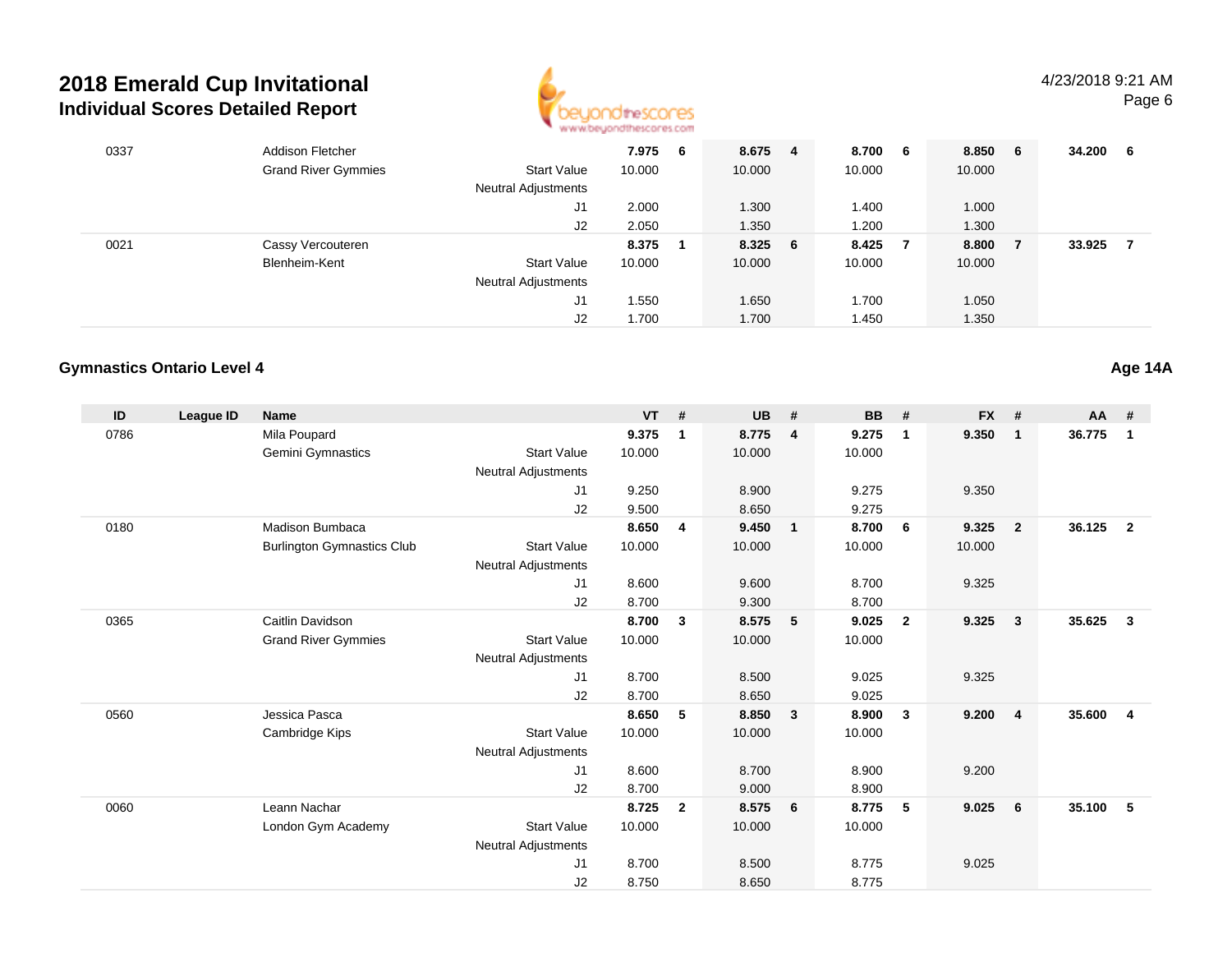

#### 4/23/2018 9:21 AMPage 7

| 0434 | Lauren de Domenico |                            | 8.600  | 6 | $9.075$ 2 |                          | 7.900   | $\overline{7}$ | 8.325  | $\overline{7}$ | 33.900 | -6 |
|------|--------------------|----------------------------|--------|---|-----------|--------------------------|---------|----------------|--------|----------------|--------|----|
|      | <b>TGI</b>         | <b>Start Value</b>         | 10.000 |   | 10.000    |                          | 10.000  |                | 10.000 |                |        |    |
|      |                    | Neutral Adjustments        |        |   |           |                          |         |                |        |                |        |    |
|      |                    | J1                         | 8.500  |   | 9.050     |                          | 7.900   |                | 8.325  |                |        |    |
|      |                    | J2                         | 8.700  |   | 9.100     |                          | 7.900   |                |        |                |        |    |
| 0426 | Christa Kifumbi    |                            | 8.000  | 7 | X.XXX     | $\overline{\phantom{a}}$ | 8.850 4 |                | 9.175  | -5             | 26.025 |    |
|      | <b>TGI</b>         | <b>Start Value</b>         | 10.000 |   |           |                          | 10.000  |                | 10.000 |                |        |    |
|      |                    | <b>Neutral Adjustments</b> |        |   |           |                          |         |                |        |                |        |    |
|      |                    | J1                         | 7.900  |   |           |                          | 8.850   |                | 9.175  |                |        |    |
|      |                    | J2                         | 8.100  |   |           |                          | 8.850   |                |        |                |        |    |

### **Gymnastics Ontario Level 4**

| ID   | <b>League ID</b> | <b>Name</b>                     |                            | <b>VT</b> | #            | <b>UB</b> | #                       | <b>BB</b> | #                       | <b>FX</b> | #              | AA     | #                       |
|------|------------------|---------------------------------|----------------------------|-----------|--------------|-----------|-------------------------|-----------|-------------------------|-----------|----------------|--------|-------------------------|
| 0785 |                  | Emma Coote                      |                            | 9.100     | $\mathbf{1}$ | 9.575     | $\overline{1}$          | 9.050     | $\overline{2}$          | 9.100     | $\mathbf{1}$   | 36.825 | 1                       |
|      |                  | Gemini Gymnastics               | <b>Start Value</b>         | 10.000    |              | 10.000    |                         | 10.000    |                         | 10.000    |                |        |                         |
|      |                  |                                 | <b>Neutral Adjustments</b> |           |              |           |                         |           |                         |           |                |        |                         |
|      |                  |                                 | J1                         | 0.900     |              | 0.500     |                         | 1.000     |                         | 0.800     |                |        |                         |
|      |                  |                                 | J <sub>2</sub>             | 0.900     |              | 0.350     |                         | 0.900     |                         | 1.000     |                |        |                         |
| 0496 |                  | Victoria Feagan                 |                            | 8.850     | $\mathbf{3}$ | 9.300     | $\overline{\mathbf{2}}$ | 8.500     | 6                       | 9.050     | 3              | 35.700 | $\overline{\mathbf{2}}$ |
|      |                  | Forest City Gym Club            | <b>Start Value</b>         | 10.000    |              | 10.000    |                         | 10.000    |                         | 10.000    |                |        |                         |
|      |                  |                                 | <b>Neutral Adjustments</b> |           |              |           |                         |           |                         |           |                |        |                         |
|      |                  |                                 | J <sub>1</sub>             | 1.100     |              | 0.700     |                         | 1.500     |                         | 1.050     |                |        |                         |
|      |                  |                                 | J2                         | 1.200     |              | 0.700     |                         | 1.500     |                         | 0.850     |                |        |                         |
| 0101 |                  | <b>Heather Orchard</b>          |                            | 8.125     | 8            | 9.050     | $\overline{4}$          | 9.100     | $\overline{1}$          | 9.000     | $\overline{4}$ | 35.275 | $\mathbf{3}$            |
|      |                  | Kitchener-Waterloo Gymnastics   | <b>Start Value</b>         | 10.000    |              | 10.000    |                         | 10.000    |                         | 10.000    |                |        |                         |
|      |                  |                                 | <b>Neutral Adjustments</b> |           |              |           |                         |           |                         |           |                |        |                         |
|      |                  |                                 | J <sub>1</sub>             | 1.900     |              | 0.800     |                         | 1.000     |                         | 1.100     |                |        |                         |
|      |                  |                                 | J <sub>2</sub>             | 1.850     |              | 1.100     |                         | 0.800     |                         | 0.900     |                |        |                         |
| 0437 |                  | Sylvia Siarkiewicz              |                            | 8.350     | 6            | 9.050     | $\overline{\mathbf{4}}$ | 8.900     | $\overline{\mathbf{3}}$ | 8.800     | 6              | 35.100 | $\overline{\mathbf{4}}$ |
|      |                  | TGI                             | <b>Start Value</b>         | 10.000    |              | 10.000    |                         | 10.000    |                         | 10.000    |                |        |                         |
|      |                  |                                 | <b>Neutral Adjustments</b> |           |              |           |                         |           |                         |           |                |        |                         |
|      |                  |                                 | J <sub>1</sub>             | 1.700     |              | 1.000     |                         | 1.200     |                         | 1.200     |                |        |                         |
|      |                  |                                 | J2                         | 1.600     |              | 0.900     |                         | 1.000     |                         | 1.200     |                |        |                         |
| 0215 |                  | Lauren Lackner                  |                            | 8.600     | 5            | 9.000     | 6                       | 8.525     | 5                       | 8.950     | 5              | 35.075 | 5                       |
|      |                  | Georgian Bay Phoenix Gymnastics | <b>Start Value</b>         | 10.000    |              | 10.000    |                         | 10.000    |                         | 10.000    |                |        |                         |
|      |                  |                                 | <b>Neutral Adjustments</b> |           |              |           |                         |           |                         |           |                |        |                         |
|      |                  |                                 | J <sub>1</sub>             | 1.450     |              | 1.100     |                         | 1.650     |                         | 1.000     |                |        |                         |
|      |                  |                                 | J <sub>2</sub>             | 1.350     |              | 0.900     |                         | 1.300     |                         | 1.100     |                |        |                         |

**Age 14B**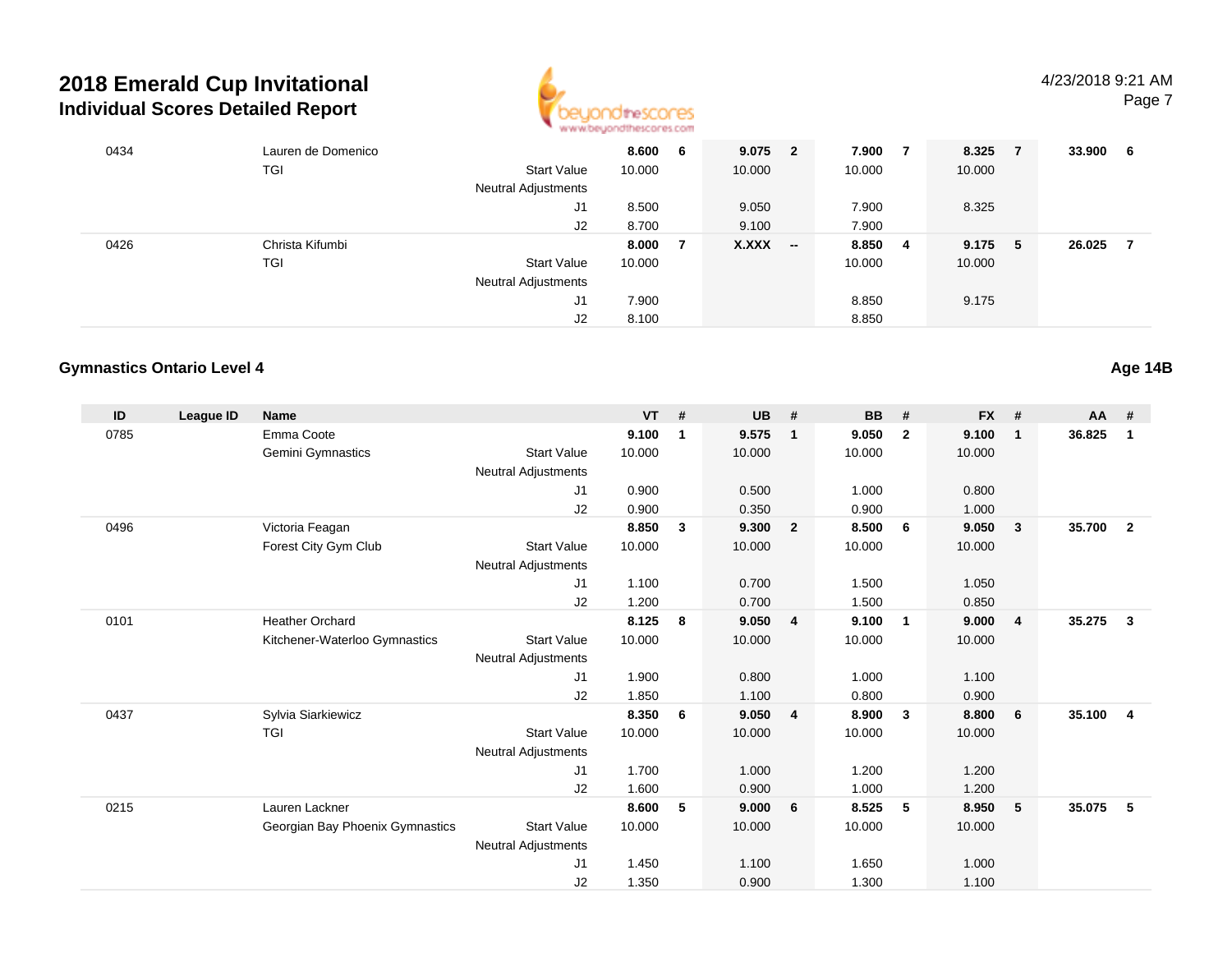

| 0024 | Nicole Clark               |                            | 8.900   | $\mathbf{2}$   | $9.075 \t3$ |                | 8.575  | - 4            | 8.375  | $\overline{7}$          | 34.925 | -6 |
|------|----------------------------|----------------------------|---------|----------------|-------------|----------------|--------|----------------|--------|-------------------------|--------|----|
|      | Blenheim-Kent              | <b>Start Value</b>         | 10.000  |                | 10.000      |                | 10.000 |                | 10.000 |                         |        |    |
|      |                            | <b>Neutral Adjustments</b> |         |                |             |                |        |                |        |                         |        |    |
|      |                            | J1                         | 1.200   |                | 0.900       |                | 1.400  |                | 1.600  |                         |        |    |
|      |                            | J2                         | 1.000   |                | 0.950       |                | 1.450  |                | 1.650  |                         |        |    |
| 0364 | Amber Cruickshank          |                            | 8.675 4 |                | 8.500       | $\overline{7}$ | 8.275  | $\overline{7}$ | 9.075  | $\overline{\mathbf{2}}$ | 34.525 | 7  |
|      | <b>Grand River Gymmies</b> | <b>Start Value</b>         | 10.000  |                | 10.000      |                | 10.000 |                | 10.000 |                         |        |    |
|      |                            | <b>Neutral Adjustments</b> |         |                |             |                |        |                |        |                         |        |    |
|      |                            | J1                         | 1.450   |                | 1.600       |                | 1.950  |                | 0.800  |                         |        |    |
|      |                            | J2                         | 1.200   |                | 1.400       |                | 1.500  |                | 1.050  |                         |        |    |
| 0648 | Rachel Hadley              |                            | 8.200   | $\overline{7}$ | 7.700 8     |                | 8.250  | - 8            | 6.850  | - 8                     | 31.000 | -8 |
|      | London Beje Gymnastics     | <b>Start Value</b>         | 10.000  |                | 10.000      |                | 10.000 |                | 10.000 |                         |        |    |
|      |                            | <b>Neutral Adjustments</b> |         |                |             |                |        |                |        |                         |        |    |
|      |                            | J1                         | 1.800   |                | 2.300       |                | 1.900  |                | 3.000  |                         |        |    |
|      |                            | J2                         | 1.800   |                | 2.300       |                | 1.600  |                | 3.300  |                         |        |    |

### **Gymnastics Ontario Level 4**

**Age 15+A**

| ID   | League ID | Name                          |                     | <b>VT</b> | #              | <b>UB</b> | #              | <b>BB</b> | #            | <b>FX</b> | #              | $AA$ # |                |
|------|-----------|-------------------------------|---------------------|-----------|----------------|-----------|----------------|-----------|--------------|-----------|----------------|--------|----------------|
| 0055 |           | Kayla Farrugia                |                     | 8.975     | 1              | 8.950     | $\overline{2}$ | 9.300     | -1           | 8.750     | $\mathbf{2}$   | 35.975 | 1              |
|      |           | London Gym Academy            | <b>Start Value</b>  | 10.000    |                | 10.000    |                | 10.000    |              | 10.000    |                |        |                |
|      |           |                               | Neutral Adjustments |           |                |           |                |           |              |           |                |        |                |
|      |           |                               | J1                  | 1.000     |                | 1.100     |                | 0.700     |              | 1.300     |                |        |                |
|      |           |                               | J2                  | 1.050     |                | 1.000     |                | 0.700     |              | 1.200     |                |        |                |
| 0222 |           | Madalyn McCarthy              |                     | 7.650     | 3              | 9.225     | $\overline{1}$ | 7.600     | 6            | 8.650     | $\mathbf{3}$   | 33.125 | $\overline{2}$ |
|      |           | Simcoe Gliders Gymnastics     | <b>Start Value</b>  | 10.000    |                | 10.000    |                | 10.000    |              | 10.000    |                |        |                |
|      |           |                               | Neutral Adjustments |           |                |           |                |           |              |           |                |        |                |
|      |           |                               | J1                  | 2.300     |                | 0.750     |                | 2.450     |              | 1.500     |                |        |                |
|      |           |                               | J2                  | 2.400     |                | 0.800     |                | 2.350     |              | 1.200     |                |        |                |
| 0539 |           | Alyssa Wright                 |                     | 7.700     | $\overline{2}$ | 8.400     | $\overline{4}$ | 8.325     | $\mathbf{3}$ | 8.575     | $\overline{4}$ | 33.000 | 3              |
|      |           | Forest City Gym Club          | <b>Start Value</b>  | 10.000    |                | 10.000    |                | 10.000    |              | 10.000    |                |        |                |
|      |           |                               | Neutral Adjustments |           |                |           |                |           |              |           |                |        |                |
|      |           |                               | J1                  | 2.300     |                | 1.700     |                | 1.750     |              | 1.550     |                |        |                |
|      |           |                               | J2                  | 2.300     |                | 1.500     |                | 1.600     |              | 1.300     |                |        |                |
| 0692 |           | Zoë Renaud                    |                     | 7.300     | 5              | 7.950     | 6              | 8.100     | -4           | 8.850     | $\mathbf{1}$   | 32.200 | 4              |
|      |           | Sudbury Salto Gymnastics Club | <b>Start Value</b>  | 10.000    |                | 10.000    |                | 10.000    |              | 10.000    |                |        |                |
|      |           |                               | Neutral Adjustments |           |                |           |                |           |              |           |                |        |                |
|      |           |                               | J1                  | 2.600     |                | 2.100     |                | 1.800     |              | 1.100     |                |        |                |
|      |           |                               | J <sub>2</sub>      | 2.800     |                | 2.000     |                | 2.000     |              | 1.200     |                |        |                |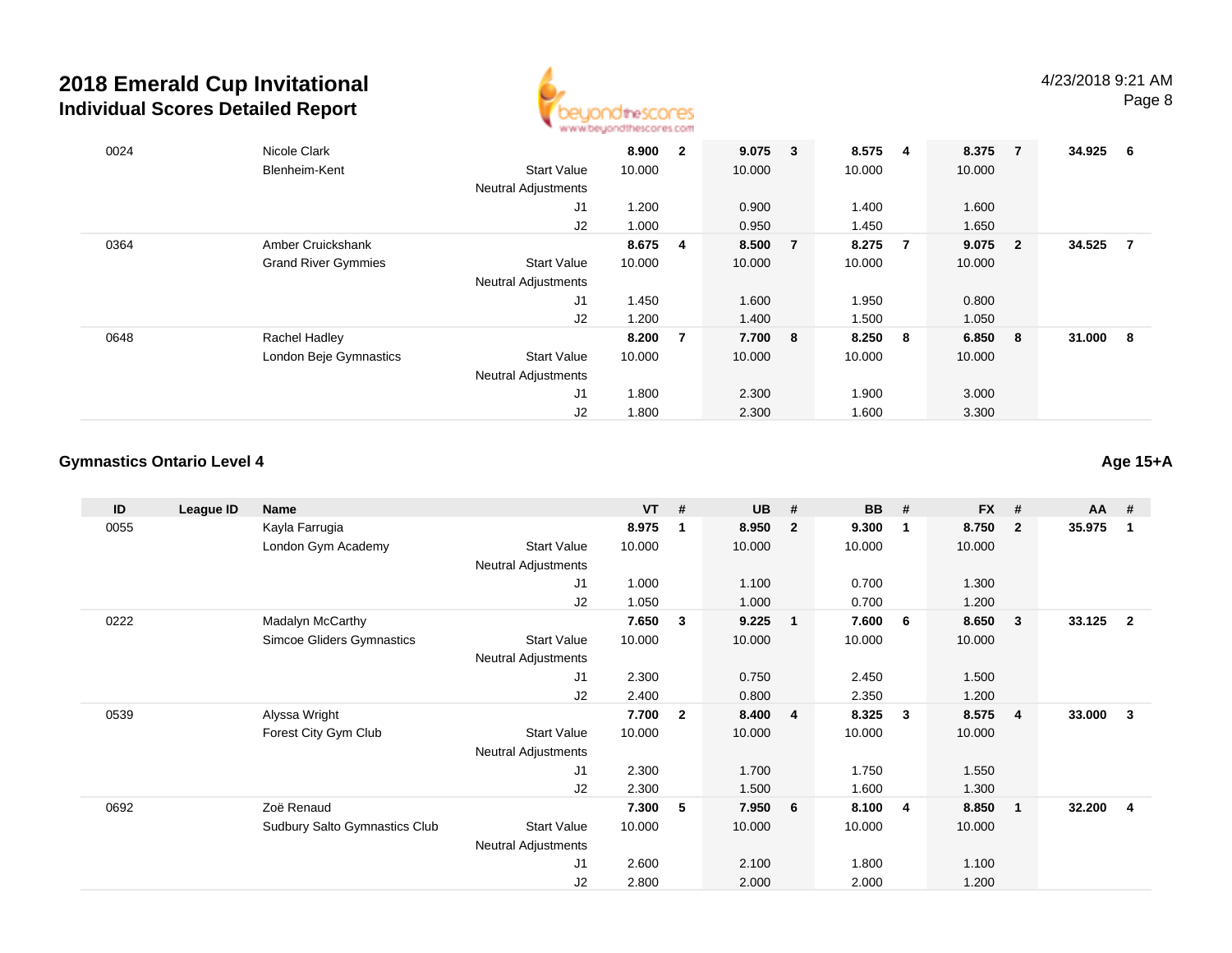

| 0436 | Michaela Bonvivere      |                            | 7.350  | 4   | 8.625   | 3 | 8.350   | $\overline{\mathbf{2}}$ | 7.875  | - 5 | 32.200 | 5  |
|------|-------------------------|----------------------------|--------|-----|---------|---|---------|-------------------------|--------|-----|--------|----|
|      | <b>TGI</b>              | <b>Start Value</b>         | 10.000 |     | 10.000  |   | 10.000  |                         | 10.000 |     |        |    |
|      |                         | <b>Neutral Adjustments</b> |        |     |         |   |         |                         |        |     |        |    |
|      |                         | J1                         | 2.600  |     | 1.450   |   | 1.800   |                         | 2.150  |     |        |    |
|      |                         | J2                         | 2.700  |     | 1.300   |   | 1.500   |                         | 2.100  |     |        |    |
| 0430 | <b>Charlotte Marche</b> |                            | 6.800  | - 6 | 8.150 5 |   | 7.750 5 |                         | 7.475  | - 6 | 30.175 | -6 |
|      | <b>TGI</b>              | <b>Start Value</b>         | 10.000 |     | 10.000  |   | 10.000  |                         | 10.000 |     |        |    |
|      |                         | Neutral Adjustments        |        |     |         |   |         |                         |        |     |        |    |
|      |                         | J1                         | 3.100  |     | 1.900   |   | 2.200   |                         | 2.550  |     |        |    |
|      |                         | J2                         | 3.300  |     | 1.800   |   | 2.300   |                         | 2.500  |     |        |    |

### **Gymnastics Ontario Level 4**

| ID   | League ID | <b>Name</b>                    |                     | $VT$ # |                          | <b>UB</b> | #                       | <b>BB</b> | #                        | <b>FX</b> | #                        | <b>AA</b> | #                        |
|------|-----------|--------------------------------|---------------------|--------|--------------------------|-----------|-------------------------|-----------|--------------------------|-----------|--------------------------|-----------|--------------------------|
| 0372 |           | Elisabeth Lawton               |                     | X.XXX  | $\overline{\phantom{a}}$ | X.XXX     | $\sim$                  | X.XXX     | $\overline{\phantom{a}}$ | X.XXX     | $\overline{\phantom{a}}$ | 0.000     | $\overline{\phantom{a}}$ |
| 0637 |           | Olivia Jamnisek                |                     | 7.900  | $\mathbf{2}$             | 9.275     | $\overline{1}$          | 8.275     | $\overline{\mathbf{3}}$  | 9.300     | -1                       | 34.750    | 1                        |
|      |           | <b>Tristar Gymnastics Club</b> | Start Value         | 10.000 |                          | 10.000    |                         | 10.000    |                          | 10.000    |                          |           |                          |
|      |           |                                | Neutral Adjustments |        |                          |           |                         |           |                          |           |                          |           |                          |
|      |           |                                | J1                  | 2.000  |                          | 0.750     |                         | 1.800     |                          | 0.750     |                          |           |                          |
|      |           |                                | J2                  | 2.200  |                          | 0.700     |                         | 1.650     |                          | 0.650     |                          |           |                          |
| 0102 |           | <b>Bianca Cashin</b>           |                     | 8.525  | $\mathbf{1}$             | 8.900     | $\overline{\mathbf{2}}$ | 8.325     | $\overline{\mathbf{2}}$  | 8.975     | $\overline{2}$           | 34.725    | $\overline{2}$           |
|      |           | Kitchener-Waterloo Gymnastics  | Start Value         | 10.000 |                          | 10.000    |                         | 10.000    |                          | 10.000    |                          |           |                          |
|      |           |                                | Neutral Adjustments |        |                          |           |                         |           |                          |           |                          |           |                          |
|      |           |                                | J <sub>1</sub>      | 1.500  |                          | 1.200     |                         | 1.650     |                          | 0.950     |                          |           |                          |
|      |           |                                | J2                  | 1.450  |                          | 1.000     |                         | 1.700     |                          | 1.100     |                          |           |                          |
| 0432 |           | Erin Kim                       |                     | 7.675  | 3                        | 8.775     | $\overline{\mathbf{3}}$ | 8.150     | $\overline{4}$           | 8.575     | $\overline{4}$           | 33.175    | 3                        |
|      |           | TGI                            | Start Value         | 10.000 |                          | 10.000    |                         | 10.000    |                          | 10.000    |                          |           |                          |
|      |           |                                | Neutral Adjustments |        |                          |           |                         |           |                          |           |                          |           |                          |
|      |           |                                | J1                  | 2.200  |                          | 1.250     |                         | 1.800     |                          | 1.350     |                          |           |                          |
|      |           |                                | J2                  | 2.450  |                          | 1.200     |                         | 1.900     |                          | 1.500     |                          |           |                          |
| 0552 |           | <b>Brooke Harding</b>          |                     | 7.300  | 4                        | $X.XXX$ - |                         | 8.375     | $\blacksquare$           | 8.650     | 3                        | 24.325    | 4                        |
|      |           | Cambridge Kips                 | <b>Start Value</b>  | 10.000 |                          |           |                         | 10.000    |                          | 10.000    |                          |           |                          |
|      |           |                                | Neutral Adjustments |        |                          |           |                         |           |                          |           |                          |           |                          |
|      |           |                                | J1                  | 2.700  |                          |           |                         | 1.600     |                          | 1.400     |                          |           |                          |
|      |           |                                | J2                  | 2.700  |                          |           |                         | 1.650     |                          | 1.300     |                          |           |                          |

**Age 15+B**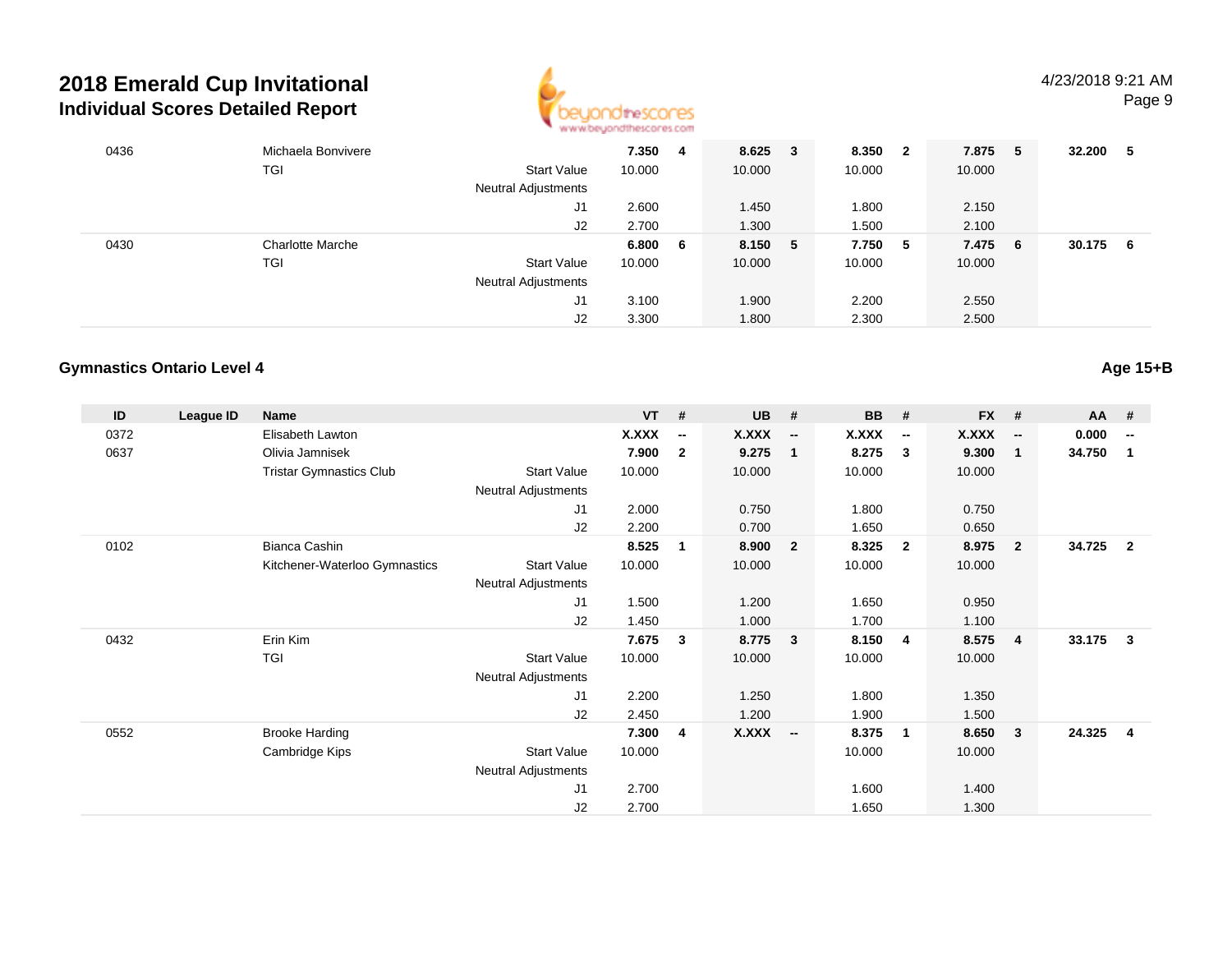

### **Gymnastics Ontario Level 4**

|  | Age 11B |
|--|---------|
|--|---------|

| $\mathsf{ID}$ | League ID | <b>Name</b>                                   |                            | <b>VT</b> | #              | <b>UB</b> | #                       | <b>BB</b> | #              | <b>FX</b> | #              | AA     | #              |
|---------------|-----------|-----------------------------------------------|----------------------------|-----------|----------------|-----------|-------------------------|-----------|----------------|-----------|----------------|--------|----------------|
| 0468          |           | Kendra Myshrall-Canham                        |                            | 8.625     | 5              | 9.475     | $\overline{1}$          | 9.475     | $\overline{2}$ | 9.075     | 3              | 36.650 | $\mathbf{1}$   |
|               |           | Niagara Falls Lightning                       | <b>Start Value</b>         | 10.000    |                | 10.000    |                         | 10.000    |                | 10.000    |                |        |                |
|               |           |                                               | Neutral Adjustments        |           |                |           |                         |           |                |           |                |        |                |
|               |           |                                               | J1                         | 1.300     |                | 0.500     |                         | 0.600     |                | 0.800     |                |        |                |
|               |           |                                               | J2                         | 1.450     |                | 0.550     |                         | 0.450     |                | 1.050     |                |        |                |
| 0469          |           | Reece Dunne                                   |                            | 9.000     | $\overline{2}$ | 9.100     | $\mathbf{3}$            | 9.250     | $\mathbf{3}$   | 9.150     | $\overline{1}$ | 36.500 | $\overline{2}$ |
|               |           | Niagara Falls Lightning                       | <b>Start Value</b>         | 10.000    |                | 10.000    |                         | 10.000    |                | 10.000    |                |        |                |
|               |           |                                               | <b>Neutral Adjustments</b> |           |                |           |                         |           |                |           |                |        |                |
|               |           |                                               | J1                         | 1.000     |                | 1.000     |                         | 0.650     |                | 0.800     |                |        |                |
|               |           |                                               | J2                         | 1.000     |                | 0.800     |                         | 0.850     |                | 0.900     |                |        |                |
| 0645          |           | Julianna Ruggeri                              |                            | 8.925     | $\mathbf{3}$   | 9.425     | $\overline{2}$          | 9.125     | 6              | 8.900     | $\overline{4}$ | 36.375 | $\mathbf{3}$   |
|               |           | London Beje Gymnastics                        | <b>Start Value</b>         | 10.000    |                | 10.000    |                         | 10.000    |                | 10.000    |                |        |                |
|               |           |                                               | <b>Neutral Adjustments</b> |           |                |           |                         |           |                |           |                |        |                |
|               |           |                                               | J1                         | 1.000     |                | 0.550     |                         | 0.900     |                | 1.050     |                |        |                |
|               |           |                                               | J2                         | 1.150     |                | 0.600     |                         | 0.850     |                | 1.150     |                |        |                |
| 0289          |           | Heidi Fuerth                                  |                            | 8.175     | $\overline{7}$ | 9.425     | $\overline{2}$          | 9.550     | $\overline{1}$ | 8.725     | 5              | 35.875 | $\overline{4}$ |
|               |           | Winstars Gymnastics                           | <b>Start Value</b>         | 10.000    |                | 10.000    |                         | 10.000    |                | 10.000    |                |        |                |
|               |           |                                               | <b>Neutral Adjustments</b> |           |                |           |                         | $-0.100$  |                |           |                |        |                |
|               |           |                                               | J1                         | 1.850     |                | 0.600     |                         | 0.300     |                | 1.250     |                |        |                |
|               |           |                                               | J2                         | 1.800     |                | 0.550     |                         | 0.400     |                | 1.300     |                |        |                |
| 0452          |           | Ella Findlay                                  |                            | 8.800     | 4              | 8.675     | $\overline{\mathbf{4}}$ | 9.200     | $\overline{4}$ | 9.100     | $\overline{2}$ | 35.775 | 5              |
|               |           | <b>TGI</b>                                    | <b>Start Value</b>         | 10.000    |                | 10.000    |                         | 10.000    |                | 10.000    |                |        |                |
|               |           |                                               | Neutral Adjustments        |           |                |           |                         |           |                |           |                |        |                |
|               |           |                                               | J1                         | 1.300     |                | 1.250     |                         | 0.750     |                | 0.850     |                |        |                |
|               |           |                                               | J2                         | 1.100     |                | 1.400     |                         | 0.850     |                | 0.950     |                |        |                |
| 0122          |           | Kayla Leon                                    |                            | 9.075     | $\mathbf{1}$   | 8.050     | 5                       | 9.175     | 5              | 8.900     | $\overline{4}$ | 35.200 | 6              |
|               |           | <b>Hamilton Mountain Gymnastics</b><br>Centre | <b>Start Value</b>         | 10.000    |                | 10.000    |                         | 10.000    |                | 10.000    |                |        |                |
|               |           |                                               | <b>Neutral Adjustments</b> |           |                |           |                         |           |                |           |                |        |                |
|               |           |                                               | J1                         | 1.000     |                | 2.000     |                         | 0.950     |                | 1.100     |                |        |                |
|               |           |                                               | J2                         | 0.850     |                | 1.900     |                         | 0.700     |                | 1.100     |                |        |                |
| 0291          |           | <b>Hailey Semande</b>                         |                            | 8.400     | 6              | 7.250     | 6                       | 8.900     | $\overline{7}$ | 8.700     | 6              | 33.250 | $\overline{7}$ |
|               |           | <b>Winstars Gymnastics</b>                    | <b>Start Value</b>         | 10.000    |                | 10.000    |                         | 10.000    |                | 10.000    |                |        |                |
|               |           |                                               | <b>Neutral Adjustments</b> |           |                |           |                         | $-0.100$  |                |           |                |        |                |
|               |           |                                               | J <sub>1</sub>             | 1.500     |                | 2.700     |                         | 1.000     |                | 1.200     |                |        |                |
|               |           |                                               | J2                         | 1.700     |                | 2.800     |                         | 1.000     |                | 1.400     |                |        |                |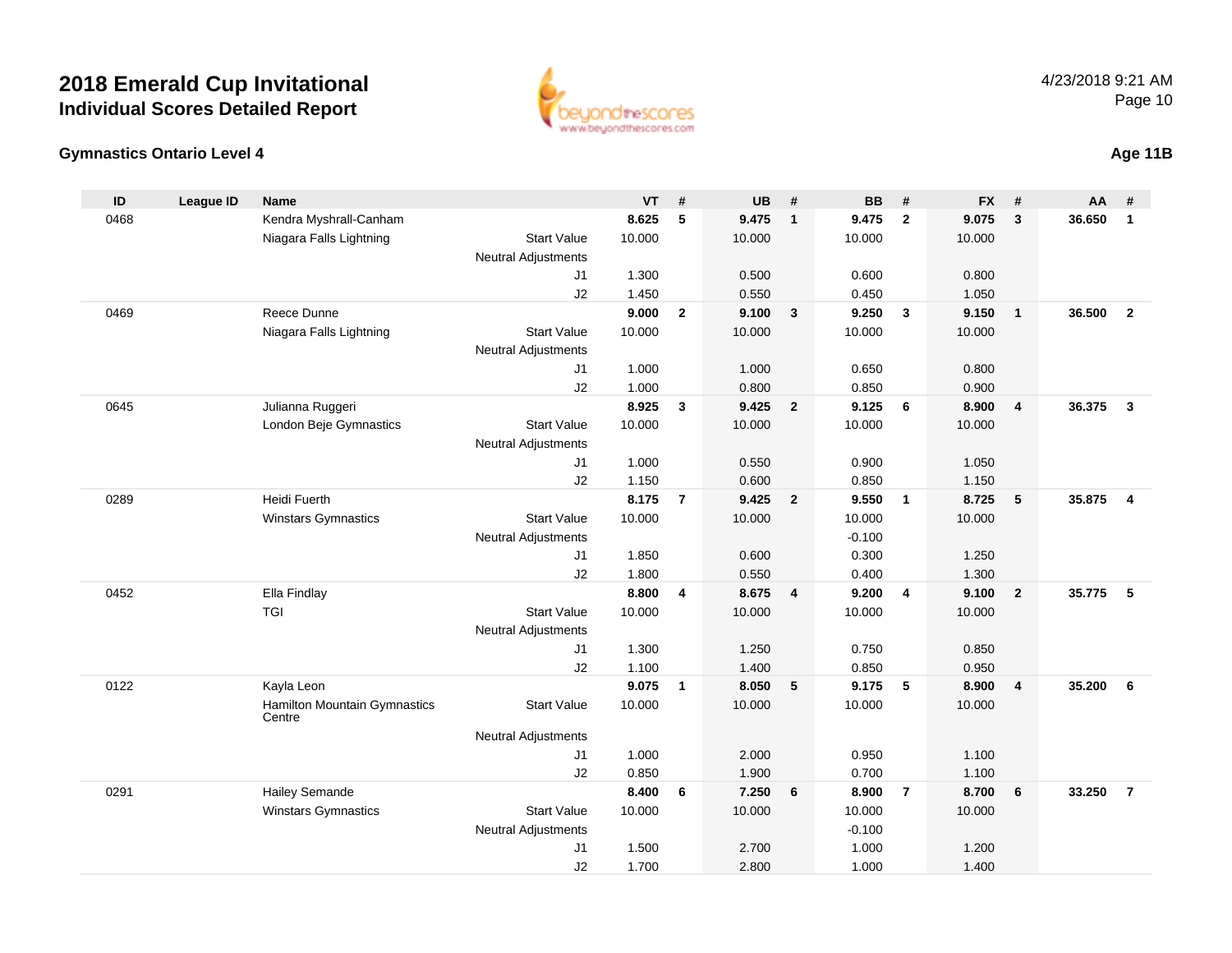

### **Gymnastics Ontario Level 4**

| ID   | <b>League ID</b> | <b>Name</b>                            |                            | <b>VT</b>      | #              | <b>UB</b>      | #                       | <b>BB</b>      | #              | <b>FX</b> | #              | <b>AA</b> | #              |
|------|------------------|----------------------------------------|----------------------------|----------------|----------------|----------------|-------------------------|----------------|----------------|-----------|----------------|-----------|----------------|
| 0247 |                  | <b>Madison Awender</b>                 |                            | 8.900          | $\overline{2}$ | 9.525          | $\overline{1}$          | 9.000          | 6              | 9.025     | 4              | 36.450    | $\mathbf{1}$   |
|      |                  | <b>Rose City Gymnastics</b>            | <b>Start Value</b>         | 10.000         |                | 10.000         |                         | 10.000         |                | 10.000    |                |           |                |
|      |                  |                                        | <b>Neutral Adjustments</b> |                |                |                |                         |                |                |           |                |           |                |
|      |                  |                                        | J1                         | 1.100          |                | 0.400          |                         | 0.900          |                | 1.100     |                |           |                |
|      |                  |                                        | J2                         | 1.100          |                | 0.550          |                         | 1.100          |                | 0.850     |                |           |                |
| 0211 |                  | <b>Brooke MacWilliam</b>               |                            | 8.725          | $\overline{4}$ | 9.125          | $\overline{4}$          | 9.375          | $\overline{1}$ | 9.200     | $\overline{2}$ | 36.425    | $\overline{2}$ |
|      |                  | Georgian Bay Phoenix Gymnastics        | <b>Start Value</b>         | 10.000         |                | 10.000         |                         | 10.000         |                | 10.000    |                |           |                |
|      |                  |                                        | <b>Neutral Adjustments</b> |                |                |                |                         |                |                |           |                |           |                |
|      |                  |                                        | J <sub>1</sub>             | 1.250          |                | 0.800          |                         | 0.600          |                | 0.850     |                |           |                |
|      |                  |                                        | J2                         | 1.300          |                | 0.950          |                         | 0.650          |                | 0.750     |                |           |                |
| 0681 |                  | Sophia Beland                          |                            | 8.950          | $\mathbf{1}$   | 9.300          | $\overline{\mathbf{3}}$ | 9.200          | 3              | 8.850     | 5              | 36.300    | $\mathbf{3}$   |
|      |                  | Niagara Falls Lightning                | <b>Start Value</b>         | 10.000         |                | 10.000         |                         | 10.000         |                | 10.000    |                |           |                |
|      |                  |                                        | <b>Neutral Adjustments</b> |                |                |                |                         |                |                |           |                |           |                |
|      |                  |                                        | J <sub>1</sub>             | 1.200          |                | 0.600          |                         | 0.850          |                | 1.150     |                |           |                |
|      |                  |                                        | J2                         | 0.900          |                | 0.800          |                         | 0.750          |                | 1.150     |                |           |                |
| 0214 |                  | Carylie Rands                          |                            | 8.800          | $\mathbf{3}$   | 9.325          | $\overline{\mathbf{2}}$ | 9.100          | $\overline{4}$ | 9.050     | 3              | 36.275    | 4              |
|      |                  | Georgian Bay Phoenix Gymnastics        | <b>Start Value</b>         | 10.000         |                | 10.000         |                         | 10.000         |                | 10.000    |                |           |                |
|      |                  |                                        | <b>Neutral Adjustments</b> |                |                |                |                         |                |                | 1.000     |                |           |                |
|      |                  |                                        | J1<br>J2                   | 1.100<br>1.300 |                | 0.650<br>0.700 |                         | 0.900<br>0.900 |                | 0.900     |                |           |                |
| 0053 |                  | Vanessa Smith                          |                            | 8.800          | $\mathbf{3}$   | 8.250          | 6                       | 9.275          | $\overline{2}$ | 9.225     | $\mathbf{1}$   | 35.550    | 5              |
|      |                  | London Gym Academy                     | <b>Start Value</b>         | 10.000         |                | 10.000         |                         | 10.000         |                | 10.000    |                |           |                |
|      |                  |                                        | <b>Neutral Adjustments</b> |                |                |                |                         |                |                |           |                |           |                |
|      |                  |                                        | J1                         | 1.150          |                | 1.800          |                         | 0.800          |                | 0.800     |                |           |                |
|      |                  |                                        | J2                         | 1.250          |                | 1.700          |                         | 0.650          |                | 0.750     |                |           |                |
| 0873 |                  | <b>Grace Conley</b>                    |                            | 8.575          | 6              | 8.750          | $-5$                    | 9.050          | 5              | 8.525     | 6              | 34.900    | 6              |
|      |                  | Niagara Falls Lightning                | <b>Start Value</b>         | 10.000         |                | 10.000         |                         | 10.000         |                | 10.000    |                |           |                |
|      |                  |                                        | <b>Neutral Adjustments</b> |                |                |                |                         |                |                |           |                |           |                |
|      |                  |                                        | J <sub>1</sub>             | 1.550          |                | 1.200          |                         | 0.950          |                | 1.500     |                |           |                |
|      |                  |                                        | J2                         | 1.300          |                | 1.300          |                         | 0.950          |                | 1.450     |                |           |                |
| 0123 |                  | Danica Markle                          |                            | 8.650          | 5              | 7.800          | $\overline{7}$          | 8.300          | $\overline{7}$ | 8.400     | $\overline{7}$ | 33.150    | $\overline{7}$ |
|      |                  | Hamilton Mountain Gymnastics<br>Centre | <b>Start Value</b>         | 10.000         |                | 10.000         |                         | 10.000         |                | 10.000    |                |           |                |
|      |                  |                                        | <b>Neutral Adjustments</b> |                |                |                |                         | $-0.100$       |                |           |                |           |                |
|      |                  |                                        | J1                         | 1.400          |                | 2.200          |                         | 1.650          |                | 1.550     |                |           |                |

### **Age 11C**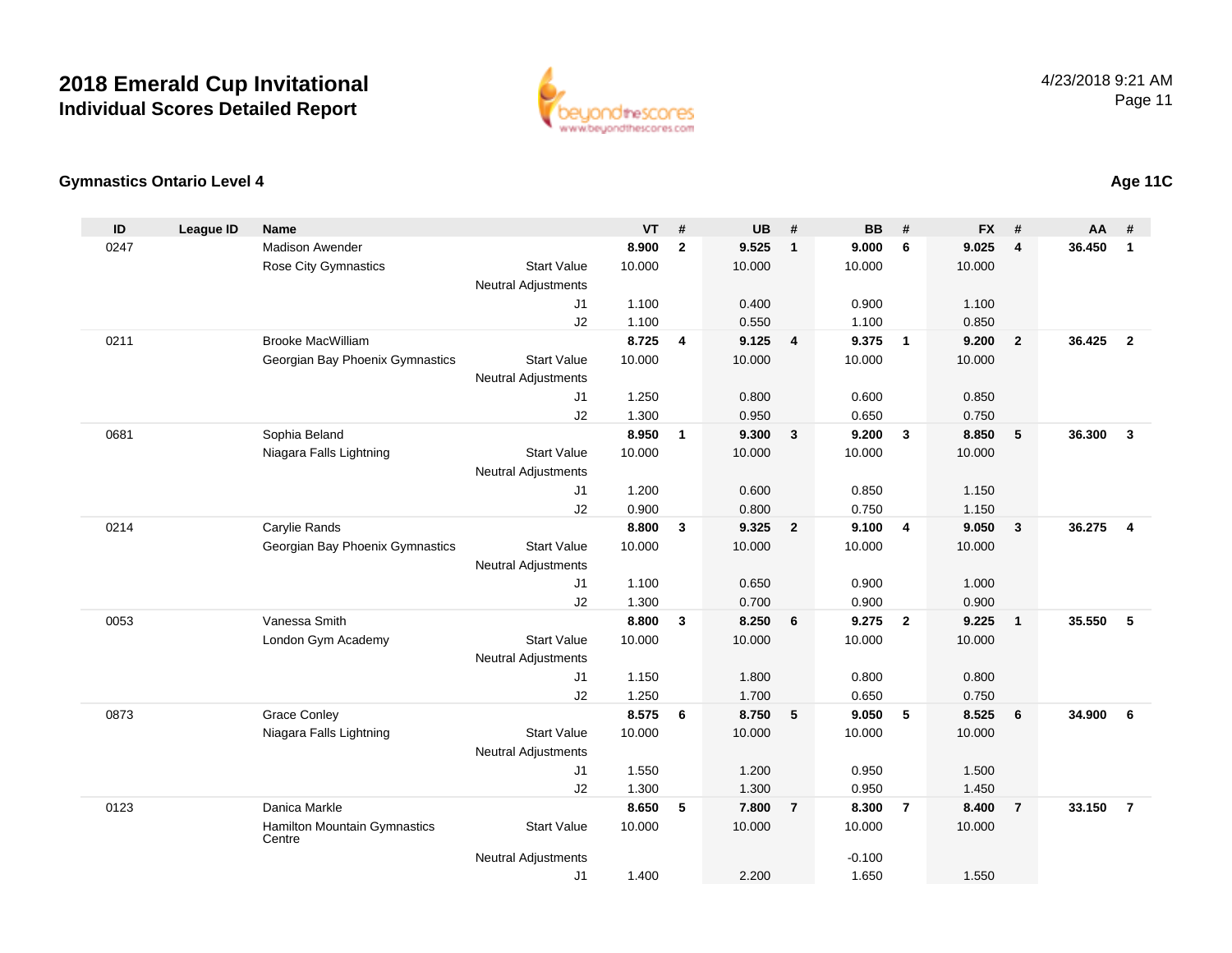

### **Age 11D**

| <b>Gymnastics Ontario Level 4</b> |  |
|-----------------------------------|--|
|                                   |  |

| ID   | <b>League ID</b> | Name                                          |                            | $VT$ #       |                          | UB           | #                        | <b>BB</b> | #                        | <b>FX</b>    | #                        | <b>AA</b> | #                        |
|------|------------------|-----------------------------------------------|----------------------------|--------------|--------------------------|--------------|--------------------------|-----------|--------------------------|--------------|--------------------------|-----------|--------------------------|
| 0855 |                  | Emma Carrabau                                 |                            | <b>X.XXX</b> | $\overline{\phantom{a}}$ | <b>X.XXX</b> | $\overline{\phantom{a}}$ | X.XXX     | $\overline{\phantom{a}}$ | <b>X.XXX</b> | $\overline{\phantom{a}}$ | 0.000     | $\overline{\phantom{a}}$ |
| 0773 |                  | Alise Kaiser                                  |                            | 9.325        | $\mathbf{1}$             | 9.600        | $\mathbf{1}$             | 9.100     | $\overline{\mathbf{4}}$  | 9.575        | $\mathbf{1}$             | 37.600    | $\mathbf{1}$             |
|      |                  | Gemini Gymnastics                             | <b>Start Value</b>         | 10.000       |                          | 10.000       |                          | 10.000    |                          | 10.000       |                          |           |                          |
|      |                  |                                               | <b>Neutral Adjustments</b> |              |                          |              |                          | $-0.100$  |                          |              |                          |           |                          |
|      |                  |                                               | J <sub>1</sub>             | 0.700        |                          | 0.450        |                          | 0.650     |                          | 0.500        |                          |           |                          |
|      |                  |                                               | J2                         | 0.650        |                          | 0.350        |                          | 0.950     |                          | 0.350        |                          |           |                          |
| 0025 |                  | Victoria Conlon                               |                            | 8.975        | $\overline{2}$           | 8.575        | 6                        | 9.425     | $\overline{\mathbf{1}}$  | 9.225        | $\overline{2}$           | 36.200    | $\overline{2}$           |
|      |                  | Blenheim-Kent                                 | <b>Start Value</b>         | 10.000       |                          | 10.000       |                          | 10.000    |                          | 10.000       |                          |           |                          |
|      |                  |                                               | <b>Neutral Adjustments</b> |              |                          |              |                          |           |                          |              |                          |           |                          |
|      |                  |                                               | J1                         | 1.150        |                          | 1.400        |                          | 0.600     |                          | 0.800        |                          |           |                          |
|      |                  |                                               | J2                         | 0.900        |                          | 1.450        |                          | 0.550     |                          | 0.750        |                          |           |                          |
| 0491 |                  | Kaileigh DaRosa                               |                            | 8.375        | 6                        | 8.975        | $\overline{\mathbf{4}}$  | 9.350     | $\overline{2}$           | 8.925        | $\overline{4}$           | 35.625    | $\mathbf{3}$             |
|      |                  | Forest City Gym Club                          | <b>Start Value</b>         | 10.000       |                          | 10.000       |                          | 10.000    |                          | 10.000       |                          |           |                          |
|      |                  |                                               | <b>Neutral Adjustments</b> |              |                          |              |                          |           |                          |              |                          |           |                          |
|      |                  |                                               | J <sub>1</sub>             | 1.650        |                          | 1.000        |                          | 0.600     |                          | 0.950        |                          |           |                          |
|      |                  |                                               | J2                         | 1.600        |                          | 1.050        |                          | 0.700     |                          | 1.200        |                          |           |                          |
| 0646 |                  | Sonya Schirru                                 |                            | 8.800        | 4                        | 9.100        | $\overline{2}$           | 9.150     | $\mathbf{3}$             | 8.125        | $\overline{7}$           | 35.175    | $\overline{4}$           |
|      |                  | London Beje Gymnastics                        | <b>Start Value</b>         | 10.000       |                          | 10.000       |                          | 10.000    |                          | 10.000       |                          |           |                          |
|      |                  |                                               | <b>Neutral Adjustments</b> |              |                          |              |                          |           |                          |              |                          |           |                          |
|      |                  |                                               | J1                         | 1.300        |                          | 0.900        |                          | 0.800     |                          | 2.000        |                          |           |                          |
|      |                  |                                               | J2                         | 1.100        |                          | 0.900        |                          | 0.900     |                          | 1.750        |                          |           |                          |
| 0420 |                  | Nicole Kerrigan                               |                            | 8.400        | 5                        | 9.075        | $\mathbf{3}$             | 8.500     | 6                        | 9.050        | 3                        | 35.025    | 5                        |
|      |                  | <b>TGI</b>                                    | <b>Start Value</b>         | 10.000       |                          | 10.000       |                          | 10.000    |                          | 10.000       |                          |           |                          |
|      |                  |                                               | <b>Neutral Adjustments</b> |              |                          |              |                          |           |                          |              |                          |           |                          |
|      |                  |                                               | J <sub>1</sub>             | 1.500        |                          | 0.900        |                          | 1.450     |                          | 0.850        |                          |           |                          |
|      |                  |                                               | J2                         | 1.700        |                          | 0.950        |                          | 1.550     |                          | 1.050        |                          |           |                          |
| 0574 |                  | Ella Richardson                               |                            | 8.275        | $\overline{7}$           | 8.675        | $-5$                     | 8.950     | -5                       | 8.525        | 6                        | 34.425    | 6                        |
|      |                  | Gym Magic                                     | <b>Start Value</b>         | 10.000       |                          | 10.000       |                          | 10.000    |                          | 10.000       |                          |           |                          |
|      |                  |                                               | <b>Neutral Adjustments</b> |              |                          |              |                          |           |                          |              |                          |           |                          |
|      |                  |                                               | J <sub>1</sub>             | 1.750        |                          | 1.300        |                          | 0.900     |                          | 1.400        |                          |           |                          |
|      |                  |                                               | J2                         | 1.700        |                          | 1.350        |                          | 1.200     |                          | 1.550        |                          |           |                          |
| 0126 |                  | Fiona Resovac                                 |                            | 8.950        | $\mathbf{3}$             | 7.750        | $\overline{7}$           | 8.950     | 5                        | 8.675        | 5                        | 34.325    | $\overline{7}$           |
|      |                  | <b>Hamilton Mountain Gymnastics</b><br>Centre | <b>Start Value</b>         | 10.000       |                          | 10.000       |                          | 10.000    |                          | 10.000       |                          |           |                          |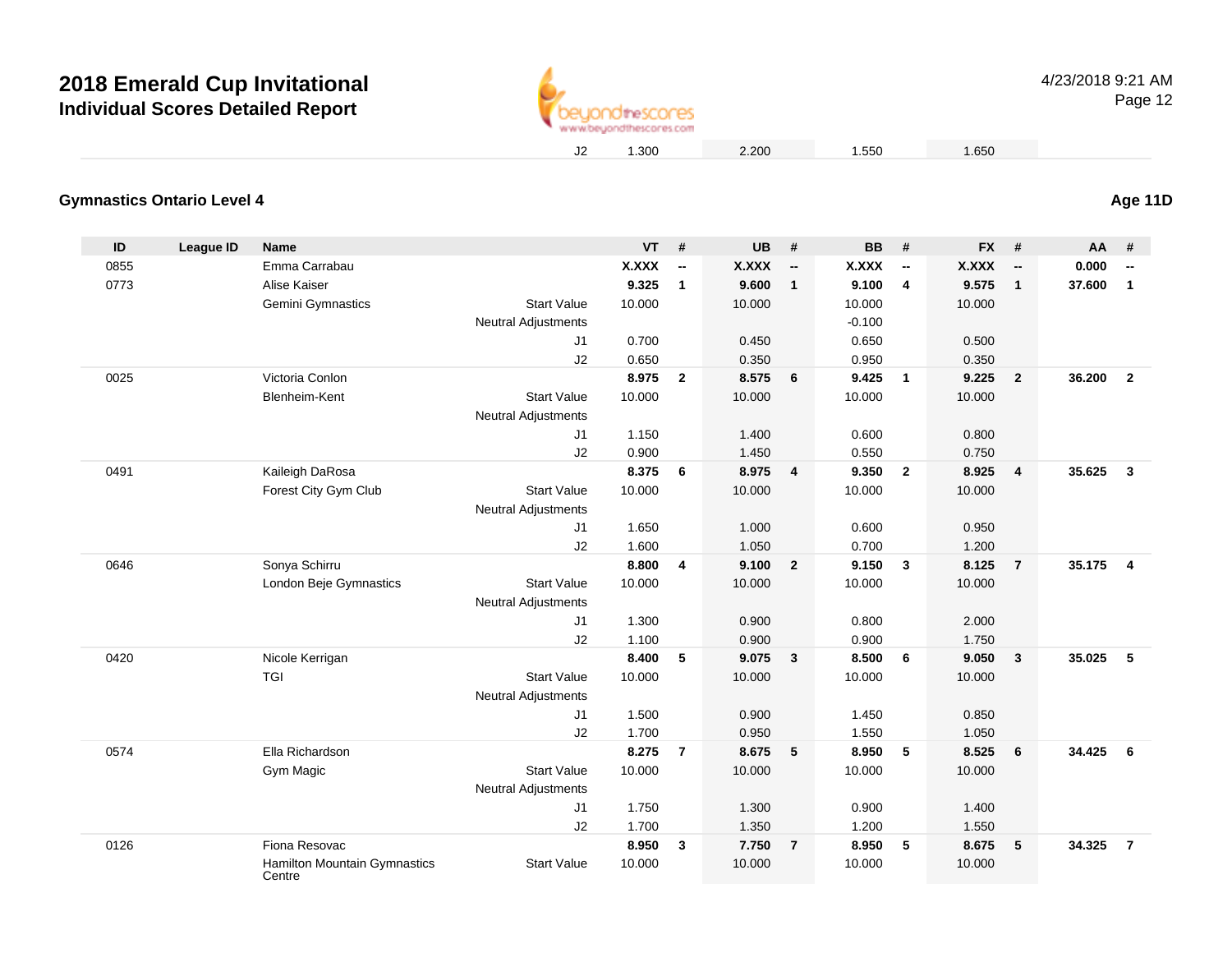

| Neutral Adjustments |       |       | $-0.100$ |       |  |
|---------------------|-------|-------|----------|-------|--|
|                     | .200  | 2.400 | .050     | 1.250 |  |
|                     | 0.900 | 2.100 | 0.850    | 1.400 |  |

### **Gymnastics Ontario Level 4**

**Age 11E**

| ID   | <b>League ID</b> | <b>Name</b>                   |                            | <b>VT</b> | #                       | <b>UB</b> | #              | <b>BB</b> | #                       | <b>FX</b> | #                       | AA     | #              |
|------|------------------|-------------------------------|----------------------------|-----------|-------------------------|-----------|----------------|-----------|-------------------------|-----------|-------------------------|--------|----------------|
| 0251 |                  | <b>Addison Pollard</b>        |                            | 9.350     | $\mathbf{1}$            | 9.800     | $\mathbf{1}$   | 9.725     | $\mathbf{1}$            | 9.350     | $\mathbf{1}$            | 38.225 | $\mathbf{1}$   |
|      |                  | Rose City Gymnastics          | <b>Start Value</b>         | 10.000    |                         | 10.000    |                | 10.000    |                         | 10.000    |                         |        |                |
|      |                  |                               | <b>Neutral Adjustments</b> |           |                         |           |                |           |                         |           |                         |        |                |
|      |                  |                               | J1                         | 0.700     |                         | 0.150     |                | 0.250     |                         | 0.700     |                         |        |                |
|      |                  |                               | J2                         | 0.600     |                         | 0.250     |                | 0.300     |                         | 0.600     |                         |        |                |
| 0093 |                  | Anissah Sudhu                 |                            | 8.750     | $\overline{\mathbf{4}}$ | 9.600     | $\overline{2}$ | 9.400     | $\overline{\mathbf{3}}$ | 9.150     | $\overline{\mathbf{2}}$ | 36.900 | $\overline{2}$ |
|      |                  | Kitchener-Waterloo Gymnastics | <b>Start Value</b>         | 10.000    |                         | 10.000    |                | 10.000    |                         | 10.000    |                         |        |                |
|      |                  |                               | Neutral Adjustments        |           |                         |           |                |           |                         |           |                         |        |                |
|      |                  |                               | J1                         | 1.250     |                         | 0.400     |                | 0.550     |                         | 0.800     |                         |        |                |
|      |                  |                               | J2                         | 1.250     |                         | 0.400     |                | 0.650     |                         | 0.900     |                         |        |                |
| 0446 |                  | Xenia Markham                 |                            | 9.025     | $\overline{2}$          | 9.150     | 5              | 9.500     | $\overline{2}$          | 8.925     | $\overline{4}$          | 36.600 | $\mathbf{3}$   |
|      |                  | <b>TGI</b>                    | <b>Start Value</b>         | 10.000    |                         | 10.000    |                | 10.000    |                         | 10.000    |                         |        |                |
|      |                  |                               | <b>Neutral Adjustments</b> |           |                         |           |                |           |                         |           |                         |        |                |
|      |                  |                               | J1                         | 1.000     |                         | 0.750     |                | 0.500     |                         | 1.150     |                         |        |                |
|      |                  |                               | J2                         | 0.950     |                         | 0.950     |                | 0.500     |                         | 1.000     |                         |        |                |
| 0419 |                  | Maddie Plantinga              |                            | 8.300     | $\overline{7}$          | 9.450     | $\mathbf{3}$   | 9.350     | $\overline{4}$          | 8.850     | 5                       | 35.950 | $\overline{4}$ |
|      |                  | <b>TGI</b>                    | <b>Start Value</b>         | 10.000    |                         | 10.000    |                | 10.000    |                         | 10.000    |                         |        |                |
|      |                  |                               | <b>Neutral Adjustments</b> |           |                         |           |                |           |                         |           |                         |        |                |
|      |                  |                               | J1                         | 1.800     |                         | 0.500     |                | 0.700     |                         | 1.250     |                         |        |                |
|      |                  |                               | J2                         | 1.600     |                         | 0.600     |                | 0.600     |                         | 1.050     |                         |        |                |
| 0334 |                  | <b>Alexis Ebert</b>           |                            | 8.700     | 5                       | 9.250     | $\overline{4}$ | 8.850     | $-5$                    | 8.825     | 6                       | 35.625 | 5              |
|      |                  | <b>Grand River Gymmies</b>    | <b>Start Value</b>         | 10.000    |                         | 10.000    |                | 10.000    |                         | 10.000    |                         |        |                |
|      |                  |                               | <b>Neutral Adjustments</b> |           |                         |           |                |           |                         |           |                         |        |                |
|      |                  |                               | J1                         | 1.500     |                         | 0.700     |                | 1.000     |                         | 1.000     |                         |        |                |
|      |                  |                               | J2                         | 1.100     |                         | 0.800     |                | 1.300     |                         | 1.350     |                         |        |                |
| 0771 |                  | Claire Belnap                 |                            | 8.775     | $\mathbf{3}$            | 9.000     | 6              | 8.650     | 8                       | 8.550     | $\overline{7}$          | 34.975 | 6              |
|      |                  | <b>Gemini Gymnastics</b>      | <b>Start Value</b>         | 10.000    |                         | 10.000    |                | 10.000    |                         | 10.000    |                         |        |                |
|      |                  |                               | Neutral Adjustments        |           |                         |           |                | $-0.100$  |                         |           |                         |        |                |
|      |                  |                               | J1                         | 1.200     |                         | 0.900     |                | 1.150     |                         | 1.500     |                         |        |                |
|      |                  |                               | J2                         | 1.250     |                         | 1.100     |                | 1.350     |                         | 1.400     |                         |        |                |
| 0332 |                  | Reagan Clark                  |                            | 8.100     | 8                       | 8.700     | $\overline{7}$ | 8.775     | $\overline{7}$          | 9.100     | 3                       | 34.675 | $\overline{7}$ |
|      |                  | <b>Grand River Gymmies</b>    | <b>Start Value</b>         | 10.000    |                         | 10.000    |                | 10.000    |                         | 10.000    |                         |        |                |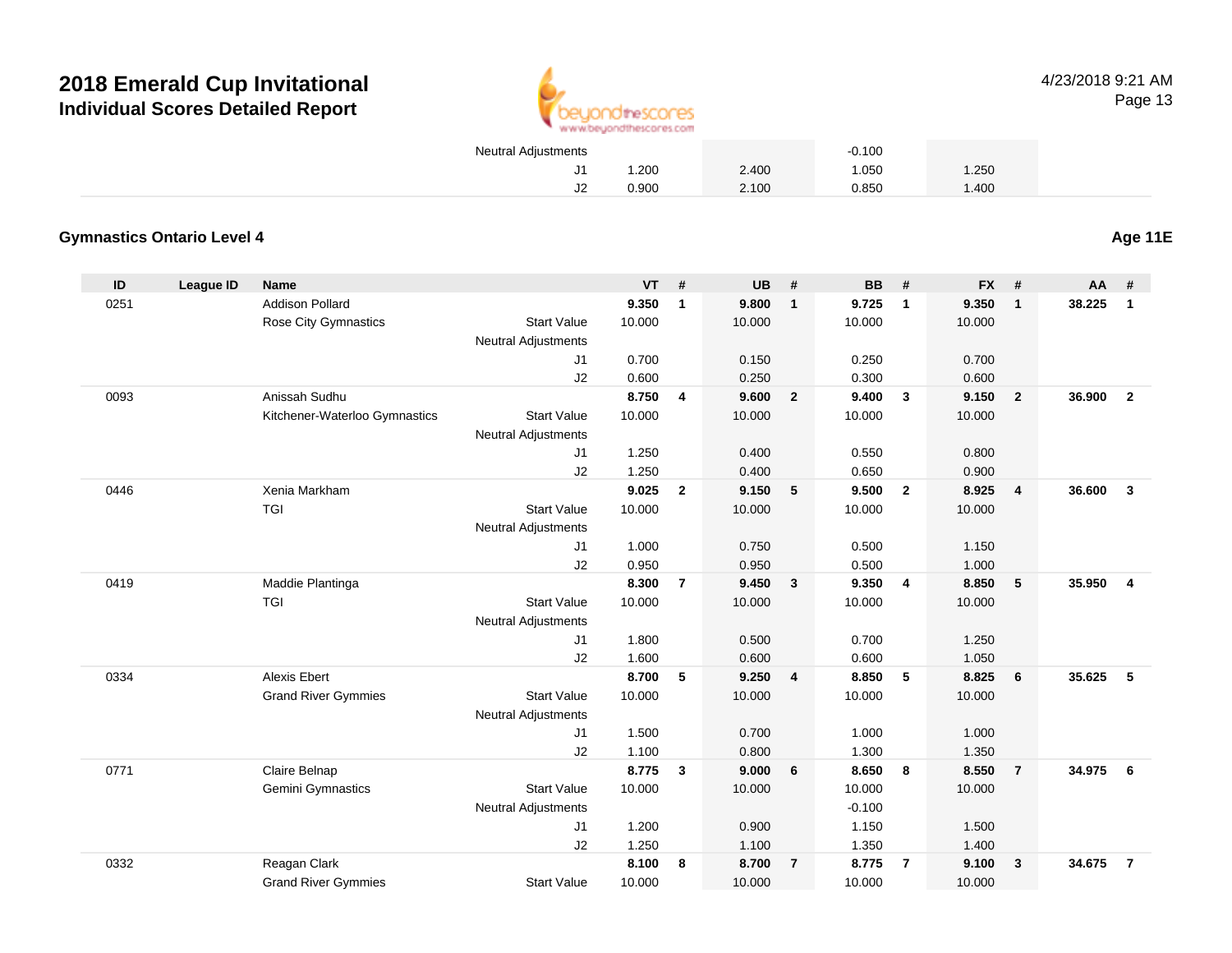

|      |                                               | <b>Neutral Adjustments</b> |        |     |        |   |          |        |     |        |    |
|------|-----------------------------------------------|----------------------------|--------|-----|--------|---|----------|--------|-----|--------|----|
|      |                                               | J1                         | 800. ا |     | 1.400  |   | 1.250    | 0.900  |     |        |    |
|      |                                               | J2                         | 2.000  |     | 1.200  |   | 1.200    | 0.900  |     |        |    |
| 0119 | <b>Hailey Audit</b>                           |                            | 8.325  | - 6 | 8.400  | 8 | 8.800 6  | 8.375  | - 8 | 33.900 | -8 |
|      | <b>Hamilton Mountain Gymnastics</b><br>Centre | <b>Start Value</b>         | 10.000 |     | 10.000 |   | 10.000   | 10.000 |     |        |    |
|      |                                               | <b>Neutral Adjustments</b> |        |     |        |   | $-0.100$ |        |     |        |    |
|      |                                               | J1                         | .650   |     | 1.500  |   | 1.000    | 1.700  |     |        |    |
|      |                                               | J2                         | 1.700  |     | 1.700  |   | 1.200    | 1.550  |     |        |    |

### **Gymnastics Ontario Level 4**

| ID   | League ID | <b>Name</b>                   |                            | <b>VT</b> | #            | <b>UB</b> | #              | <b>BB</b> | #                       | <b>FX</b> | #              | <b>AA</b> | #              |
|------|-----------|-------------------------------|----------------------------|-----------|--------------|-----------|----------------|-----------|-------------------------|-----------|----------------|-----------|----------------|
| 0097 |           | Samantha Britton              |                            | 8.375     | $\mathbf{2}$ | 9.100     | $\mathbf{1}$   | 9.150     | $\mathbf 1$             | 9.475     | $\mathbf{1}$   | 36.100    | 1              |
|      |           | Kitchener-Waterloo Gymnastics | <b>Start Value</b>         | 10.000    |              | 10.000    |                | 10.000    |                         | 10.000    |                |           |                |
|      |           |                               | <b>Neutral Adjustments</b> |           |              |           |                |           |                         |           |                |           |                |
|      |           |                               | J <sub>1</sub>             | 1.650     |              | 0.900     |                | 0.950     |                         | 0.550     |                |           |                |
|      |           |                               | J2                         | 1.600     |              | 0.900     |                | 0.750     |                         | 0.500     |                |           |                |
| 0485 |           | <b>Lindsay Butters</b>        |                            | 8.275     | $\mathbf{3}$ | 9.000     | $\overline{2}$ | 8.800     | $\mathbf{3}$            | 9.150     | $\overline{4}$ | 35.225    | $\overline{2}$ |
|      |           | Forest City Gym Club          | <b>Start Value</b>         | 10.000    |              | 10.000    |                | 10.000    |                         | 10.000    |                |           |                |
|      |           |                               | <b>Neutral Adjustments</b> |           |              |           |                |           |                         |           |                |           |                |
|      |           |                               | J <sub>1</sub>             | 1.700     |              | 1.100     |                | 1.100     |                         | 0.800     |                |           |                |
|      |           |                               | J2                         | 1.750     |              | 0.900     |                | 1.300     |                         | 0.900     |                |           |                |
| 0578 |           | Madeline Dyer                 |                            | 8.100     | 4            | 8.650     | $\overline{4}$ | 8.825     | $\overline{\mathbf{2}}$ | 9.200     | $\overline{2}$ | 34.775    | 3              |
|      |           | Gym Magic                     | <b>Start Value</b>         | 10.000    |              | 10.000    |                | 10.000    |                         | 10.000    |                |           |                |
|      |           |                               | <b>Neutral Adjustments</b> |           |              |           |                |           |                         |           |                |           |                |
|      |           |                               | J1                         | 1.900     |              | 1.400     |                | 1.250     |                         | 0.800     |                |           |                |
|      |           |                               | J2                         | 1.900     |              | 1.300     |                | 1.100     |                         | 0.800     |                |           |                |
| 0558 |           | Hannah Krease                 |                            | 7.825     | 6            | 8.650     | $\overline{4}$ | 8.725     | $\overline{4}$          | 8.850     | 5              | 34.050    | 4              |
|      |           | Cambridge Kips                | <b>Start Value</b>         | 10.000    |              | 10.000    |                | 10.000    |                         | 10.000    |                |           |                |
|      |           |                               | <b>Neutral Adjustments</b> |           |              |           |                |           |                         |           |                |           |                |
|      |           |                               | J <sub>1</sub>             | 2.200     |              | 1.400     |                | 1.300     |                         | 1.000     |                |           |                |
|      |           |                               | J2                         | 2.150     |              | 1.300     |                | 1.250     |                         | 1.300     |                |           |                |
| 0568 |           | Lucie DiSarno                 |                            | 8.025     | 5            | 8.300     | 6              | 8.625     | - 6                     | 8.825     | 6              | 33.775    | 5              |
|      |           | Gym Magic                     | <b>Start Value</b>         | 10.000    |              | 10.000    |                | 10.000    |                         | 10.000    |                |           |                |
|      |           |                               | <b>Neutral Adjustments</b> |           |              |           |                |           |                         |           |                |           |                |
|      |           |                               | J <sub>1</sub>             | 1.800     |              | 1.800     |                | 1.400     |                         | 1.150     |                |           |                |
|      |           |                               | J <sub>2</sub>             | 2.150     |              | 1.600     |                | 1.350     |                         | 1.200     |                |           |                |
| 0299 |           | Addison Wilken                |                            | 8.475     | $\mathbf 1$  | 8.275     | $\overline{7}$ | 8.550     | $\overline{7}$          | 8.400     | $\overline{7}$ | 33.700    | 6              |

**Age 12B**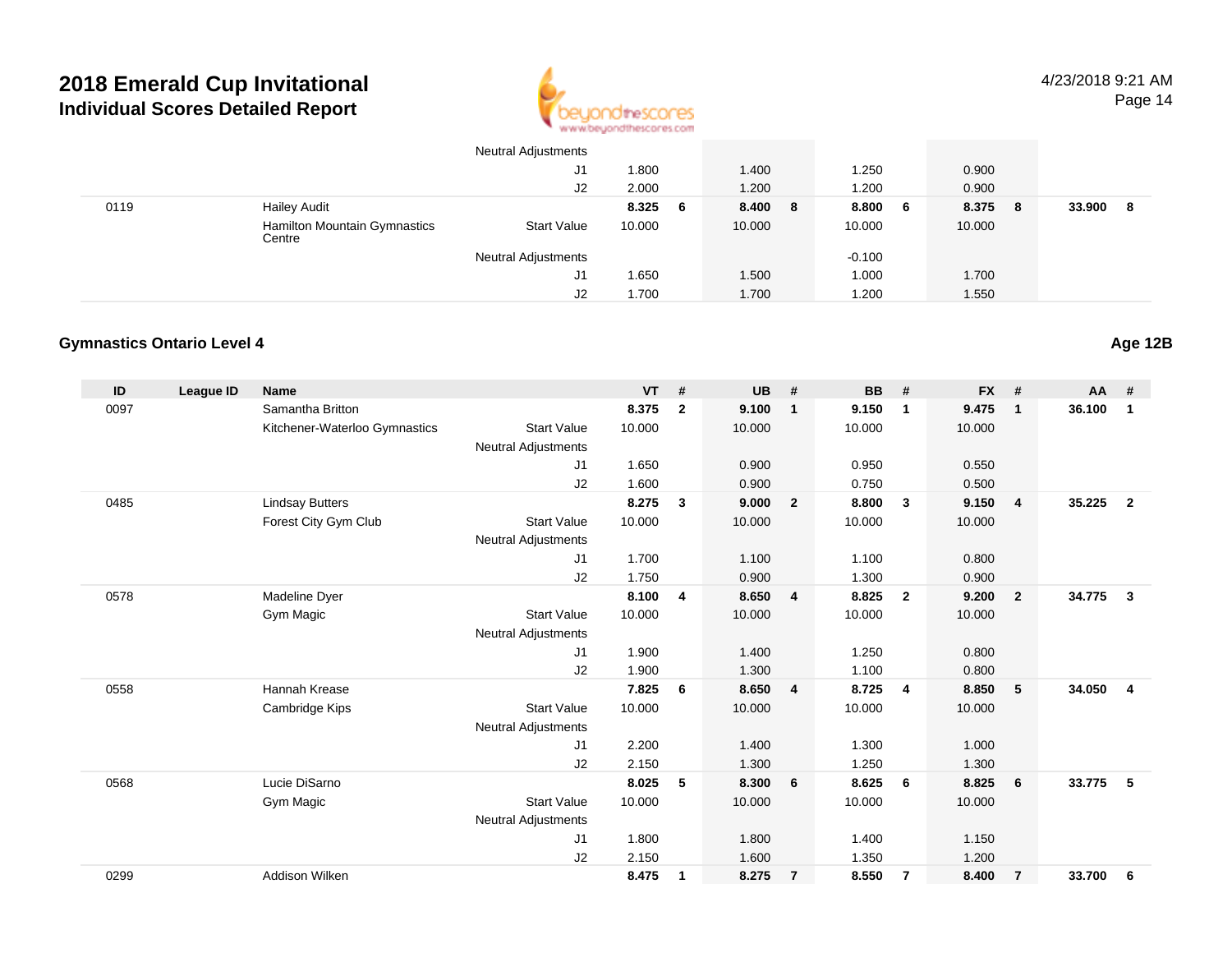

4/23/2018 9:21 AMPage 15

|      | Kincardine Klassics           | <b>Start Value</b><br><b>Neutral Adjustments</b> | 10.000 | 10.000                   |         | 10.000 |     | 10.000 |    |        |  |
|------|-------------------------------|--------------------------------------------------|--------|--------------------------|---------|--------|-----|--------|----|--------|--|
|      |                               | J1                                               | .500   | 1.850                    |         | 1.550  |     | 1.700  |    |        |  |
|      |                               | J2                                               | .550   | 1.600                    |         | 1.350  |     | 1.500  |    |        |  |
| 0096 | Carlee Sabo                   |                                                  | X.XXX  | $\overline{\phantom{a}}$ | 8.950 3 | 8.700  | - 5 | 9.200  | -2 | 26.850 |  |
|      | Kitchener-Waterloo Gymnastics | <b>Start Value</b>                               | 10.000 | 10.000                   |         | 10.000 |     | 10.000 |    |        |  |
|      |                               | <b>Neutral Adjustments</b>                       |        |                          |         |        |     |        |    |        |  |
|      |                               | J1                                               | 2.100  | 1.100                    |         | 1.400  |     | 0.850  |    |        |  |
|      |                               | J2                                               | 2.100  | 1.000                    |         | 1.200  |     | 0.750  |    |        |  |

#### **Gymnastics Ontario Level 4**

| ID   | <b>League ID</b> | <b>Name</b>                       |                            | <b>VT</b> | #              | <b>UB</b> | #                       | <b>BB</b> | #              | <b>FX</b> | #              | $AA$ # |                |
|------|------------------|-----------------------------------|----------------------------|-----------|----------------|-----------|-------------------------|-----------|----------------|-----------|----------------|--------|----------------|
| 0186 |                  | Ava Springmann                    |                            | 9.400     | 1              | 9.500     | $\overline{\mathbf{1}}$ | 9.350     | $\mathbf{1}$   | 9.675     | $\mathbf{1}$   | 37.925 | 1              |
|      |                  | <b>Burlington Gymnastics Club</b> | <b>Start Value</b>         | 10.000    |                | 10.000    |                         | 10.000    |                | 10.000    |                |        |                |
|      |                  |                                   | <b>Neutral Adjustments</b> |           |                |           |                         |           |                |           |                |        |                |
|      |                  |                                   | J1                         | 0.600     |                | 0.500     |                         | 0.600     |                | 0.300     |                |        |                |
|      |                  |                                   | J2                         | 0.600     |                | 0.500     |                         | 0.700     |                | 0.350     |                |        |                |
| 0274 |                  | Gwyneth Gray                      |                            | 8.475     | $\mathbf{3}$   | 8.975     | $\overline{4}$          | 8.625     | $\overline{7}$ | 9.525     | $\overline{2}$ | 35.600 | $\overline{2}$ |
|      |                  | <b>Winstars Gymnastics</b>        | <b>Start Value</b>         | 10.000    |                | 10.000    |                         | 10.000    |                | 10.000    |                |        |                |
|      |                  |                                   | <b>Neutral Adjustments</b> |           |                |           |                         |           |                |           |                |        |                |
|      |                  |                                   | J1                         | 1.500     |                | 0.950     |                         | 1.450     |                | 0.450     |                |        |                |
|      |                  |                                   | J2                         | 1.550     |                | 1.100     |                         | 1.300     |                | 0.500     |                |        |                |
| 0776 |                  | Stephanie Casullo                 |                            | 8.850     | $\overline{2}$ | 8.850     | 5                       | 8.650     | 6              | 9.100     | $\overline{4}$ | 35.450 | $\mathbf{3}$   |
|      |                  | <b>Gemini Gymnastics</b>          | <b>Start Value</b>         | 10.000    |                | 10.000    |                         | 10.000    |                | 10.000    |                |        |                |
|      |                  |                                   | <b>Neutral Adjustments</b> |           |                |           |                         |           |                |           |                |        |                |
|      |                  |                                   | J1                         | 1.100     |                | 1.100     |                         | 1.450     |                | 1.000     |                |        |                |
|      |                  |                                   | J2                         | 1.200     |                | 1.200     |                         | 1.250     |                | 0.800     |                |        |                |
| 0213 |                  | Rachel Urquhart                   |                            | 7.925     | 8              | 9.050     | $\overline{\mathbf{2}}$ | 8.775     | 5              | 9.300     | $\mathbf{3}$   | 35.050 | $\overline{4}$ |
|      |                  | Georgian Bay Phoenix Gymnastics   | <b>Start Value</b>         | 10.000    |                | 10.000    |                         | 10.000    |                | 10.000    |                |        |                |
|      |                  |                                   | <b>Neutral Adjustments</b> |           |                |           |                         |           |                |           |                |        |                |
|      |                  |                                   | J1                         | 2.000     |                | 1.000     |                         | 1.150     |                | 0.550     |                |        |                |
|      |                  |                                   | J2                         | 2.150     |                | 0.900     |                         | 1.300     |                | 0.850     |                |        |                |
| 0095 |                  | Lauren Pigden                     |                            | 8.125     | $\overline{7}$ | 9.050     | $\overline{\mathbf{2}}$ | 8.850     | $\overline{4}$ | 8.975     | 6              | 35.000 | 5              |
|      |                  | Kitchener-Waterloo Gymnastics     | <b>Start Value</b>         | 10.000    |                | 10.000    |                         | 10.000    |                | 10.000    |                |        |                |
|      |                  |                                   | <b>Neutral Adjustments</b> |           |                |           |                         |           |                |           |                |        |                |
|      |                  |                                   | J <sub>1</sub>             | 1.800     |                | 0.900     |                         | 1.200     |                | 1.100     |                |        |                |
|      |                  |                                   | J2                         | 1.950     |                | 1.000     |                         | 1.100     |                | 0.950     |                |        |                |
| 0511 |                  | Emily Lowthian                    |                            | 8.200     | 5              | 8.650     | $\overline{7}$          | 9.075     | $\overline{2}$ | 9.025     | 5              | 34.950 | 6              |

**Age 12C**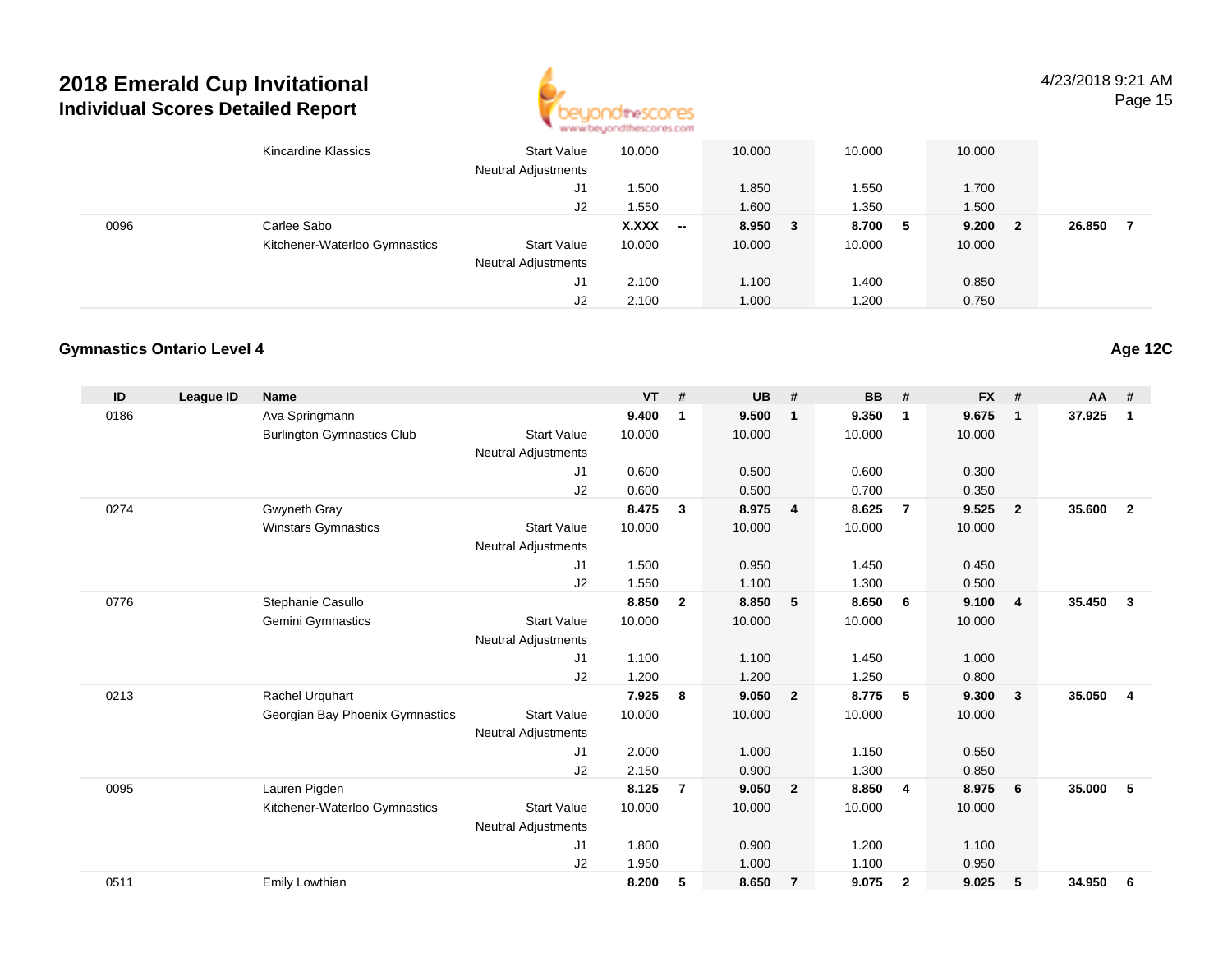

|      | Forest City Gym Club    | <b>Start Value</b><br><b>Neutral Adjustments</b> | 10.000  | 10.000  | 10.000 |                         | 10.000  |                |        |                |
|------|-------------------------|--------------------------------------------------|---------|---------|--------|-------------------------|---------|----------------|--------|----------------|
|      |                         | J1                                               | 1.700   | 1.500   | 0.900  |                         | 0.950   |                |        |                |
|      |                         | J2                                               | 1.900   | 1.200   | 0.950  |                         | 1.000   |                |        |                |
| 0580 | Natascha Pawlowicz      |                                                  | 8.300 4 | 8.675 6 | 9.050  | $\overline{\mathbf{3}}$ | 8.500 8 |                | 34.525 | $\overline{7}$ |
|      | Gym Magic               | <b>Start Value</b>                               | 10.000  | 10.000  | 10.000 |                         | 10.000  |                |        |                |
|      |                         | <b>Neutral Adjustments</b>                       |         |         |        |                         |         |                |        |                |
|      |                         | J1                                               | 1.650   | 1.450   | 0.900  |                         | 1.600   |                |        |                |
|      |                         | J2                                               | 1.750   | 1.200   | 1.000  |                         | 1.400   |                |        |                |
| 0680 | Penelope Cataldo        |                                                  | 8.150 6 | 5.850 8 | 8.150  | 8                       | 8.675   | $\overline{7}$ | 30.825 | - 8            |
|      | Niagara Falls Lightning | <b>Start Value</b>                               | 10.000  | 10.000  | 10.000 |                         | 10.000  |                |        |                |
|      |                         | <b>Neutral Adjustments</b>                       |         |         |        |                         |         |                |        |                |
|      |                         | J <sub>1</sub>                                   | 1.900   | 4.200   | 1.750  |                         | 1.350   |                |        |                |
|      |                         | J2                                               | 1.800   | 4.100   | 1.950  |                         | 1.300   |                |        |                |

#### **Gymnastics Ontario Level 4Age 12D**

| 9.300<br>9.325<br>0517<br>Jorja Ossenkopp<br>9.300<br>$\mathbf{3}$<br>1<br>$\mathbf{1}$                  | 9.450<br>$\overline{2}$<br>10.000 | 37.375<br>$\overline{1}$          |
|----------------------------------------------------------------------------------------------------------|-----------------------------------|-----------------------------------|
|                                                                                                          |                                   |                                   |
| Forest City Gym Club<br><b>Start Value</b><br>10.000<br>10.000<br>10.000                                 |                                   |                                   |
| Neutral Adjustments                                                                                      |                                   |                                   |
| 0.700<br>0.650<br>0.700<br>J1                                                                            | 0.500                             |                                   |
| J2<br>0.700<br>0.700<br>0.700                                                                            | 0.600                             |                                   |
| Meghan Burridge<br>9.150<br>8.825<br>9.500<br>0064<br>$\overline{2}$<br>$\overline{4}$<br>$\overline{1}$ | 9.800<br>$\overline{\mathbf{1}}$  | 37.275<br>$\overline{2}$          |
| London Gym Academy<br><b>Start Value</b><br>10.000<br>10.000<br>10.000                                   | 10.000                            |                                   |
| Neutral Adjustments                                                                                      |                                   |                                   |
| J1<br>1.150<br>0.800<br>0.600                                                                            | 0.200                             |                                   |
| J <sub>2</sub><br>0.900<br>1.200<br>0.400                                                                | 0.200                             |                                   |
| 9.225<br>Hanalei Frengos<br>8.000<br>9.250<br>0094<br>6<br>$\overline{2}$<br>4                           | 9.150<br>$\overline{4}$           | 35.625<br>$\overline{\mathbf{3}}$ |
| Kitchener-Waterloo Gymnastics<br><b>Start Value</b><br>10.000<br>10.000<br>10.000                        | 10.000                            |                                   |
| <b>Neutral Adjustments</b>                                                                               |                                   |                                   |
| J1<br>2.000<br>0.850<br>0.750                                                                            | 0.900                             |                                   |
| J2<br>2.000<br>0.700<br>0.750                                                                            | 0.800                             |                                   |
| Caylie Chambers<br>8.325<br>9.325<br>0487<br>3<br>8.800<br>6<br>$\overline{2}$                           | 9.175<br>$\overline{\mathbf{3}}$  | 35.625<br>$\overline{\mathbf{4}}$ |
| Forest City Gym Club<br><b>Start Value</b><br>10.000<br>10.000<br>10.000                                 | 10.000                            |                                   |
| <b>Neutral Adjustments</b>                                                                               |                                   |                                   |
| 1.600<br>1.300<br>0.700<br>J1                                                                            | 0.750                             |                                   |
| J <sub>2</sub><br>1.750<br>1.100<br>0.650                                                                | 0.900                             |                                   |
| 0004<br>8.250<br>8.925<br>9.200<br>5<br>Jordyn Kelly<br>3<br>4                                           | 8.525<br>6                        | 34.900<br>5                       |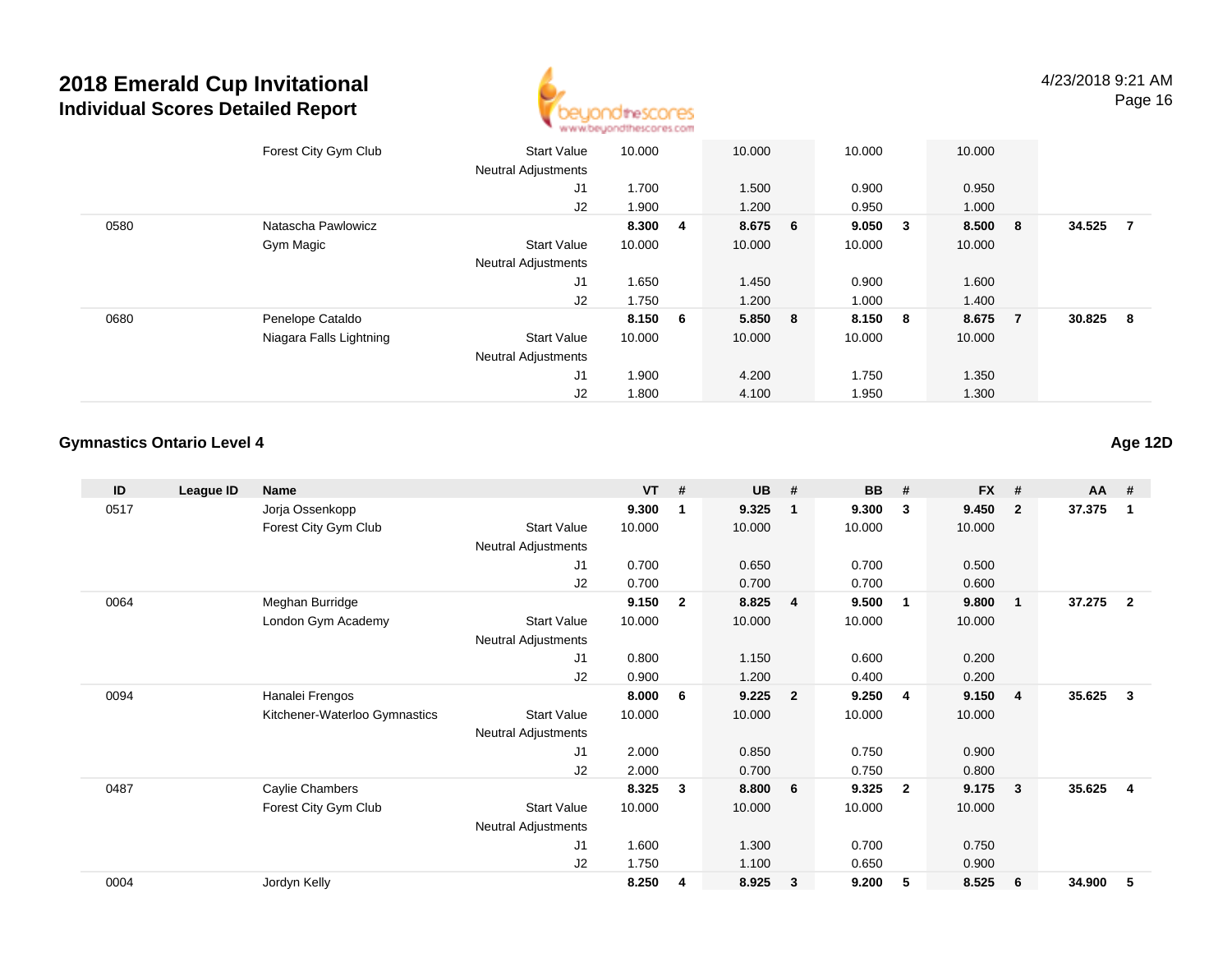

|      | <b>Woolwich Cardinals Gymnastics</b> | <b>Start Value</b><br>Neutral Adjustments | 10.000 |                | 10.000 |                | 10.000 |    | 10.000 |                |          |  |
|------|--------------------------------------|-------------------------------------------|--------|----------------|--------|----------------|--------|----|--------|----------------|----------|--|
|      |                                      | J1                                        | 1.800  |                | 1.150  |                | 0.750  |    | 1.350  |                |          |  |
|      |                                      | J2                                        | 1.700  |                | 1.000  |                | 0.850  |    | 1.600  |                |          |  |
| 0570 | Victoria Cooke                       |                                           | 8.175  | 5              | 8.675  | $\overline{7}$ | 8.500  | 6  | 8.925  | 5              | 34.275 6 |  |
|      | Gym Magic                            | <b>Start Value</b>                        | 10.000 |                | 10.000 |                | 10.000 |    | 10.000 |                |          |  |
|      |                                      | Neutral Adjustments                       |        |                |        |                |        |    |        |                |          |  |
|      |                                      | J1                                        | 1.750  |                | 1.350  |                | 1.550  |    | 1.250  |                |          |  |
|      |                                      | J2                                        | 1.900  |                | 1.300  |                | 1.450  |    | 0.900  |                |          |  |
| 0464 | Angelina Game                        |                                           | 7.900  | $\overline{7}$ | 8.825  | $\overline{4}$ | 7.875  | -8 | 8.475  | $\overline{7}$ | 33.075 7 |  |
|      | Niagara Falls Lightning              | <b>Start Value</b>                        | 10.000 |                | 10.000 |                | 10.000 |    | 10.000 |                |          |  |
|      |                                      | <b>Neutral Adjustments</b>                |        |                |        |                |        |    |        |                |          |  |
|      |                                      | J1                                        | 2.200  |                | 1.150  |                | 2.300  |    | 1.650  |                |          |  |
|      |                                      | J2                                        | 2.000  |                | 1.200  |                | 1.950  |    | 1.400  |                |          |  |
| 0690 | Nadia Guillemette                    |                                           | 7.300  | 8              | 6.375  | 8              | 8.350  | 7  | 8.225  | 8              | 30.250 8 |  |
|      | <b>Sudbury Salto Gymnastics Club</b> | <b>Start Value</b>                        | 10.000 |                | 10.000 |                | 10.000 |    | 10.000 |                |          |  |
|      |                                      | <b>Neutral Adjustments</b>                |        |                |        |                |        |    |        |                |          |  |
|      |                                      | J <sub>1</sub>                            | 2.500  |                | 3.550  |                | 1.750  |    | 1.850  |                |          |  |
|      |                                      | J2                                        | 2.900  |                | 3.700  |                | 1.550  |    | 1.700  |                |          |  |

### **Gymnastics Ontario Level 4**

| ID   | League ID | Name                     |                            | $VT$ # |                         | <b>UB</b> | #                       | <b>BB</b> | #           | <b>FX</b> | #              | $AA$ # |                |
|------|-----------|--------------------------|----------------------------|--------|-------------------------|-----------|-------------------------|-----------|-------------|-----------|----------------|--------|----------------|
| 0774 |           | Alyssa Kirton            |                            | 9.150  |                         | 9.825     | - 1                     | 9.000     | 4           | 9.375     | 1              | 37.350 |                |
|      |           | <b>Gemini Gymnastics</b> | <b>Start Value</b>         | 10.000 |                         | 10.000    |                         | 10.000    |             | 10.000    |                |        |                |
|      |           |                          | <b>Neutral Adjustments</b> |        |                         |           |                         | $-0.100$  |             |           |                |        |                |
|      |           |                          | J <sub>1</sub>             | 0.900  |                         | 0.150     |                         | 0.850     |             | 0.650     |                |        |                |
|      |           |                          | J2                         | 0.800  |                         | 0.200     |                         | 0.950     |             | 0.600     |                |        |                |
| 0051 |           | Jessica Latimer          |                            | 9.050  | $\overline{\mathbf{2}}$ | 9.550     | $\overline{\mathbf{2}}$ | 8.800     | 5           | 8.850     | 4              | 36.250 | $\overline{2}$ |
|      |           | London Gym Academy       | <b>Start Value</b>         | 10.000 |                         | 10.000    |                         | 10.000    |             | 10.000    |                |        |                |
|      |           |                          | Neutral Adjustments        |        |                         |           |                         |           |             |           |                |        |                |
|      |           |                          | J <sub>1</sub>             | 0.900  |                         | 0.350     |                         | 1.250     |             | 1.050     |                |        |                |
|      |           |                          | J2                         | 1.000  |                         | 0.550     |                         | 1.150     |             | 1.250     |                |        |                |
| 0140 |           | Norah Fearon             |                            | 8.625  | 5                       | 9.325     | $\overline{\mathbf{3}}$ | 9.400     | $\mathbf 1$ | 8.675     | $\overline{7}$ | 36.025 | 3              |
|      |           | <b>GW Elites</b>         | <b>Start Value</b>         | 10.000 |                         | 10.000    |                         | 10.000    |             | 10.000    |                |        |                |
|      |           |                          | <b>Neutral Adjustments</b> |        |                         |           |                         |           |             |           |                |        |                |
|      |           |                          | J <sub>1</sub>             | 1.400  |                         | 0.600     |                         | 0.600     |             | 1.250     |                |        |                |
|      |           |                          | J2                         | 1.350  |                         | 0.750     |                         | 0.600     |             | 1.400     |                |        |                |
| 0647 |           | Frankie Taran            |                            | 8.825  | 3                       | 9.050     | $\overline{\mathbf{4}}$ | 9.100     | 3           | 8.650     | 8              | 35.625 | 4              |

**Age 11F**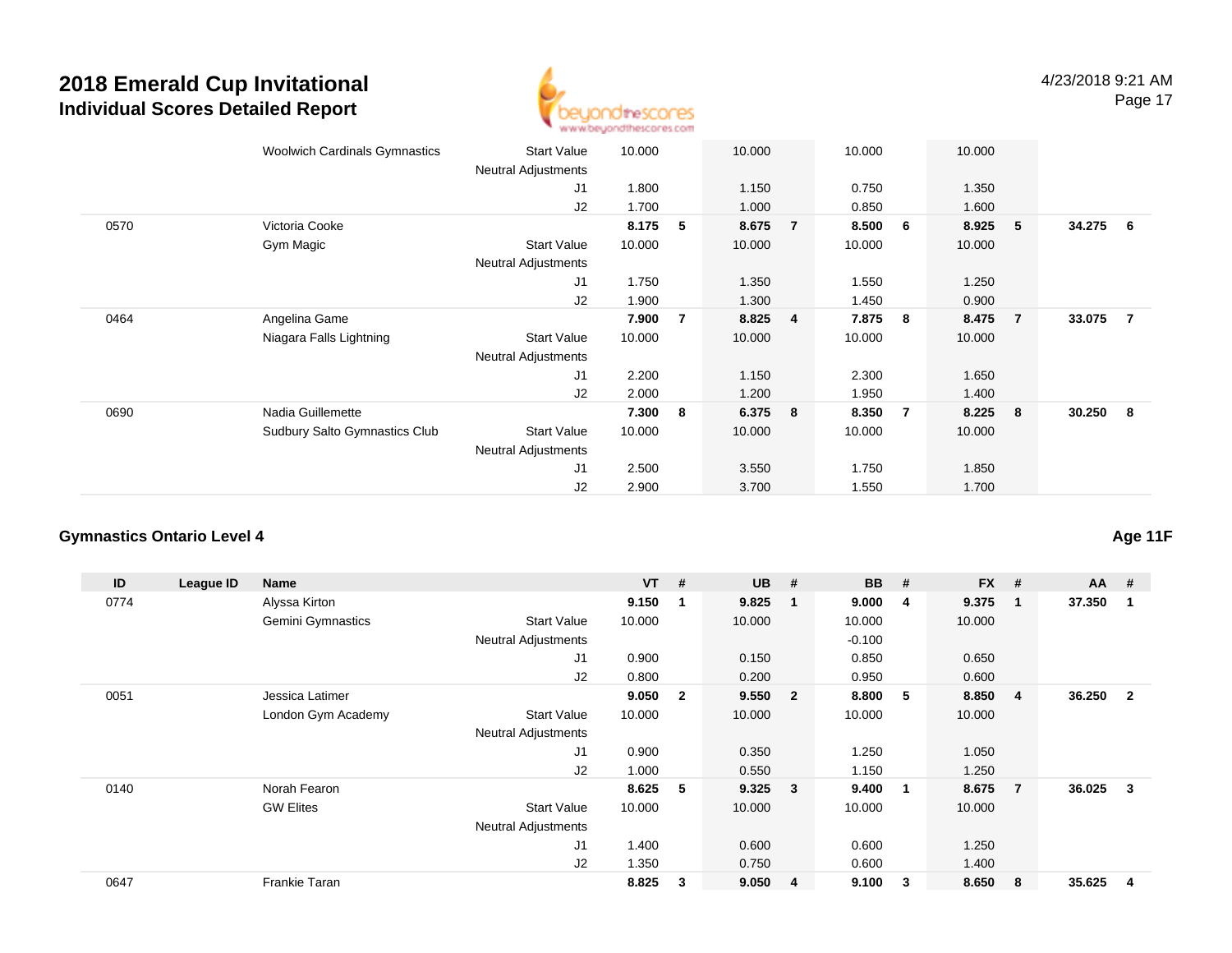

|      | London Beje Gymnastics  | <b>Start Value</b>         | 10.000 |                | 10.000 |                | 10.000 |                | 10.000 |                         |        |                |
|------|-------------------------|----------------------------|--------|----------------|--------|----------------|--------|----------------|--------|-------------------------|--------|----------------|
|      |                         | Neutral Adjustments        |        |                |        |                |        |                |        |                         |        |                |
|      |                         | J1                         | 1.100  |                | 1.000  |                | 0.800  |                | 1.250  |                         |        |                |
|      |                         | J2                         | 1.250  |                | 0.900  |                | 1.000  |                | 1.450  |                         |        |                |
| 0668 | Meiko Turner            |                            | 8.200  | 8              | 8.825  | 6              | 9.175  | $\overline{2}$ | 9.250  | $\overline{\mathbf{2}}$ | 35.450 | - 5            |
|      | Winstars Gymnastics     | Start Value                | 10.000 |                | 10.000 |                | 10.000 |                | 10.000 |                         |        |                |
|      |                         | Neutral Adjustments        |        |                |        |                |        |                |        |                         |        |                |
|      |                         | J1                         | 1.900  |                | 1.200  |                | 0.900  |                | 0.700  |                         |        |                |
|      |                         | J2                         | 1.700  |                | 1.150  |                | 0.750  |                | 0.800  |                         |        |                |
| 0461 | <b>Stefanie Rivett</b>  |                            | 8.650  | $\overline{4}$ | 8.900  | 5              | 8.550  | 8              | 8.800  | 6                       | 34.900 | - 6            |
|      | Niagara Falls Lightning | <b>Start Value</b>         | 10.000 |                | 10.000 |                | 10.000 |                | 10.000 |                         |        |                |
|      |                         | <b>Neutral Adjustments</b> |        |                |        |                |        |                |        |                         |        |                |
|      |                         | J1                         | 1.400  |                | 0.950  |                | 1.550  |                | 1.300  |                         |        |                |
|      |                         | J2                         | 1.300  |                | 1.250  |                | 1.350  |                | 1.100  |                         |        |                |
| 0415 | Ava Verner              |                            | 8.425  | $\overline{7}$ | 8.825  | 6              | 8.650  | $\overline{7}$ | 8.825  | $-5$                    | 34.725 | $\overline{7}$ |
|      | <b>TGI</b>              | <b>Start Value</b>         | 10.000 |                | 10.000 |                | 10.000 |                | 10.000 |                         |        |                |
|      |                         | Neutral Adjustments        |        |                |        |                |        |                |        |                         |        |                |
|      |                         | J1                         | 1.600  |                | 1.150  |                | 1.250  |                | 1.200  |                         |        |                |
|      |                         | J2                         | 1.550  |                | 1.200  |                | 1.450  |                | 1.150  |                         |        |                |
| 0489 | Norah Cunningham        |                            | 8.575  | 6              | 8.100  | $\overline{7}$ | 8.725  | 6              | 9.125  | $\overline{\mathbf{3}}$ | 34.525 | - 8            |
|      | Forest City Gym Club    | <b>Start Value</b>         | 10.000 |                | 10.000 |                | 10.000 |                | 10.000 |                         |        |                |
|      |                         | Neutral Adjustments        |        |                |        |                |        |                |        |                         |        |                |
|      |                         | J1                         | 1.450  |                | 1.800  |                | 1.350  |                | 0.800  |                         |        |                |
|      |                         | J <sub>2</sub>             | 1.400  |                | 2.000  |                | 1.200  |                | 0.950  |                         |        |                |
|      |                         |                            |        |                |        |                |        |                |        |                         |        |                |

#### **Gymnastics Ontario Level 4**

**Age 13A**

| ID   | League ID | <b>Name</b>                     |                            | $VT$ #  |   | $UB$ #    | <b>BB</b> | #      | $FX$ # |                         | AA     | #                       |
|------|-----------|---------------------------------|----------------------------|---------|---|-----------|-----------|--------|--------|-------------------------|--------|-------------------------|
| 0212 |           | Joslynn Wright                  |                            | 8.325 2 |   | 9.450     | 8.775 2   |        | 9.250  | - 1                     | 35.800 | - 1                     |
|      |           | Georgian Bay Phoenix Gymnastics | <b>Start Value</b>         | 10.000  |   | 10.000    | 10.000    |        | 10.000 |                         |        |                         |
|      |           |                                 | <b>Neutral Adjustments</b> |         |   |           |           |        |        |                         |        |                         |
|      |           |                                 | J1                         | 1.650   |   | 0.600     | 1.200     |        | 0.900  |                         |        |                         |
|      |           |                                 | J2                         | 1.700   |   | 0.500     | 1.250     |        | 0.600  |                         |        |                         |
| 0435 |           | Melek Kudo                      |                            | 8.625   |   | 8.875 3   | 8.500     | $_{3}$ | 9.175  | $\overline{\mathbf{2}}$ | 35.175 | $\overline{\mathbf{2}}$ |
|      |           | TGI                             | <b>Start Value</b>         | 10.000  |   | 10.000    | 10.000    |        | 10.000 |                         |        |                         |
|      |           |                                 | <b>Neutral Adjustments</b> |         |   |           |           |        |        |                         |        |                         |
|      |           |                                 | J1                         | 1.300   |   | 1.150     | 1.400     |        | 0.950  |                         |        |                         |
|      |           |                                 | J2                         | 1.450   |   | 1.100     | 1.600     |        | 0.700  |                         |        |                         |
| 0054 |           | Larissa Birtch                  |                            | 7.700   | 4 | $9.075$ 2 | 9.025     |        | 9.000  | $_{3}$                  | 34.800 | - 3                     |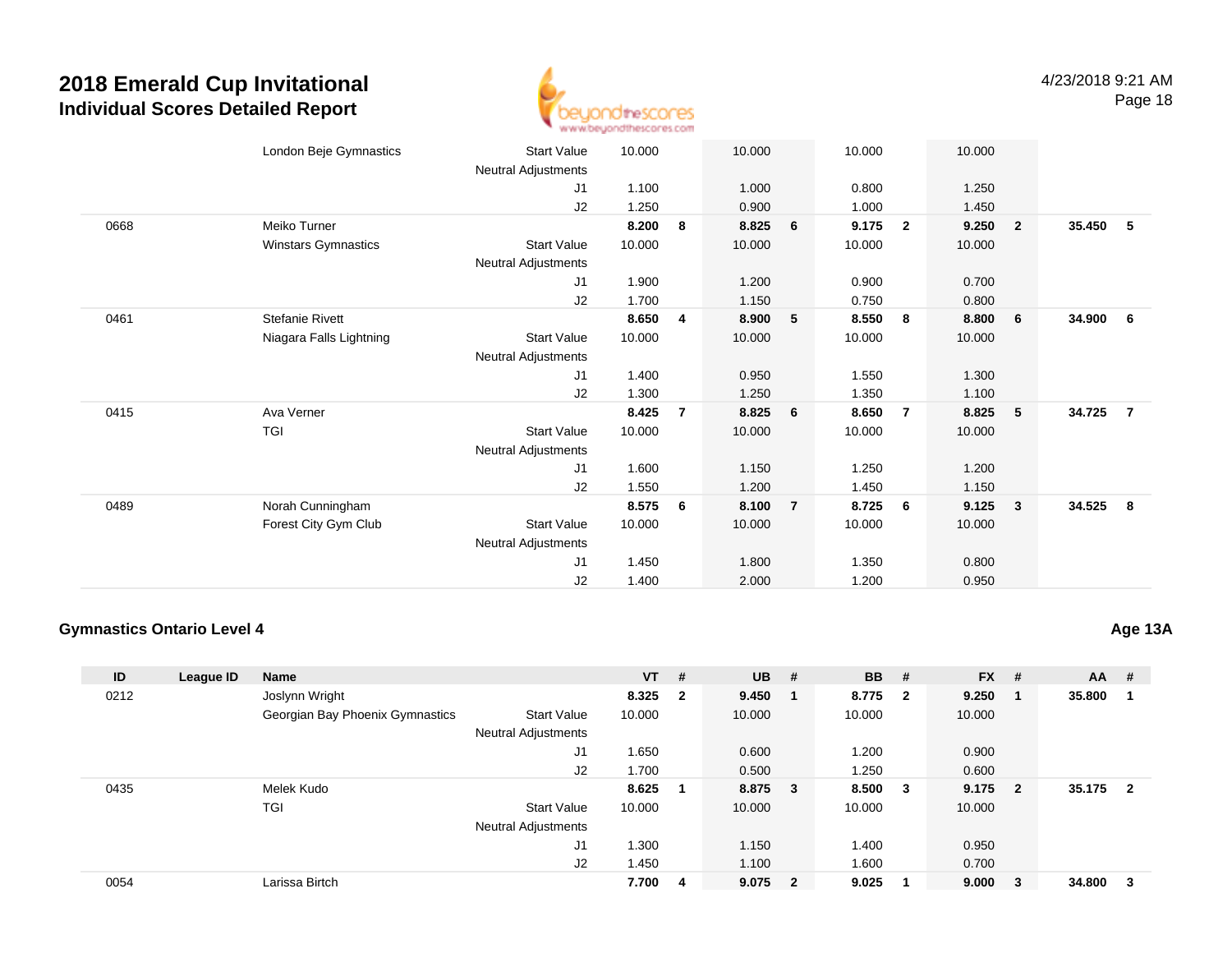

4/23/2018 9:21 AMPage 19

|      | London Gym Academy   | <b>Start Value</b><br><b>Neutral Adjustments</b> | 10.000 |              | 10.000 |   | 10.000 |   | 10.000 |   |        |   |
|------|----------------------|--------------------------------------------------|--------|--------------|--------|---|--------|---|--------|---|--------|---|
|      |                      | J1                                               | 2.200  |              | 0.850  |   | 0.850  |   | 1.150  |   |        |   |
|      |                      | J <sub>2</sub>                                   | 2.400  |              | 1.000  |   | 1.100  |   | 0.850  |   |        |   |
| 0512 | Asiyah Martin        |                                                  | 8.325  | $\mathbf{2}$ | 8.125  | 4 | 8.450  | 4 | 8.150  | 4 | 33.050 | 4 |
|      | Forest City Gym Club | <b>Start Value</b>                               | 10.000 |              | 10.000 |   | 10.000 |   | 10.000 |   |        |   |
|      |                      | <b>Neutral Adjustments</b>                       |        |              |        |   |        |   |        |   |        |   |
|      |                      | J1                                               | 1.600  |              | 1.850  |   | 1.450  |   | 1.800  |   |        |   |
|      |                      | J <sub>2</sub>                                   | 1.750  |              | 1.900  |   | 1.650  |   | 1.900  |   |        |   |

#### **Gymnastics Ontario Level 4**

| ID   | League ID | <b>Name</b>                       |                            | <b>VT</b> | #                        | <b>UB</b>    | #                        | <b>BB</b> | #                        | $FX$ # |                          | <b>AA</b> | #                        |
|------|-----------|-----------------------------------|----------------------------|-----------|--------------------------|--------------|--------------------------|-----------|--------------------------|--------|--------------------------|-----------|--------------------------|
| 0422 |           | Kiki Drozd                        |                            | X.XXX     | $\overline{\phantom{a}}$ | <b>X.XXX</b> | $\overline{\phantom{a}}$ | X.XXX     | $\overline{\phantom{a}}$ | X.XXX  | $\overline{\phantom{a}}$ | 0.000     | $\overline{\phantom{a}}$ |
| 0184 |           | Kyra Pesowski                     |                            | 9.250     | 1                        | 9.750        | $\mathbf{1}$             | 9.500     | $\overline{1}$           | 9.375  | $\overline{1}$           | 37.875    | $\mathbf{1}$             |
|      |           | <b>Burlington Gymnastics Club</b> | <b>Start Value</b>         | 10.000    |                          | 10.000       |                          | 10.000    |                          | 10.000 |                          |           |                          |
|      |           |                                   | <b>Neutral Adjustments</b> |           |                          |              |                          |           |                          |        |                          |           |                          |
|      |           |                                   | J1                         | 0.750     |                          | 0.200        |                          | 0.500     |                          | 0.450  |                          |           |                          |
|      |           |                                   | J2                         | 0.750     |                          | 0.300        |                          | 0.500     |                          | 0.800  |                          |           |                          |
| 0777 |           | Shannon Davie                     |                            | 8.250     | 3                        | 9.125        | 3                        | 9.275     | $\overline{\mathbf{2}}$  | 9.200  | 3                        | 35.850    | $\overline{2}$           |
|      |           | Gemini Gymnastics                 | <b>Start Value</b>         | 10.000    |                          | 10.000       |                          | 10.000    |                          | 10.000 |                          |           |                          |
|      |           |                                   | <b>Neutral Adjustments</b> |           |                          |              |                          | $-0.100$  |                          |        |                          |           |                          |
|      |           |                                   | J1                         | 1.700     |                          | 0.850        |                          | 0.650     |                          | 0.800  |                          |           |                          |
|      |           |                                   | J2                         | 1.800     |                          | 0.900        |                          | 0.600     |                          | 0.800  |                          |           |                          |
| 0781 |           | Kyla Parker                       |                            | 8.250     | $\mathbf{3}$             | 8.725        | $\overline{4}$           | 9.200     | $\mathbf{3}$             | 9.350  | $\overline{2}$           | 35.525    | $\mathbf{3}$             |
|      |           | Gemini Gymnastics                 | <b>Start Value</b>         | 10.000    |                          | 10.000       |                          | 10.000    |                          | 10.000 |                          |           |                          |
|      |           |                                   | <b>Neutral Adjustments</b> |           |                          |              |                          |           |                          |        |                          |           |                          |
|      |           |                                   | J1                         | 1.700     |                          | 1.350        |                          | 0.800     |                          | 0.700  |                          |           |                          |
|      |           |                                   | J2                         | 1.800     |                          | 1.200        |                          | 0.800     |                          | 0.600  |                          |           |                          |
| 0483 |           | Charley Brisseau                  |                            | 8.475     | $\overline{2}$           | 9.175        | $\overline{\mathbf{2}}$  | 8.600     | 5                        | 8.725  | -5                       | 34.975    | $\overline{4}$           |
|      |           | Forest City Gym Club              | <b>Start Value</b>         | 10.000    |                          | 10.000       |                          | 10.000    |                          | 10.000 |                          |           |                          |
|      |           |                                   | Neutral Adjustments        |           |                          |              |                          |           |                          |        |                          |           |                          |
|      |           |                                   | J1                         | 1.500     |                          | 0.850        |                          | 1.500     |                          | 1.350  |                          |           |                          |
|      |           |                                   | J2                         | 1.550     |                          | 0.800        |                          | 1.300     |                          | 1.200  |                          |           |                          |
| 0433 |           | Hailey Yu                         |                            | 7.900     | 5                        | 7.900        | 6                        | 8.700     | 4                        | 8.900  | $\overline{4}$           | 33.400    | 5                        |
|      |           | TGI                               | <b>Start Value</b>         | 10.000    |                          | 10.000       |                          | 10.000    |                          | 10.000 |                          |           |                          |
|      |           |                                   | <b>Neutral Adjustments</b> |           |                          |              |                          |           |                          |        |                          |           |                          |
|      |           |                                   | J <sub>1</sub>             | 2.000     |                          | 2.000        |                          | 1.250     |                          | 1.100  |                          |           |                          |
|      |           |                                   | J2                         | 2.200     |                          | 2.200        |                          | 1.350     |                          | 1.100  |                          |           |                          |

**Age 13B**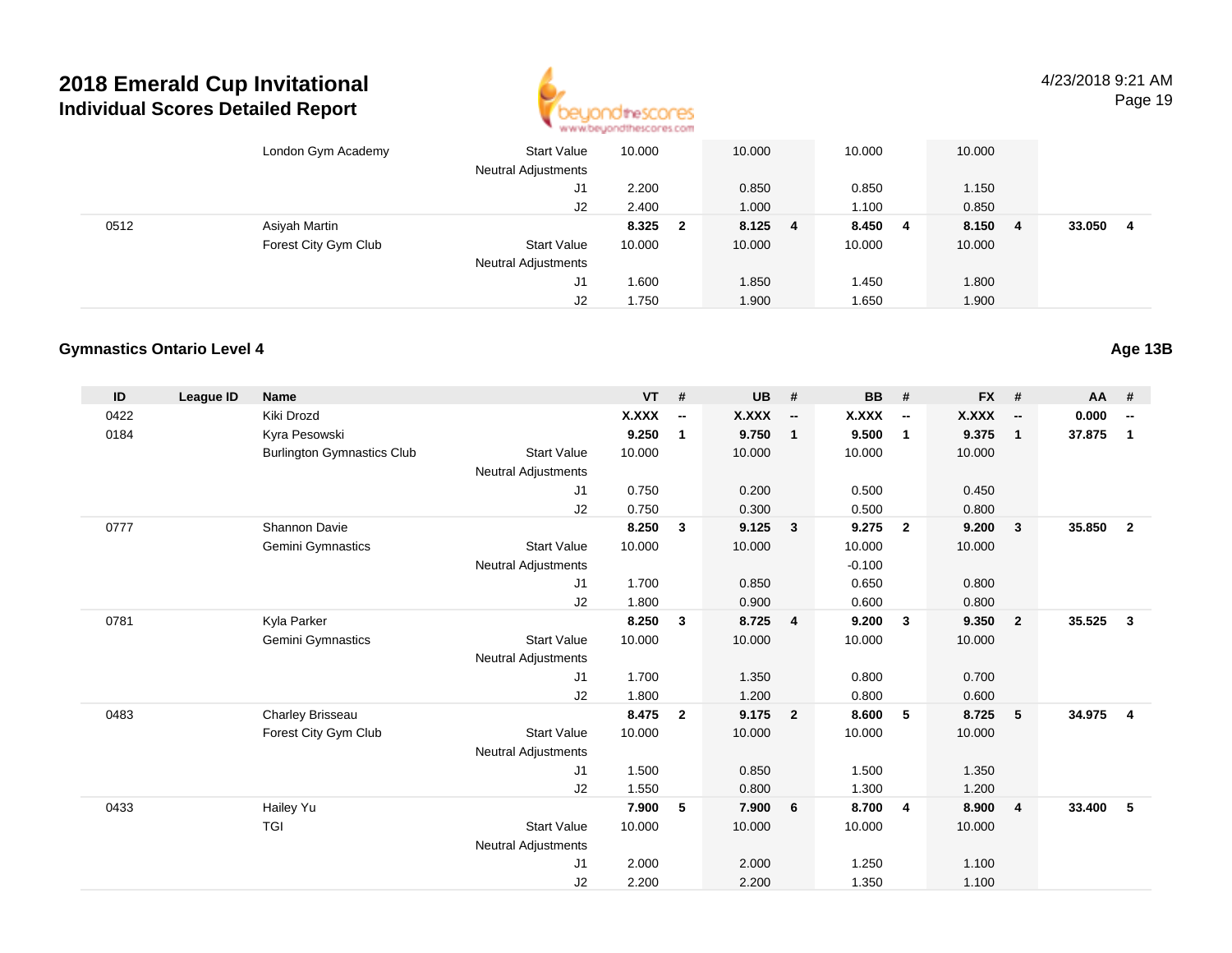

## 4/23/2018 9:21 AM

Page 20

| 0559          |                                   | Chloe Lukewich                                        |                            | 7.525          | $6\phantom{1}6$         | 8.450          | 5              | 8.550          | 6              | 8.525          | 6              | 33.050 6 |                         |
|---------------|-----------------------------------|-------------------------------------------------------|----------------------------|----------------|-------------------------|----------------|----------------|----------------|----------------|----------------|----------------|----------|-------------------------|
|               |                                   | Cambridge Kips                                        | <b>Start Value</b>         | 10.000         |                         | 10.000         |                | 10.000         |                | 10.000         |                |          |                         |
|               |                                   |                                                       | <b>Neutral Adjustments</b> |                |                         |                |                |                |                |                |                |          |                         |
|               |                                   |                                                       | J1                         | 2.400          |                         | 1.650          |                | 1.350          |                | 1.450          |                |          |                         |
|               |                                   |                                                       | J2                         | 2.550          |                         | 1.450          |                | 1.550          |                | 1.500          |                |          |                         |
|               |                                   |                                                       |                            |                |                         |                |                |                |                |                |                |          |                         |
|               | <b>Gymnastics Ontario Level 4</b> |                                                       |                            |                |                         |                |                |                |                |                |                |          | Age 13C                 |
| $\mathsf{ID}$ | <b>League ID</b>                  | <b>Name</b>                                           |                            | <b>VT</b>      | #                       | UB             | $\pmb{\#}$     | BB             | #              | <b>FX</b>      | $\pmb{\#}$     | AA       | #                       |
| 0478          |                                   | Aviah Facey                                           |                            | 9.400          | $\overline{\mathbf{1}}$ | 9.300          | $\overline{2}$ | 8.825          | 6              | 9.275          | $\mathbf{1}$   | 36.800   | $\overline{\mathbf{1}}$ |
|               |                                   | Niagara Falls Lightning                               | <b>Start Value</b>         | 10.000         |                         | 10.000         |                | 10.000         |                | 10.000         |                |          |                         |
|               |                                   |                                                       | Neutral Adjustments        |                |                         |                |                |                |                |                |                |          |                         |
|               |                                   |                                                       | J1                         | 0.600          |                         | 0.700          |                | 1.100          |                | 0.700          |                |          |                         |
|               |                                   |                                                       | J2                         | 0.600          |                         | 0.700          |                | 1.250          |                | 0.750          |                |          |                         |
| 0780          |                                   | Danielle Murray                                       |                            | 8.575          | $\overline{\mathbf{2}}$ | 8.950          | 5              | 9.300          | $\mathbf{1}$   | 9.125          | $\mathbf{3}$   | 35.950   | $\overline{2}$          |
|               |                                   | Gemini Gymnastics                                     | <b>Start Value</b>         | 10.000         |                         | 10.000         |                | 10.000         |                | 10.000         |                |          |                         |
|               |                                   |                                                       | Neutral Adjustments        |                |                         |                |                |                |                |                |                |          |                         |
|               |                                   |                                                       | J1                         | 1.450          |                         | 1.100          |                | 0.750          |                | 0.950          |                |          |                         |
|               |                                   |                                                       | J2                         | 1.400          |                         | 1.000          |                | 0.650          |                | 0.800          |                |          |                         |
| 0792          |                                   | Vanessa Kelly                                         |                            | 8.475          | $\mathbf{3}$            | 9.250          | 3              | 9.000          | $\overline{2}$ | 8.900          | 6              | 35.625   | $\mathbf{3}$            |
|               |                                   | Gemini Gymnastics                                     | <b>Start Value</b>         | 10.000         |                         | 10.000         |                | 10.000         |                | 10.000         |                |          |                         |
|               |                                   |                                                       | <b>Neutral Adjustments</b> |                |                         |                |                |                |                |                |                |          |                         |
|               |                                   |                                                       | J1                         | 1.450          |                         | 0.800          |                | 1.050          |                | 1.250          |                |          |                         |
|               |                                   |                                                       | J2                         | 1.600          |                         | 0.700          |                | 0.950          |                | 0.950          |                |          |                         |
| 0182          |                                   | Kieryn James                                          |                            | 8.075          | 5                       | 9.325          | $\mathbf{1}$   | 8.850          | 5              | 9.100          | 4              | 35.350   | 4                       |
|               |                                   | <b>Burlington Gymnastics Club</b>                     | <b>Start Value</b>         | 10.000         |                         | 10.000         |                | 10.000         |                | 10.000         |                |          |                         |
|               |                                   |                                                       | Neutral Adjustments        |                |                         |                |                |                |                |                |                |          |                         |
|               |                                   |                                                       | J1                         | 1.800          |                         | 0.650          |                | 1.250          |                | 0.900          |                |          |                         |
|               |                                   |                                                       | J2                         | 2.050          |                         | 0.700          |                | 1.050          |                | 0.900          |                |          |                         |
| 0279          |                                   | Sara Fazekas                                          |                            | 8.150 4        |                         | 9.125          | 4              | 8.875          | 4              | 9.150          | $\mathbf{2}$   | 35.300   | $-5$                    |
|               |                                   | Winstars Gymnastics                                   | <b>Start Value</b>         | 10.000         |                         | 10.000         |                | 10.000         |                | 10.000         |                |          |                         |
|               |                                   |                                                       | Neutral Adjustments        |                |                         |                |                | $-0.100$       |                |                |                |          |                         |
|               |                                   |                                                       | J1                         | 1.900          |                         | 0.850          |                | 1.100          |                | 0.800          |                |          |                         |
|               |                                   |                                                       | J2                         | 1.800<br>7.500 | 6                       | 0.900<br>8.450 | 6              | 0.950<br>8.975 | $\mathbf{3}$   | 0.900<br>8.325 | $\overline{7}$ | 33.250   | $6\phantom{1}6$         |
| 0216          |                                   | Meaghan Mothersell<br>Georgian Bay Phoenix Gymnastics | <b>Start Value</b>         | 10.000         |                         | 10.000         |                | 10.000         |                | 10.000         |                |          |                         |
|               |                                   |                                                       | <b>Neutral Adjustments</b> |                |                         |                |                |                |                |                |                |          |                         |
|               |                                   |                                                       | J1                         | 2.500          |                         | 1.700          |                | 0.950          |                | 1.500          |                |          |                         |
|               |                                   |                                                       | J2                         | 2.500          |                         | 1.400          |                | 1.100          |                | 1.850          |                |          |                         |
|               |                                   |                                                       |                            |                |                         |                |                |                |                |                |                |          |                         |

2.500 1.400 1.100 1.850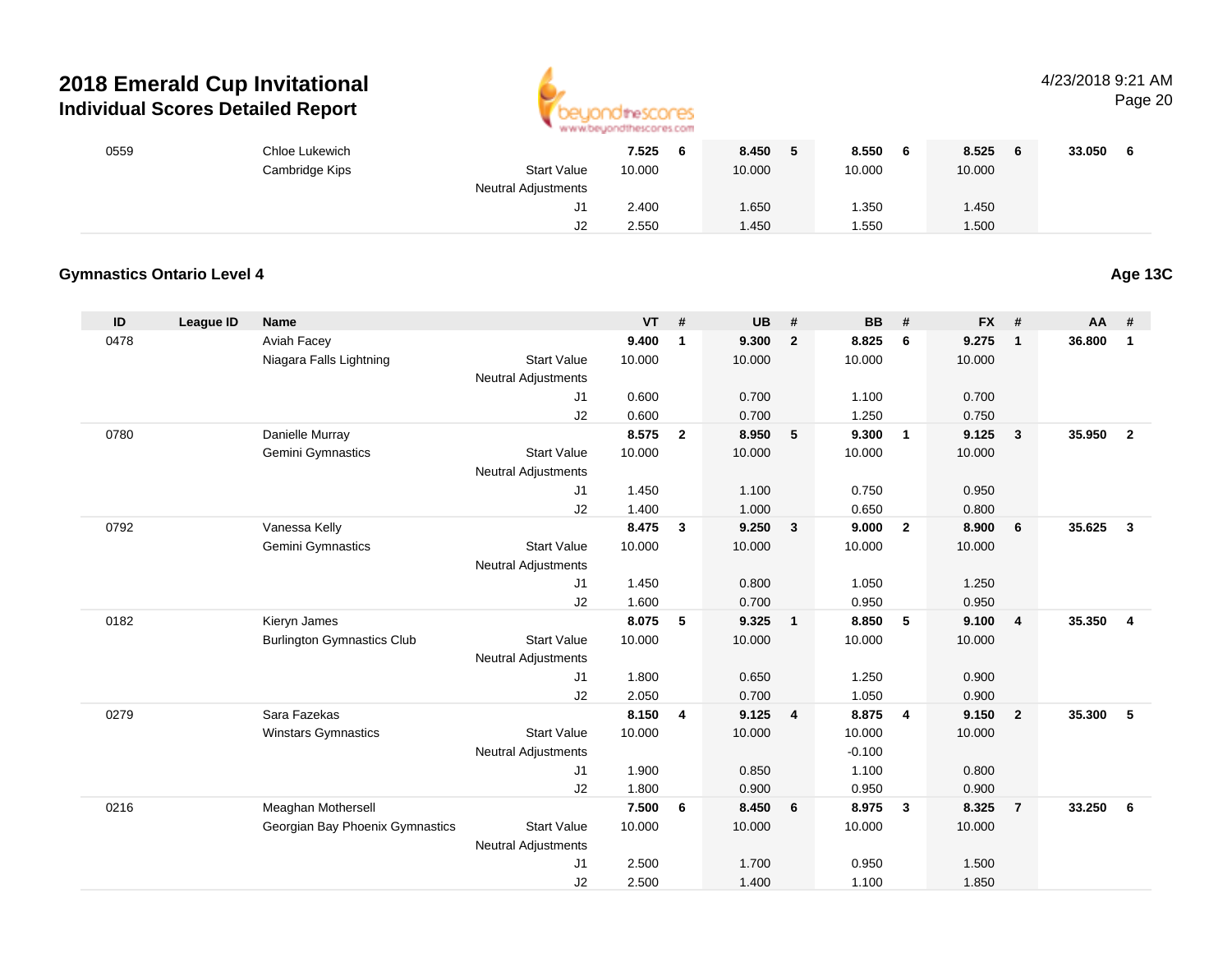

## 4/23/2018 9:21 AM

Page 21

| 0138 |                                   | Heidi Davidson                    |                            | 7.150     | $\overline{7}$          | 7.650     | $\overline{7}$ | 8.000     | $\overline{7}$          | 8.950     | $\sqrt{5}$   | 31.750   | $\overline{7}$          |
|------|-----------------------------------|-----------------------------------|----------------------------|-----------|-------------------------|-----------|----------------|-----------|-------------------------|-----------|--------------|----------|-------------------------|
|      |                                   | <b>GW Elites</b>                  | Start Value                | 10.000    |                         | 10.000    |                | 10.000    |                         | 10.000    |              |          |                         |
|      |                                   |                                   | Neutral Adjustments        |           |                         |           |                |           |                         |           |              |          |                         |
|      |                                   |                                   | J1                         | 2.800     |                         | 2.500     |                | 1.900     |                         | 1.200     |              |          |                         |
|      |                                   |                                   | J2                         | 2.900     |                         | 2.200     |                | 2.100     |                         | 0.900     |              |          |                         |
|      |                                   |                                   |                            |           |                         |           |                |           |                         |           |              |          |                         |
|      | <b>Gymnastics Ontario Level 4</b> |                                   |                            |           |                         |           |                |           |                         |           |              |          | Age 13D                 |
| ID   | <b>League ID</b>                  | <b>Name</b>                       |                            | <b>VT</b> | #                       | <b>UB</b> | #              | <b>BB</b> | #                       | <b>FX</b> | #            | AA       | #                       |
| 0784 |                                   | Ava Spooner                       |                            | 8.850     | $\mathbf{1}$            | 9.150     | 4              | 9.675     | $\mathbf{1}$            | 9.100     | $\mathbf{2}$ | 36.775   | $\overline{\mathbf{1}}$ |
|      |                                   | Gemini Gymnastics                 | <b>Start Value</b>         | 10.000    |                         | 10.000    |                | 10.000    |                         | 10.000    |              |          |                         |
|      |                                   |                                   | Neutral Adjustments        |           |                         |           |                |           |                         |           |              |          |                         |
|      |                                   |                                   | J1                         | 1.100     |                         | 0.800     |                | 0.350     |                         | 1.000     |              |          |                         |
|      |                                   |                                   | J2                         | 1.200     |                         | 0.900     |                | 0.300     |                         | 0.800     |              |          |                         |
| 0254 |                                   | <b>Claire Eskens</b>              |                            | 8.325     | 5                       | 9.550     | $\mathbf{1}$   | 9.050     | $\overline{\mathbf{4}}$ | 9.350     | $\mathbf{1}$ | 36.275   | $\overline{\mathbf{2}}$ |
|      |                                   | <b>Glendon Gymnastics</b>         | <b>Start Value</b>         | 10.000    |                         | 10.000    |                | 10.000    |                         | 10.000    |              |          |                         |
|      |                                   |                                   | <b>Neutral Adjustments</b> |           |                         |           |                |           |                         |           |              |          |                         |
|      |                                   |                                   | J1                         | 1.700     |                         | 0.400     |                | 0.900     |                         | 0.700     |              |          |                         |
|      |                                   |                                   | J2                         | 1.650     |                         | 0.500     |                | 1.000     |                         | 0.600     |              |          |                         |
| 0185 |                                   | Julia Russell                     |                            | 8.550     | $\mathbf{3}$            | 9.325     | $\overline{2}$ | 9.275     | $\mathbf{3}$            | 8.800     | 4            | 35.950   | $\overline{\mathbf{3}}$ |
|      |                                   | <b>Burlington Gymnastics Club</b> | Start Value                | 10.000    |                         | 10.000    |                | 10.000    |                         | 10.000    |              |          |                         |
|      |                                   |                                   | <b>Neutral Adjustments</b> |           |                         |           |                |           |                         |           |              |          |                         |
|      |                                   |                                   | J1                         | 1.400     |                         | 0.650     |                | 0.800     |                         | 1.350     |              |          |                         |
|      |                                   |                                   | J2                         | 1.500     |                         | 0.700     |                | 0.650     |                         | 1.050     |              |          |                         |
| 0098 |                                   | Kaitlyn O'Leary                   |                            | 8.150     | 6                       | 9.150     | $\overline{4}$ | 9.375     | $\overline{2}$          | 8.750     | 6            | 35.425   | $\overline{4}$          |
|      |                                   | Kitchener-Waterloo Gymnastics     | <b>Start Value</b>         | 10.000    |                         | 10.000    |                | 10.000    |                         | 10.000    |              |          |                         |
|      |                                   |                                   | Neutral Adjustments        |           |                         |           |                |           |                         |           |              |          |                         |
|      |                                   |                                   | J1                         | 1.850     |                         | 0.800     |                | 0.700     |                         | 1.300     |              |          |                         |
|      |                                   |                                   | J2                         | 1.850     |                         | 0.900     |                | 0.550     |                         | 1.200     |              |          |                         |
| 0255 |                                   | Zaman Bou-Matar                   |                            | 8.700     | $\overline{\mathbf{2}}$ | 9.300     | 3              | 8.225     | 6                       | 8.950     | 3            | 35.175 5 |                         |
|      |                                   | <b>Glendon Gymnastics</b>         | <b>Start Value</b>         | 10.000    |                         | 10.000    |                | 10.000    |                         | 10.000    |              |          |                         |
|      |                                   |                                   | <b>Neutral Adjustments</b> |           |                         |           |                |           |                         |           |              |          |                         |
|      |                                   |                                   | J <sub>1</sub>             | 1.300     |                         | 0.700     |                | 1.900     |                         | 1.100     |              |          |                         |
|      |                                   |                                   | J2                         | 1.300     |                         | 0.700     |                | 1.650     |                         | 1.000     |              |          |                         |
| 0470 |                                   | Skye Newman                       |                            | 8.350     | $\overline{4}$          | 9.050     | 6              | 8.425     | 5                       | 8.800     | 4            | 34.625   | 6                       |
|      |                                   | Niagara Falls Lightning           | <b>Start Value</b>         | 10.000    |                         | 10.000    |                | 10.000    |                         | 10.000    |              |          |                         |
|      |                                   |                                   | <b>Neutral Adjustments</b> |           |                         |           |                |           |                         |           |              |          |                         |
|      |                                   |                                   | J1                         | 1.600     |                         | 0.900     |                | 1.600     |                         | 1.350     |              |          |                         |
|      |                                   |                                   | J2                         | 1.700     |                         | 1.000     |                | 1.550     |                         | 1.050     |              |          |                         |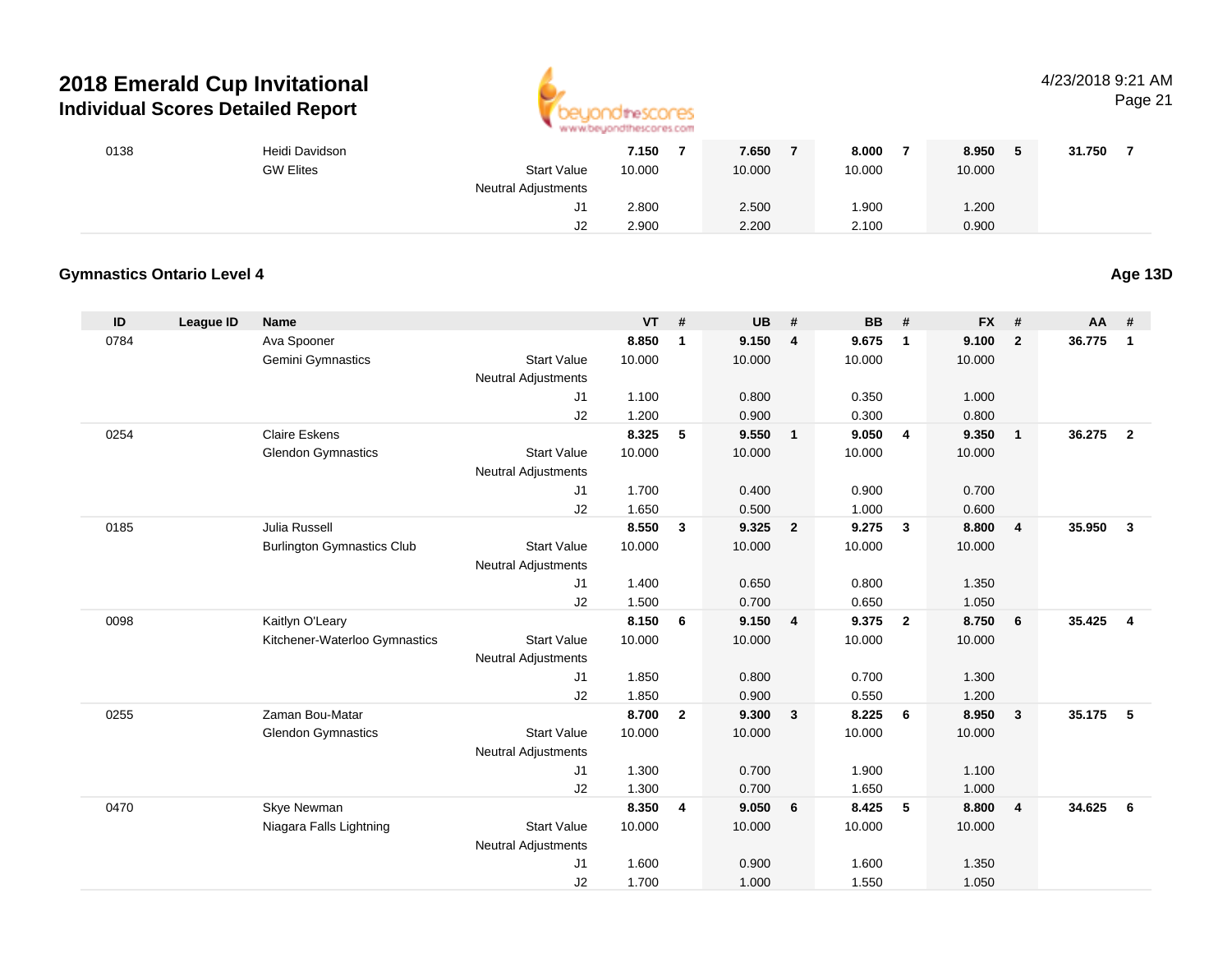

### **Gymnastics Ontario Level 4**

| ID   | <b>League ID</b> | <b>Name</b>                       |                            | <b>VT</b> | #            | <b>UB</b> | #                       | <b>BB</b> | #              | <b>FX</b> | #              | <b>AA</b> | #              |
|------|------------------|-----------------------------------|----------------------------|-----------|--------------|-----------|-------------------------|-----------|----------------|-----------|----------------|-----------|----------------|
| 0183 |                  | Genevieve Karnis                  |                            | 8.325     | $\mathbf{2}$ | 9.500     | $\mathbf{1}$            | 9.000     | $\overline{4}$ | 9.625     | $\mathbf{1}$   | 36.450    | $\mathbf{1}$   |
|      |                  | <b>Burlington Gymnastics Club</b> | <b>Start Value</b>         | 10.000    |              | 10.000    |                         | 10.000    |                | 10.000    |                |           |                |
|      |                  |                                   | <b>Neutral Adjustments</b> |           |              |           |                         |           |                |           |                |           |                |
|      |                  |                                   | J1                         | 1.600     |              | 0.500     |                         | 1.100     |                | 0.450     |                |           |                |
|      |                  |                                   | J2                         | 1.750     |              | 0.500     |                         | 0.900     |                | 0.300     |                |           |                |
| 0782 |                  | Sofya Pekarskaya                  |                            | 8.100     | 4            | 9.350     | $\overline{\mathbf{2}}$ | 9.350     | $\overline{1}$ | 9.550     | 3              | 36.350    | $\overline{2}$ |
|      |                  | Gemini Gymnastics                 | <b>Start Value</b>         | 10.000    |              | 10.000    |                         | 10.000    |                | 10.000    |                |           |                |
|      |                  |                                   | Neutral Adjustments        |           |              |           |                         | $-0.100$  |                |           |                |           |                |
|      |                  |                                   | J1                         | 1.950     |              | 0.600     |                         | 0.600     |                | 0.500     |                |           |                |
|      |                  |                                   | J2                         | 1.850     |              | 0.700     |                         | 0.500     |                | 0.400     |                |           |                |
| 0442 |                  | Mya Todosijevic                   |                            | 8.325     | $\mathbf{2}$ | 9.000     | $\overline{4}$          | 9.325     | $\overline{2}$ | 9.575     | $\overline{2}$ | 36.225    | $\mathbf{3}$   |
|      |                  | <b>TGI</b>                        | <b>Start Value</b>         | 10.000    |              | 10.000    |                         | 10.000    |                | 10.000    |                |           |                |
|      |                  |                                   | <b>Neutral Adjustments</b> |           |              |           |                         |           |                |           |                |           |                |
|      |                  |                                   | J1                         | 1.550     |              | 1.000     |                         | 0.600     |                | 0.450     |                |           |                |
|      |                  |                                   | J2                         | 1.800     |              | 1.000     |                         | 0.750     |                | 0.400     |                |           |                |
| 0783 |                  | Cianna Saxinger                   |                            | 8.700     | $\mathbf{1}$ | 9.150     | $\overline{\mathbf{3}}$ | 9.150     | 3              | 8.925     | 4              | 35.925    | 4              |
|      |                  | Gemini Gymnastics                 | <b>Start Value</b>         | 10.000    |              | 10.000    |                         | 10.000    |                | 10.000    |                |           |                |
|      |                  |                                   | <b>Neutral Adjustments</b> |           |              |           |                         | $-0.100$  |                |           |                |           |                |
|      |                  |                                   | J1                         | 1.250     |              | 0.850     |                         | 0.750     |                | 1.150     |                |           |                |
|      |                  |                                   | J2                         | 1.350     |              | 0.850     |                         | 0.750     |                | 1.000     |                |           |                |
| 0719 |                  | Angelina Couto                    |                            | 7.450     | 6            | 7.900     | $-5$                    | 7.150     | 6              | 8.500     | 5              | 31.000    | 5              |
|      |                  | Forest City Gym Club              | <b>Start Value</b>         | 10.000    |              | 10.000    |                         | 10.000    |                | 10.000    |                |           |                |
|      |                  |                                   | <b>Neutral Adjustments</b> |           |              |           |                         |           |                |           |                |           |                |
|      |                  |                                   | J1                         | 2.500     |              | 2.200     |                         | 3.050     |                | 1.350     |                |           |                |
|      |                  |                                   | J2                         | 2.600     |              | 2.000     |                         | 2.650     |                | 1.650     |                |           |                |
| 0687 |                  | Anneliese Salt                    |                            | 7.575     | 5            | 5.350     | 6                       | 8.825     | 5              | 8.125     | 6              | 29.875    | 6              |
|      |                  | Sudbury Salto Gymnastics Club     | <b>Start Value</b>         | 10.000    |              | 10.000    |                         | 10.000    |                | 10.000    |                |           |                |
|      |                  |                                   | <b>Neutral Adjustments</b> |           |              |           |                         |           |                |           |                |           |                |
|      |                  |                                   | J1                         | 2.350     |              | 4.800     |                         | 1.200     |                | 1.750     |                |           |                |
|      |                  |                                   | J2                         | 2.500     |              | 4.500     |                         | 1.150     |                | 2.000     |                |           |                |

**Age 13E**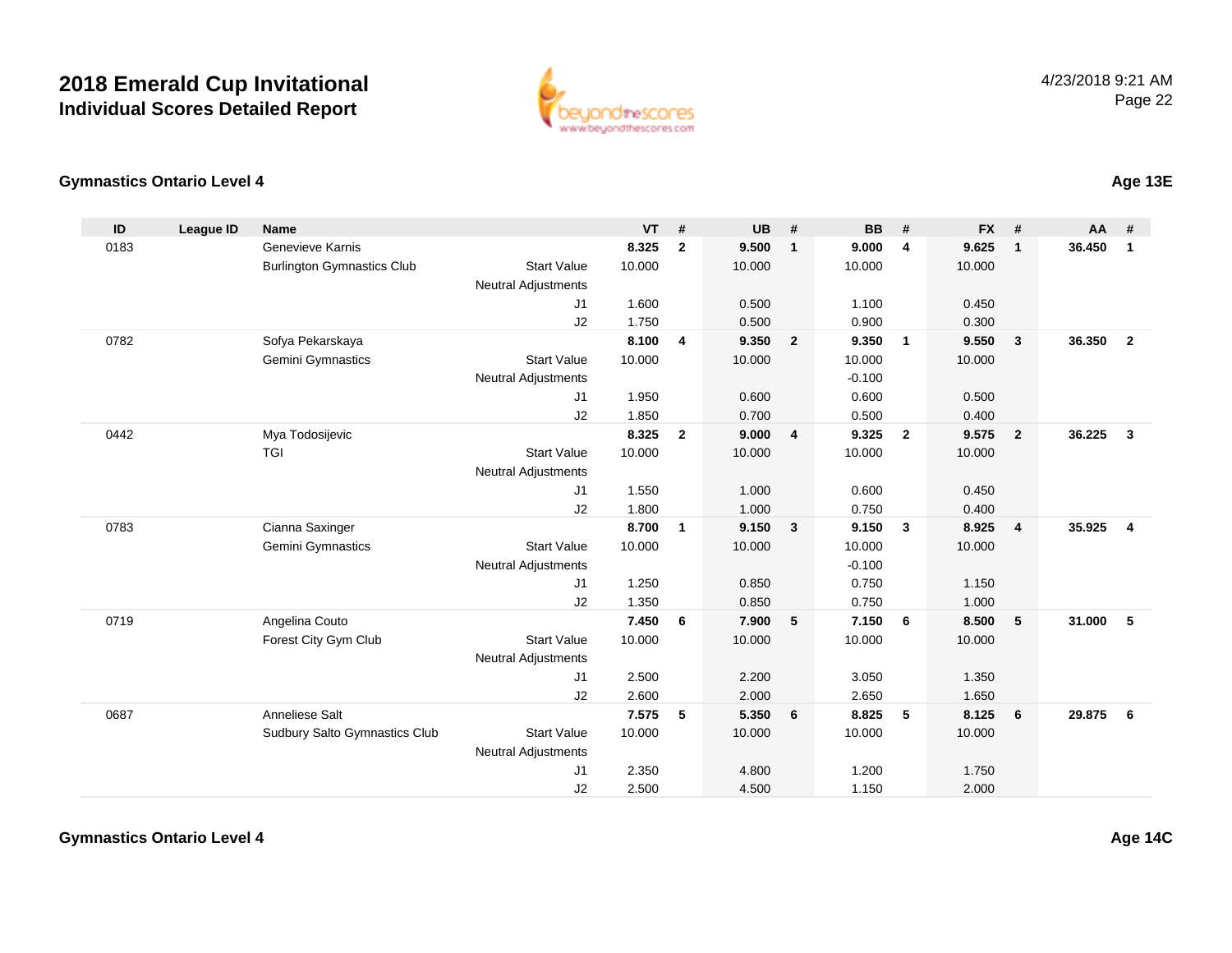

| ID   | League ID | <b>Name</b>                    |                            | $VT$ #         |                | <b>UB</b>      | #                       | <b>BB</b>      | #              | FX #           |                         | AA     | #                       |
|------|-----------|--------------------------------|----------------------------|----------------|----------------|----------------|-------------------------|----------------|----------------|----------------|-------------------------|--------|-------------------------|
| 0100 |           | Maria Peralta                  |                            | 9.075          | $\overline{2}$ | 8.800          | $\overline{2}$          | 8.800          | $\mathbf{3}$   | 9.175          | $\overline{\mathbf{2}}$ | 35.850 | $\overline{1}$          |
|      |           | Kitchener-Waterloo Gymnastics  | <b>Start Value</b>         | 10.000         |                | 10.000         |                         | 10.000         |                | 10.000         |                         |        |                         |
|      |           |                                | <b>Neutral Adjustments</b> |                |                |                |                         |                |                |                |                         |        |                         |
|      |           |                                | J1                         | 0.950          |                | 1.100          |                         | 1.200          |                | 0.850          |                         |        |                         |
|      |           |                                | J2                         | 0.900          |                | 1.300          |                         | 1.200          |                | 0.800          |                         |        |                         |
| 0058 |           | Mackenzie Latimer              |                            | 9.000          | 3              | 8.350          | 5                       | 9.050          | $\overline{1}$ | 9.225          | $\overline{1}$          | 35.625 | $\overline{2}$          |
|      |           | London Gym Academy             | <b>Start Value</b>         | 10.000         |                | 10.000         |                         | 10.000         |                | 10.000         |                         |        |                         |
|      |           |                                | <b>Neutral Adjustments</b> |                |                |                |                         |                |                |                |                         |        |                         |
|      |           |                                | J1                         | 1.000          |                | 1.800          |                         | 1.050          |                | 0.850          |                         |        |                         |
|      |           |                                | J2                         | 1.000          |                | 1.500          |                         | 0.850          |                | 0.700          |                         |        |                         |
| 0099 |           | Edna Vargas                    |                            | 8.750          | 4              | 8.900          | $\mathbf{1}$            | 9.025          | $\overline{2}$ | 8.900          | $\mathbf{3}$            | 35.575 | $\mathbf{3}$            |
|      |           | Kitchener-Waterloo Gymnastics  | <b>Start Value</b>         | 10.000         |                | 10.000         |                         | 10.000         |                | 10.000         |                         |        |                         |
|      |           |                                | <b>Neutral Adjustments</b> |                |                |                |                         |                |                |                |                         |        |                         |
|      |           |                                | J1<br>J2                   | 1.200<br>1.300 |                | 1.200<br>1.000 |                         | 1.100<br>0.850 |                | 1.200<br>1.000 |                         |        |                         |
| 0639 |           | Breanna Levy                   |                            | 8.575          | 5              | 8.750          | $\mathbf{3}$            | 8.650          | 4              | 8.475          | $6\phantom{1}6$         | 34.450 | $\overline{\mathbf{4}}$ |
|      |           | <b>Tristar Gymnastics Club</b> | <b>Start Value</b>         | 10.000         |                | 10.000         |                         | 10.000         |                | 10.000         |                         |        |                         |
|      |           |                                | <b>Neutral Adjustments</b> |                |                |                |                         |                |                |                |                         |        |                         |
|      |           |                                | J <sub>1</sub>             | 1.500          |                | 1.100          |                         | 1.350          |                | 1.650          |                         |        |                         |
|      |           |                                | J2                         | 1.350          |                | 1.400          |                         | 1.350          |                | 1.400          |                         |        |                         |
| 0137 |           | Mackenzie Walker               |                            | 9.100          | $\mathbf{1}$   | 8.500          | $\overline{\mathbf{4}}$ | 8.350          | 6              | 8.400          | $\overline{7}$          | 34.350 | - 5                     |
|      |           | <b>GW Elites</b>               | <b>Start Value</b>         | 10.000         |                | 10.000         |                         | 10.000         |                | 10.000         |                         |        |                         |
|      |           |                                | <b>Neutral Adjustments</b> |                |                |                |                         | $-0.100$       |                |                |                         |        |                         |
|      |           |                                | J1                         | 0.850          |                | 1.700          |                         | 1.600          |                | 1.600          |                         |        |                         |
|      |           |                                | J2                         | 0.950          |                | 1.300          |                         | 1.500          |                | 1.600          |                         |        |                         |
| 0136 |           | Madalyn Stachow                |                            | 8.525          | 6              | 7.600          | 6                       | 8.425          | 5              | 8.650          | 5                       | 33.200 | - 6                     |
|      |           | <b>GW Elites</b>               | <b>Start Value</b>         | 10.000         |                | 10.000         |                         | 10.000         |                | 10.000         |                         |        |                         |
|      |           |                                | <b>Neutral Adjustments</b> |                |                |                |                         |                |                |                |                         |        |                         |
|      |           |                                | J1                         | 1.500          |                | 2.300          |                         | 1.750          |                | 1.250          |                         |        |                         |
|      |           |                                | J2                         | 1.450          |                | 2.500          |                         | 1.400          |                | 1.450          |                         |        |                         |
| 0686 |           | <b>Emily Quenneville</b>       |                            | 7.900          | $\overline{7}$ | 7.400          | $\overline{7}$          | 7.300          | $\overline{7}$ | 8.800          | $\overline{4}$          | 31.400 | $\overline{7}$          |
|      |           | Sudbury Salto Gymnastics Club  | <b>Start Value</b>         | 10.000         |                | 10.000         |                         | 10.000         |                | 10.000         |                         |        |                         |
|      |           |                                | <b>Neutral Adjustments</b> |                |                |                |                         |                |                |                |                         |        |                         |
|      |           |                                | J <sub>1</sub>             | 2.400          |                | 2.600          |                         | 2.900          |                | 1.200          |                         |        |                         |
|      |           |                                | J2                         | 1.800          |                | 2.600          |                         | 2.500          |                | 1.200          |                         |        |                         |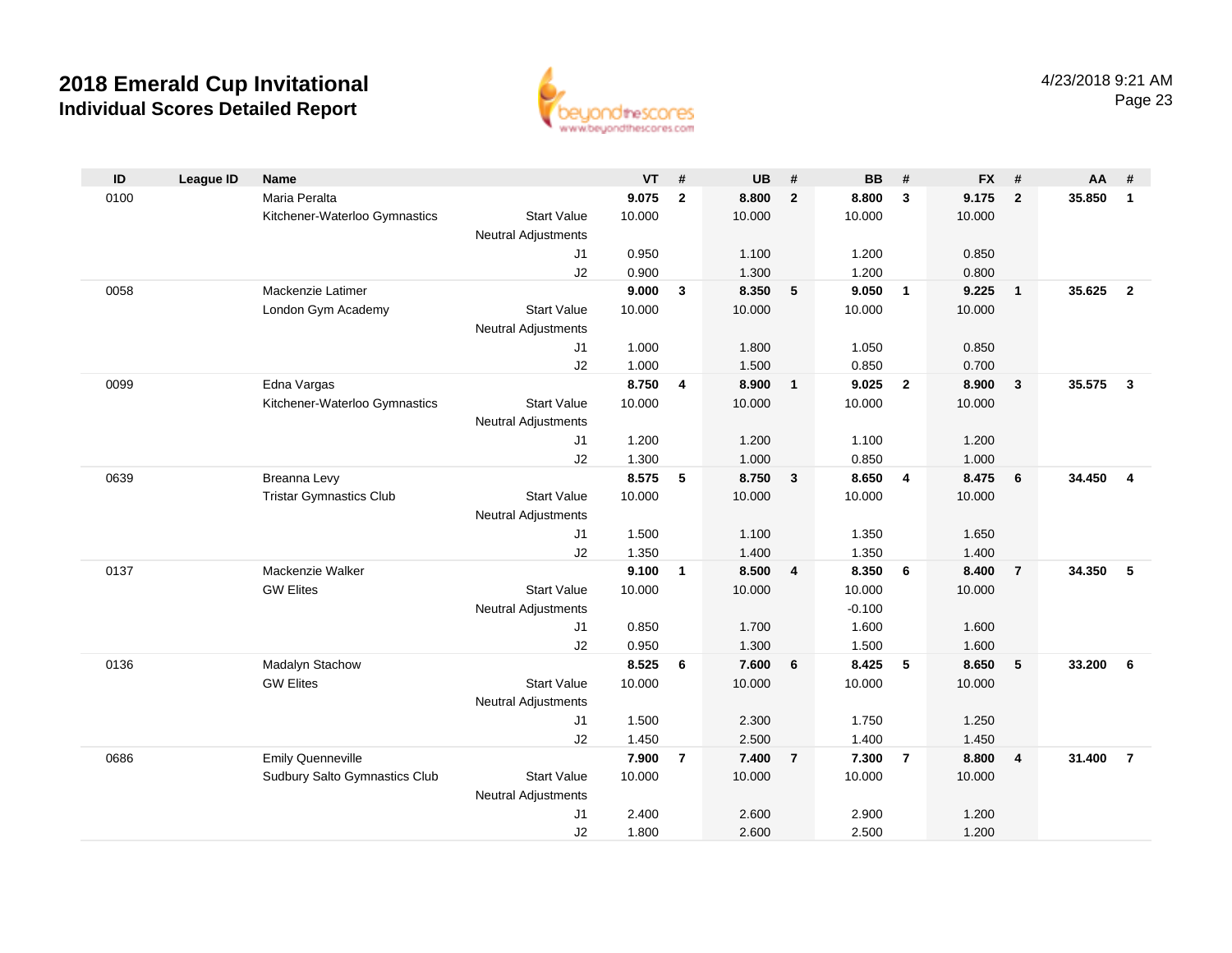

### **Gymnastics Ontario Level 4**

| ID   | <b>League ID</b> | <b>Name</b>                       |                            | <b>VT</b>      | #                       | <b>UB</b>      | #                        | <b>BB</b>      | #              | <b>FX</b>      | #              | AA     | #              |
|------|------------------|-----------------------------------|----------------------------|----------------|-------------------------|----------------|--------------------------|----------------|----------------|----------------|----------------|--------|----------------|
| 0092 |                  | Emma Da Silva                     |                            | 9.000          | $\overline{\mathbf{4}}$ | 9.350          | $\overline{2}$           | 8.800          | 6              | 9.725          | $\mathbf{1}$   | 36.875 | $\mathbf{1}$   |
|      |                  | Kitchener-Waterloo Gymnastics     | <b>Start Value</b>         | 10.000         |                         | 10.000         |                          | 10.000         |                | 10.000         |                |        |                |
|      |                  |                                   | <b>Neutral Adjustments</b> |                |                         |                |                          |                |                |                |                |        |                |
|      |                  |                                   | J <sub>1</sub>             | 0.900          |                         | 0.700          |                          | 1.150          |                | 0.250          |                |        |                |
|      |                  |                                   | J2                         | 1.100          |                         | 0.600          |                          | 1.250          |                | 0.300          |                |        |                |
| 0237 |                  | Haevyn Bole                       |                            | 9.175          | $\overline{2}$          | 9.550          | $\overline{\phantom{0}}$ | 8.775          | $\overline{7}$ | 9.350          | 5              | 36.850 | $\overline{2}$ |
|      |                  | St. Thomas Elgin                  | <b>Start Value</b>         | 10.000         |                         | 10.000         |                          | 10.000         |                | 10.000         |                |        |                |
|      |                  |                                   | <b>Neutral Adjustments</b> |                |                         |                |                          |                |                |                |                |        |                |
|      |                  |                                   | J1                         | 0.700          |                         | 0.400          |                          | 1.300          |                | 0.700          |                |        |                |
|      |                  |                                   | J2                         | 0.950          |                         | 0.500          |                          | 1.150          |                | 0.600          |                |        |                |
| 0257 |                  | Delilah Kaytar                    |                            | 8.925          | 5                       | 8.950          | 6                        | 9.425          | $\overline{2}$ | 9.450          | $\overline{4}$ | 36.750 | $\mathbf{3}$   |
|      |                  | <b>Glendon Gymnastics</b>         | <b>Start Value</b>         | 10.000         |                         | 10.000         |                          | 10.000         |                | 10.000         |                |        |                |
|      |                  |                                   | <b>Neutral Adjustments</b> |                |                         |                |                          |                |                |                |                |        |                |
|      |                  |                                   | J1                         | 1.100          |                         | 0.900          |                          | 0.500          |                | 0.600          |                |        |                |
|      |                  |                                   | J2                         | 1.050          |                         | 1.200          |                          | 0.650          |                | 0.500          |                |        |                |
| 0181 |                  | <b>Riley Ireland</b>              |                            | 9.325          | $\mathbf{1}$            | 9.225          | $\overline{\mathbf{3}}$  | 9.000          | $\overline{4}$ | 9.125          | $\overline{7}$ | 36.675 | $\overline{4}$ |
|      |                  | <b>Burlington Gymnastics Club</b> | <b>Start Value</b>         | 10.000         |                         | 10.000         |                          | 10.000         |                | 10.000         |                |        |                |
|      |                  |                                   | <b>Neutral Adjustments</b> |                |                         |                |                          |                |                |                |                |        |                |
|      |                  |                                   | J1                         | 0.750          |                         | 0.900          |                          | 1.100          |                | 0.950          |                |        |                |
|      |                  |                                   | J2                         | 0.600          |                         | 0.650          |                          | 0.900          |                | 0.800          |                |        |                |
| 0328 |                  | <b>Isabelle Setzkorn</b>          |                            | 8.900          | 6                       | 9.000          | $\sqrt{5}$               | 9.050          | $\mathbf{3}$   | 9.650          | $\mathbf{3}$   | 36,600 | 5              |
|      |                  | <b>Grand River Gymmies</b>        | <b>Start Value</b>         | 10.000         |                         | 10.000         |                          | 10.000         |                | 10.000         |                |        |                |
|      |                  |                                   | <b>Neutral Adjustments</b> |                |                         |                |                          |                |                |                |                |        |                |
|      |                  |                                   | J1                         | 1.200          |                         | 1.100          |                          | 0.900          |                | 0.300          |                |        |                |
|      |                  |                                   | J2                         | 1.000          |                         | 0.900          |                          | 1.000          |                | 0.400          |                |        |                |
| 0258 |                  | Anabel Rajapakkse                 |                            | 8.725          | $\overline{7}$          | 8.800          | $\overline{7}$           | 9.750          | $\overline{1}$ | 9.125          | $\overline{7}$ | 36,400 | 6              |
|      |                  | <b>Glendon Gymnastics</b>         | <b>Start Value</b>         | 10.000         |                         | 10.000         |                          | 10.000         |                | 10.000         |                |        |                |
|      |                  |                                   | <b>Neutral Adjustments</b> |                |                         |                |                          |                |                |                |                |        |                |
|      |                  |                                   | J1<br>J2                   | 1.200          |                         | 1.300<br>1.100 |                          | 0.300<br>0.200 |                | 0.800          |                |        |                |
| 0091 |                  | Danica Cober                      |                            | 1.350<br>8.600 | 8                       | 9.025          | $\overline{4}$           | 8.975          | 5              | 0.950<br>9.700 | $\overline{2}$ | 36.300 | $\overline{7}$ |
|      |                  |                                   | <b>Start Value</b>         | 10.000         |                         | 10.000         |                          | 10.000         |                | 10.000         |                |        |                |
|      |                  | Kitchener-Waterloo Gymnastics     | <b>Neutral Adjustments</b> |                |                         |                |                          |                |                |                |                |        |                |
|      |                  |                                   | J <sub>1</sub>             | 1.400          |                         | 0.950          |                          | 0.950          |                | 0.300          |                |        |                |
|      |                  |                                   | J2                         | 1.400          |                         | 1.000          |                          | 1.100          |                | 0.300          |                |        |                |
|      |                  |                                   |                            |                |                         |                |                          |                |                |                |                |        |                |

**Gym A - Age 10 A**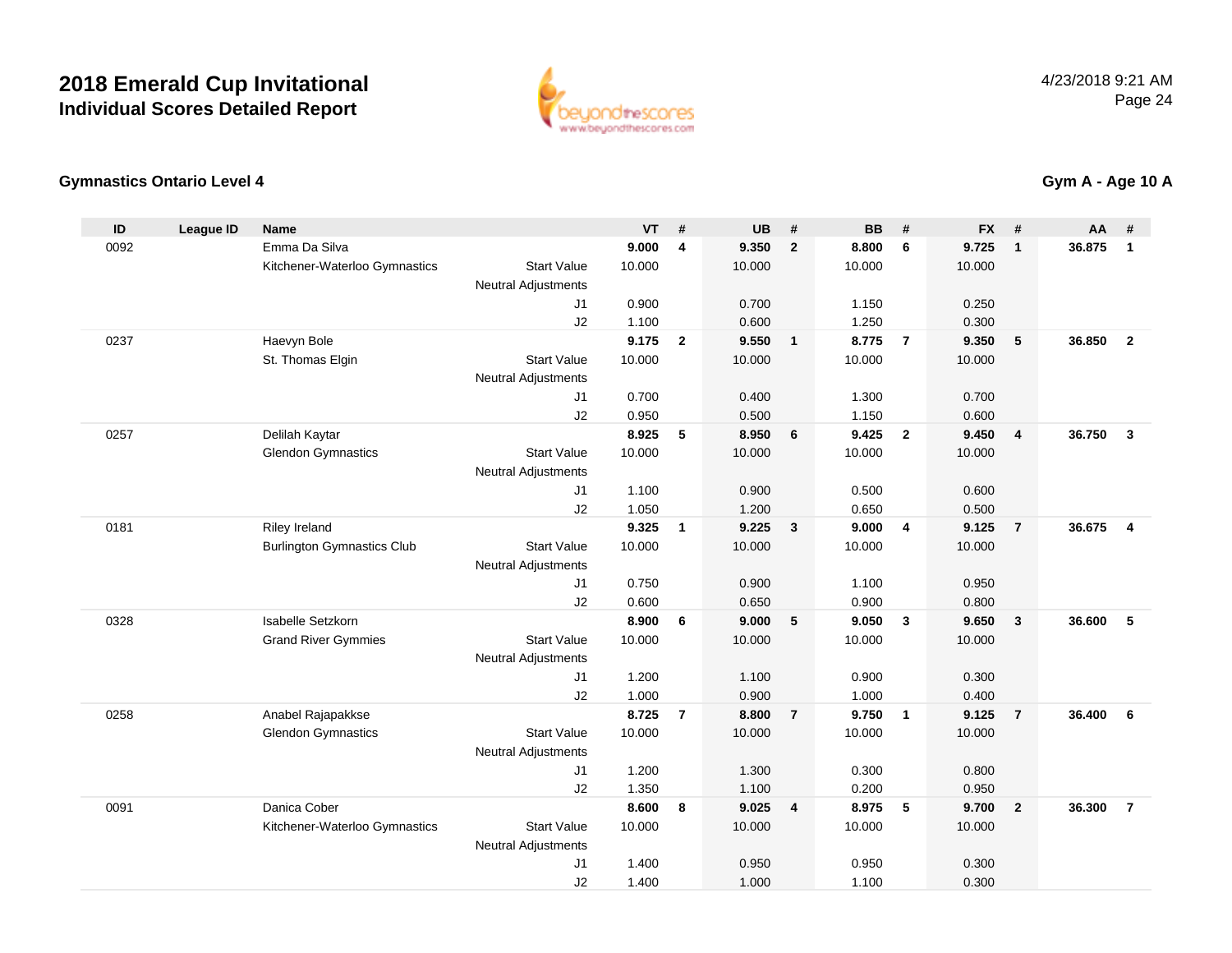

#### 4/23/2018 9:21 AMPage 25

| 0236 | Ainsley Brodrip  |                            | 9.025  | 8.625<br>8 | 8.475  | 9.200<br>- 6 | 35.325 |
|------|------------------|----------------------------|--------|------------|--------|--------------|--------|
|      | St. Thomas Elgin | <b>Start Value</b>         | 10.000 | 10.000     | 10.000 | 10.000       |        |
|      |                  | <b>Neutral Adjustments</b> |        |            |        |              |        |
|      |                  |                            | 0.950  | 1.550      | 1.450  | 0.700        |        |
|      |                  | J2                         | 1.000  | 1.200      | 1.600  | 0.900        |        |

### **Gymnastics Ontario Level 4**

**Gym A - Age 10 B**

| ID   | League ID | <b>Name</b>                   |                            | <b>VT</b> | #              | <b>UB</b> | #              | <b>BB</b> | #              | <b>FX</b> | #               | AA     | #              |
|------|-----------|-------------------------------|----------------------------|-----------|----------------|-----------|----------------|-----------|----------------|-----------|-----------------|--------|----------------|
| 0050 |           | Sophia Hosiawa                |                            | 9.525     | $\overline{2}$ | 8.925     | $\mathbf{3}$   | 9.525     | $\mathbf{1}$   | 9.625     | 3               | 37.600 | $\mathbf{1}$   |
|      |           | London Gym Academy            | <b>Start Value</b>         | 10.000    |                | 10.000    |                | 10.000    |                | 10.000    |                 |        |                |
|      |           |                               | <b>Neutral Adjustments</b> |           |                |           |                |           |                |           |                 |        |                |
|      |           |                               | J1                         | 0.400     |                | 0.950     |                | 0.550     |                | 0.350     |                 |        |                |
|      |           |                               | J2                         | 0.550     |                | 1.200     |                | 0.400     |                | 0.400     |                 |        |                |
| 0052 |           | Michela Raso                  |                            | 9.550     | $\mathbf{1}$   | 9.200     | $\mathbf{1}$   | 8.975     | 5              | 9.750     | $\overline{1}$  | 37.475 | $\overline{2}$ |
|      |           | London Gym Academy            | <b>Start Value</b>         | 10.000    |                | 10.000    |                | 10.000    |                | 10.000    |                 |        |                |
|      |           |                               | <b>Neutral Adjustments</b> |           |                |           |                |           |                |           |                 |        |                |
|      |           |                               | J1                         | 0.400     |                | 0.900     |                | 0.950     |                | 0.200     |                 |        |                |
|      |           |                               | J2                         | 0.500     |                | 0.700     |                | 1.100     |                | 0.300     |                 |        |                |
| 0330 |           | Isabella Zorro                |                            | 9.075     | 3              | 9.200     | $\mathbf{1}$   | 9.475     | $\overline{2}$ | 9.400     | 6               | 37.150 | $\mathbf{3}$   |
|      |           | <b>Grand River Gymmies</b>    | <b>Start Value</b>         | 10.000    |                | 10.000    |                | 10.000    |                | 10.000    |                 |        |                |
|      |           |                               | <b>Neutral Adjustments</b> |           |                |           |                |           |                |           |                 |        |                |
|      |           |                               | J <sub>1</sub>             | 0.900     |                | 0.850     |                | 0.550     |                | 0.500     |                 |        |                |
|      |           |                               | J2                         | 0.950     |                | 0.750     |                | 0.500     |                | 0.700     |                 |        |                |
| 0335 |           | <b>Addison Williams</b>       |                            | 8.600     | 5              | 8.550     | 5              | 9.150     | $\overline{4}$ | 9.525     | $\overline{4}$  | 35.825 | $\overline{4}$ |
|      |           | <b>Grand River Gymmies</b>    | <b>Start Value</b>         | 10.000    |                | 10.000    |                | 10.000    |                | 10.000    |                 |        |                |
|      |           |                               | <b>Neutral Adjustments</b> |           |                |           |                |           |                |           |                 |        |                |
|      |           |                               | J1                         | 1.400     |                | 1.300     |                | 0.800     |                | 0.400     |                 |        |                |
|      |           |                               | J2                         | 1.400     |                | 1.600     |                | 0.900     |                | 0.550     |                 |        |                |
| 0090 |           | <b>Brooke Park</b>            |                            | 9.050     | 4              | 8.775     | $\overline{4}$ | 8.175     | 8              | 9.675     | $\overline{2}$  | 35.675 | 5              |
|      |           | Kitchener-Waterloo Gymnastics | <b>Start Value</b>         | 10.000    |                | 10.000    |                | 10.000    |                | 10.000    |                 |        |                |
|      |           |                               | <b>Neutral Adjustments</b> |           |                |           |                | $-0.100$  |                |           |                 |        |                |
|      |           |                               | J1                         | 0.900     |                | 1.300     |                | 1.650     |                | 0.300     |                 |        |                |
|      |           |                               | J2                         | 1.000     |                | 1.150     |                | 1.800     |                | 0.350     |                 |        |                |
| 0282 |           | Christina Grammatico          |                            | 8.200     | 8              | 7.725     | 8              | 9.450     | $\mathbf{3}$   | 9.450     | $5\phantom{.0}$ | 34.825 | 6              |
|      |           | <b>Winstars Gymnastics</b>    | <b>Start Value</b>         | 10.000    |                | 10.000    |                | 10.000    |                | 10.000    |                 |        |                |
|      |           |                               | <b>Neutral Adjustments</b> |           |                |           |                |           |                |           |                 |        |                |
|      |           |                               | J <sub>1</sub>             | 1.800     |                | 2.150     |                | 0.500     |                | 0.500     |                 |        |                |
|      |           |                               | J2                         | 1.800     |                | 2.400     |                | 0.600     |                | 0.600     |                 |        |                |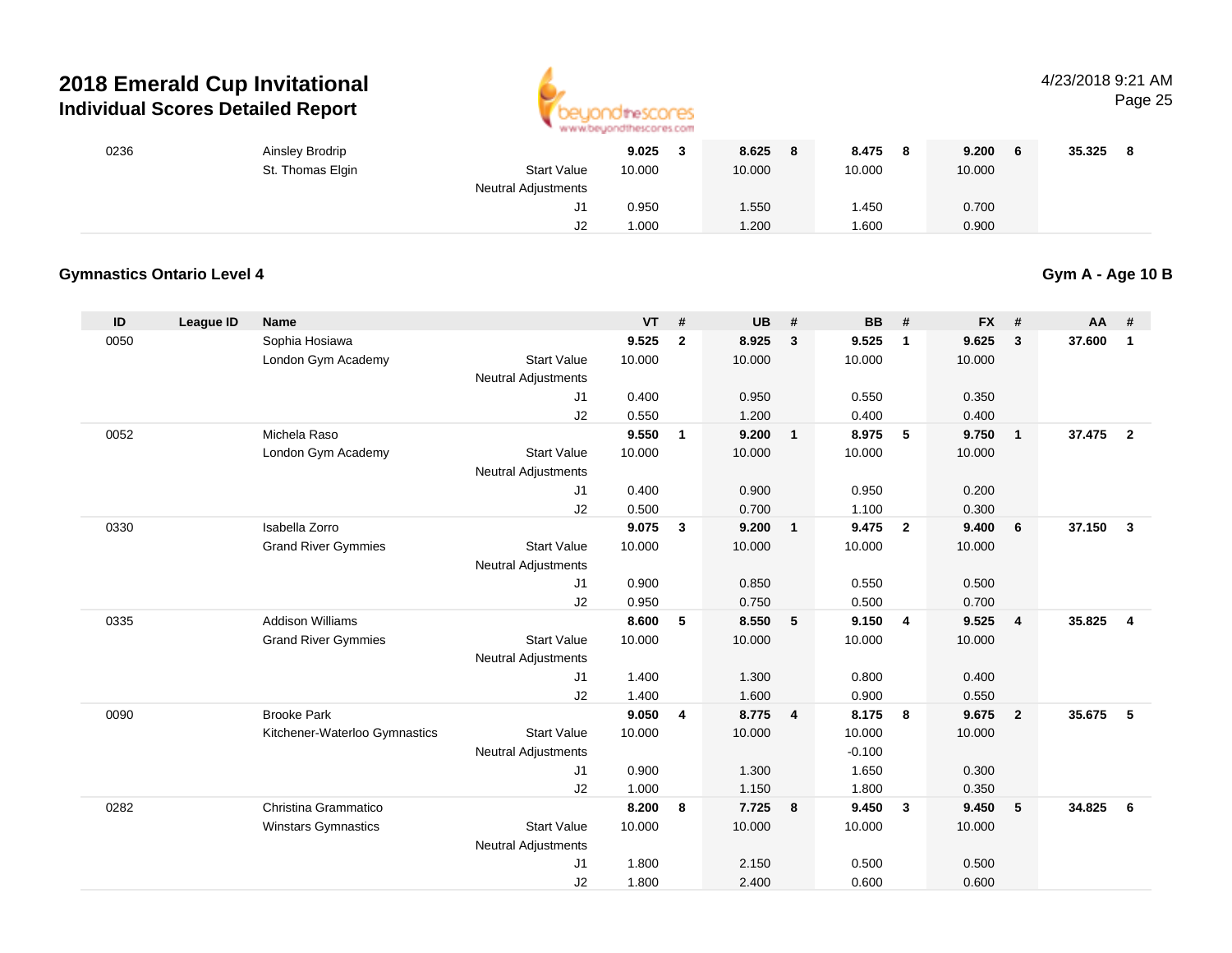

| 0142 | Sophie Robertson-Hogg |                     | 8.600  | 5 | 7.900  | 6 | 8.550  | - 6 | 9.050  | $\overline{7}$ | 34.100 |    |
|------|-----------------------|---------------------|--------|---|--------|---|--------|-----|--------|----------------|--------|----|
|      | <b>GW Elites</b>      | <b>Start Value</b>  | 10.000 |   | 10.000 |   | 10.000 |     | 10.000 |                |        |    |
|      |                       | Neutral Adjustments |        |   |        |   |        |     |        |                |        |    |
|      |                       | J1                  | 1.400  |   | 2.200  |   | 1.500  |     | 0.900  |                |        |    |
|      |                       | J2                  | 1.400  |   | 2.000  |   | 1.400  |     | 1.000  |                |        |    |
| 0028 | N'Tayea Ladd          |                     | 8.225  | 7 | 7.850  |   | 8.325  | - 7 | 8.700  | -8             | 33.100 | -8 |
|      | Blenheim-Kent         | <b>Start Value</b>  | 10.000 |   | 10.000 |   | 10.000 |     | 10.000 |                |        |    |
|      |                       | Neutral Adjustments |        |   |        |   |        |     |        |                |        |    |
|      |                       | J1                  | 1.700  |   | 2.100  |   | 1.700  |     | 1.200  |                |        |    |
|      |                       | J2                  | 1.850  |   | 2.200  |   | 1.650  |     | 1.400  |                |        |    |

### **Gymnastics Ontario Level 4**

| ID   | League ID | <b>Name</b>                   |                            | <b>VT</b> | #              | <b>UB</b> | #                       | <b>BB</b> | #                       | <b>FX</b> | #                       | <b>AA</b> | #                       |
|------|-----------|-------------------------------|----------------------------|-----------|----------------|-----------|-------------------------|-----------|-------------------------|-----------|-------------------------|-----------|-------------------------|
| 0235 |           | <b>Heidi Thorpe</b>           |                            | 9.475     | 1              | 9.250     | $\overline{1}$          | 9.500     | $\overline{2}$          | 9.450     | 4                       | 37.675    | $\mathbf{1}$            |
|      |           | St. Thomas Elgin              | <b>Start Value</b>         | 10.000    |                | 10.000    |                         | 10.000    |                         | 10.000    |                         |           |                         |
|      |           |                               | Neutral Adjustments        |           |                |           |                         |           |                         |           |                         |           |                         |
|      |           |                               | J1                         | 0.550     |                | 0.900     |                         | 0.450     |                         | 0.600     |                         |           |                         |
|      |           |                               | J2                         | 0.500     |                | 0.600     |                         | 0.550     |                         | 0.500     |                         |           |                         |
| 0089 |           | Kyanna Themistocleous         |                            | 9.150     | 3              | 9.175     | $\overline{\mathbf{2}}$ | 9.225     | $\overline{\mathbf{3}}$ | 9.800     | $\overline{1}$          | 37.350    | $\mathbf{2}$            |
|      |           | Kitchener-Waterloo Gymnastics | <b>Start Value</b>         | 10.000    |                | 10.000    |                         | 10.000    |                         | 10.000    |                         |           |                         |
|      |           |                               | <b>Neutral Adjustments</b> |           |                |           |                         |           |                         |           |                         |           |                         |
|      |           |                               | J1                         | 0.900     |                | 0.850     |                         | 0.800     |                         | 0.200     |                         |           |                         |
|      |           |                               | J2                         | 0.800     |                | 0.800     |                         | 0.750     |                         | 0.200     |                         |           |                         |
| 0048 |           | <b>Ashley Bolster</b>         |                            | 9.000     | 4              | 9.100     | $\overline{\mathbf{3}}$ | 8.900     | $\overline{4}$          | 9.625     | $\overline{\mathbf{3}}$ | 36.625    | $\mathbf{3}$            |
|      |           | London Gym Academy            | <b>Start Value</b>         | 10.000    |                | 10.000    |                         | 10.000    |                         | 10.000    |                         |           |                         |
|      |           |                               | <b>Neutral Adjustments</b> |           |                |           |                         | $-0.100$  |                         |           |                         |           |                         |
|      |           |                               | J1                         | 0.850     |                | 0.800     |                         | 1.050     |                         | 0.400     |                         |           |                         |
|      |           |                               | J2                         | 1.150     |                | 1.000     |                         | 0.950     |                         | 0.350     |                         |           |                         |
| 0049 |           | Megan Gaylard                 |                            | 9.250     | $\overline{2}$ | 7.975     | $6\overline{6}$         | 9.525     | $\overline{1}$          | 9.725     | $\overline{2}$          | 36.475    | $\overline{\mathbf{4}}$ |
|      |           | London Gym Academy            | <b>Start Value</b>         | 10.000    |                | 10.000    |                         | 10.000    |                         | 10.000    |                         |           |                         |
|      |           |                               | <b>Neutral Adjustments</b> |           |                |           |                         |           |                         |           |                         |           |                         |
|      |           |                               | J1                         | 0.700     |                | 2.150     |                         | 0.500     |                         | 0.300     |                         |           |                         |
|      |           |                               | J2                         | 0.800     |                | 1.900     |                         | 0.450     |                         | 0.250     |                         |           |                         |
| 0284 |           | <b>Grace Peltier</b>          |                            | 9.000     | 4              | 8.375     | 5                       | 8.600     | 5                       | 9.300     | 5                       | 35.275    | -5                      |
|      |           | <b>Winstars Gymnastics</b>    | <b>Start Value</b>         | 10.000    |                | 10.000    |                         | 10.000    |                         | 10.000    |                         |           |                         |
|      |           |                               | <b>Neutral Adjustments</b> |           |                |           |                         | $-0.200$  |                         |           |                         |           |                         |
|      |           |                               | J1                         | 0.900     |                | 1.550     |                         | 1.250     |                         | 0.800     |                         |           |                         |
|      |           |                               | J2                         | 1.100     |                | 1.700     |                         | 1.150     |                         | 0.600     |                         |           |                         |

**Gym A - Age 10 C**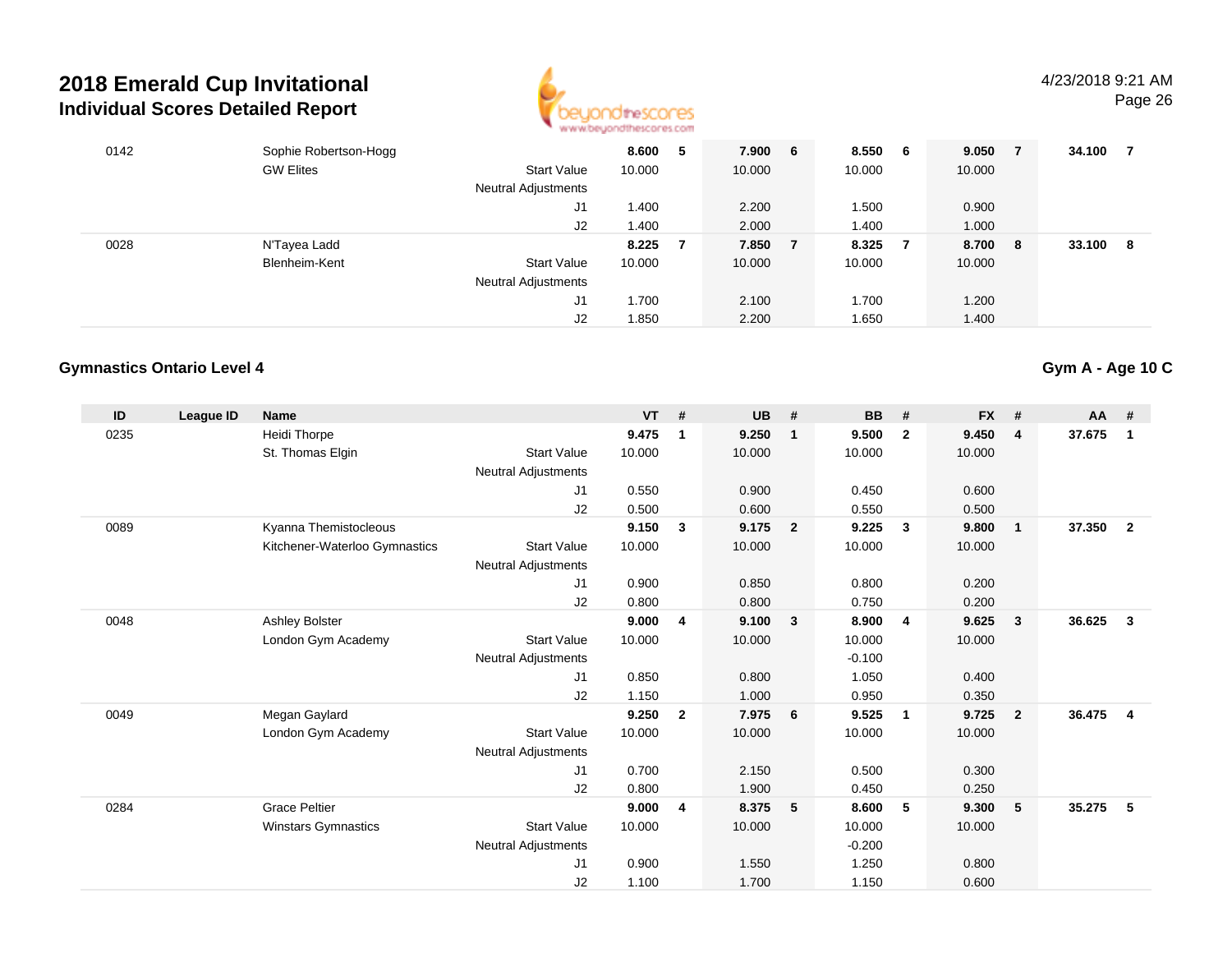

| 0280 | Kiara Belanger             |                            | 8.500  |     | 8.900  | 4 | 8.175  |     | 8.800  | -7  | 34.375 | -6 |
|------|----------------------------|----------------------------|--------|-----|--------|---|--------|-----|--------|-----|--------|----|
|      | <b>Winstars Gymnastics</b> | <b>Start Value</b>         | 10.000 |     | 10.000 |   | 10.000 |     | 10.000 |     |        |    |
|      |                            | Neutral Adjustments        |        |     |        |   |        |     |        |     |        |    |
|      |                            | J1                         | .500   |     | 1.000  |   | 1.900  |     | 1.100  |     |        |    |
|      |                            | J2                         | 1.500  |     | 1.200  |   | 1.750  |     | 1.300  |     |        |    |
| 0141 | <b>Claire Pringle</b>      |                            | 8.900  | - 6 | 7.900  | 7 | 8.300  | - 6 | 8.900  | - 6 | 34.000 |    |
|      | <b>GW Elites</b>           | <b>Start Value</b>         | 10.000 |     | 10.000 |   | 10.000 |     | 10.000 |     |        |    |
|      |                            | <b>Neutral Adjustments</b> |        |     |        |   |        |     |        |     |        |    |
|      |                            | J1                         | 1.100  |     | 2.200  |   | 1.750  |     | 1.100  |     |        |    |
|      |                            | J2                         | 1.100  |     | 2.000  |   | 1.650  |     | 1.100  |     |        |    |

#### **Gymnastics Ontario Level 4**

**ID League ID Name VT # UB # BB # FX # AA #** 0465 Simone Moreau **9.050 <sup>3</sup> 8.400 <sup>3</sup> 9.525 <sup>1</sup> 8.550 <sup>5</sup> 35.525 <sup>1</sup>** Niagara Falls Lightning Start Value 10.000 10.000 10.000 10.000 Neutral Adjustments J1 1.050 1.650 0.400 1.400 J2 0.850 1.550 0.550 1.500 0451 Danity Kuz **8.075 <sup>6</sup> 8.925 <sup>1</sup> 9.475 <sup>2</sup> 9.025 <sup>2</sup> 35.500 <sup>2</sup>** TGI Start Valuee 10.000 10.000 10.000 10.000 Neutral Adjustments J1 1.800 1.150 0.450 0.850 J2 2.050 1.000 0.600 1.100 0481 Rylee Barron **9.075 <sup>2</sup> 8.000 <sup>4</sup> 9.275 <sup>3</sup> 9.100 <sup>1</sup> 35.450 <sup>3</sup>** Forest City Gym Club Start Value 10.000 10.000 10.000 10.000 Neutral Adjustments J1 0.850 2.000 0.750 1.000 J2 1.000 2.000 0.700 0.800 0857 Mila Simpatico **8.925 <sup>4</sup> 8.700 <sup>2</sup> 8.975 <sup>5</sup> 8.850 <sup>3</sup> 35.450 <sup>4</sup>** Tristar Gymnastics Clubb 3tart Value 10.000 10.000 10.000 10.000 10.000 Neutral Adjustments J1 1.100 1.400 0.950 1.200 J2 1.050 1.200 1.100 1.100 0541 Danica Zaruba **9.125 <sup>1</sup> 7.600 <sup>6</sup> 9.025 <sup>4</sup> 8.575 <sup>4</sup> 34.325 <sup>5</sup>** Forest City Gym Club Start Value 10.000 10.000 10.000 10.000 Neutral Adjustments -0.3002.100 J1 0.850 2.100 1.000 1.400 J20.900 2.100 0.950 1.450

**Gym B - Age 10 A**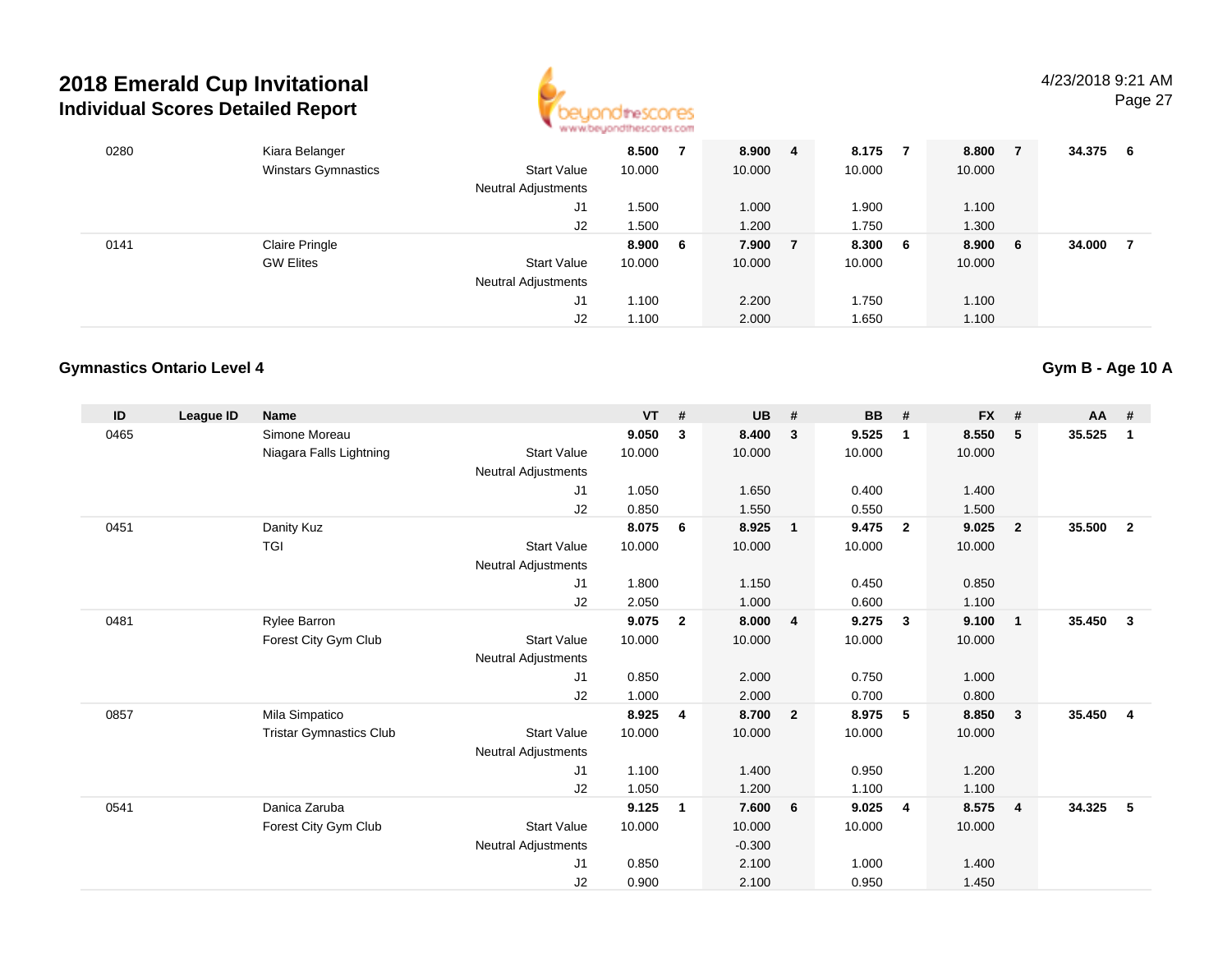

| 0519 | Olivia Plummer       |                            | 8.575  | 5 | 7.750  | 5 | 8.450  |     | 8.550  | -5 | 33.325 | -6 |
|------|----------------------|----------------------------|--------|---|--------|---|--------|-----|--------|----|--------|----|
|      | Forest City Gym Club | <b>Start Value</b>         | 10.000 |   | 10.000 |   | 10.000 |     | 10.000 |    |        |    |
|      |                      | <b>Neutral Adjustments</b> |        |   |        |   |        |     |        |    |        |    |
|      |                      | J1                         | .500   |   | 2.300  |   | 1.700  |     | 1.600  |    |        |    |
|      |                      | J2                         | 1.350  |   | 2.200  |   | 1.400  |     | 1.300  |    |        |    |
| 0509 | Payton Joseph        |                            | 7.725  |   | 7.300  |   | 8.800  | - 6 | 8.500  |    | 32.325 |    |
|      | Forest City Gym Club | <b>Start Value</b>         | 10.000 |   | 10.000 |   | 10.000 |     | 10.000 |    |        |    |
|      |                      | <b>Neutral Adjustments</b> |        |   |        |   |        |     |        |    |        |    |
|      |                      | J1                         | 2.200  |   | 2.700  |   | 1.300  |     | 1.500  |    |        |    |
|      |                      | J2                         | 2.350  |   | 2.700  |   | 1.100  |     | 1.500  |    |        |    |

### **Gymnastics Ontario Level 4**

| ID   | League ID | <b>Name</b>              |                            | <b>VT</b> | #           | UB     | #                       | <b>BB</b> | #                       | <b>FX</b> | #                       | $AA$ # |                |
|------|-----------|--------------------------|----------------------------|-----------|-------------|--------|-------------------------|-----------|-------------------------|-----------|-------------------------|--------|----------------|
| 0448 |           | Ava Rizakos              |                            | 9.100     | $\mathbf 1$ | 8.975  | $\overline{2}$          | 8.900     | $\overline{7}$          | 9.275     | $\overline{1}$          | 36.250 | $\mathbf{1}$   |
|      |           | <b>TGI</b>               | <b>Start Value</b>         | 10.000    |             | 10.000 |                         | 10.000    |                         | 10.000    |                         |        |                |
|      |           |                          | <b>Neutral Adjustments</b> |           |             |        |                         |           |                         |           |                         |        |                |
|      |           |                          | J <sub>1</sub>             | 0.750     |             | 0.950  |                         | 1.200     |                         | 0.800     |                         |        |                |
|      |           |                          | J <sub>2</sub>             | 1.050     |             | 1.100  |                         | 1.000     |                         | 0.650     |                         |        |                |
| 0449 |           | Bronwyn Blessing         |                            | 8.825     | 3           | 8.725  | $\overline{\mathbf{3}}$ | 9.525     | $\overline{\mathbf{2}}$ | 9.150     | $\overline{\mathbf{2}}$ | 36.225 | $\overline{2}$ |
|      |           | <b>TGI</b>               | <b>Start Value</b>         | 10.000    |             | 10.000 |                         | 10.000    |                         | 10.000    |                         |        |                |
|      |           |                          | <b>Neutral Adjustments</b> |           |             |        |                         |           |                         |           |                         |        |                |
|      |           |                          | J1                         | 1.200     |             | 1.350  |                         | 0.500     |                         | 0.800     |                         |        |                |
|      |           |                          | J2                         | 1.150     |             | 1.200  |                         | 0.450     |                         | 0.900     |                         |        |                |
| 0467 |           | Sophia Slyva             |                            | 9.100     | 1           | 8.450  | 5                       | 9.475     | $\mathbf{3}$            | 9.150     | $\overline{\mathbf{2}}$ | 36.175 | $\mathbf{3}$   |
|      |           | Niagara Falls Lightning  | <b>Start Value</b>         | 10.000    |             | 10.000 |                         | 10.000    |                         | 10.000    |                         |        |                |
|      |           |                          | <b>Neutral Adjustments</b> |           |             |        |                         |           |                         |           |                         |        |                |
|      |           |                          | J <sub>1</sub>             | 0.800     |             | 1.700  |                         | 0.600     |                         | 0.800     |                         |        |                |
|      |           |                          | J2                         | 1.000     |             | 1.400  |                         | 0.450     |                         | 0.900     |                         |        |                |
| 0384 |           | Daria Gillis             |                            | 8.625     | 5           | 9.300  | $\overline{1}$          | 9.325     | - 6                     | 8.725     | 5                       | 35.975 | 4              |
|      |           | Alpha Gymnastics Academy | <b>Start Value</b>         | 10.000    |             | 10.000 |                         | 10.000    |                         | 10.000    |                         |        |                |
|      |           |                          | <b>Neutral Adjustments</b> |           |             |        |                         |           |                         |           |                         |        |                |
|      |           |                          | J1                         | 1.300     |             | 0.600  |                         | 0.650     |                         | 1.300     |                         |        |                |
|      |           |                          | J2                         | 1.450     |             | 0.800  |                         | 0.700     |                         | 1.250     |                         |        |                |
| 0767 |           | Brooke Gyarmati          |                            | 8.625     | 5           | 8.600  | $\overline{4}$          | 9.375     | 5                       | 8.850     | $\overline{4}$          | 35.450 | 5              |
|      |           | Gemini Gymnastics        | <b>Start Value</b>         | 10.000    |             | 10.000 |                         | 10.000    |                         | 10.000    |                         |        |                |
|      |           |                          | <b>Neutral Adjustments</b> |           |             |        |                         |           |                         |           |                         |        |                |
|      |           |                          | J <sub>1</sub>             | 1.450     |             | 1.500  |                         | 0.650     |                         | 1.300     |                         |        |                |
|      |           |                          | J2                         | 1.300     |             | 1.300  |                         | 0.600     |                         | 1.000     |                         |        |                |

**Gym B - Age 10 B**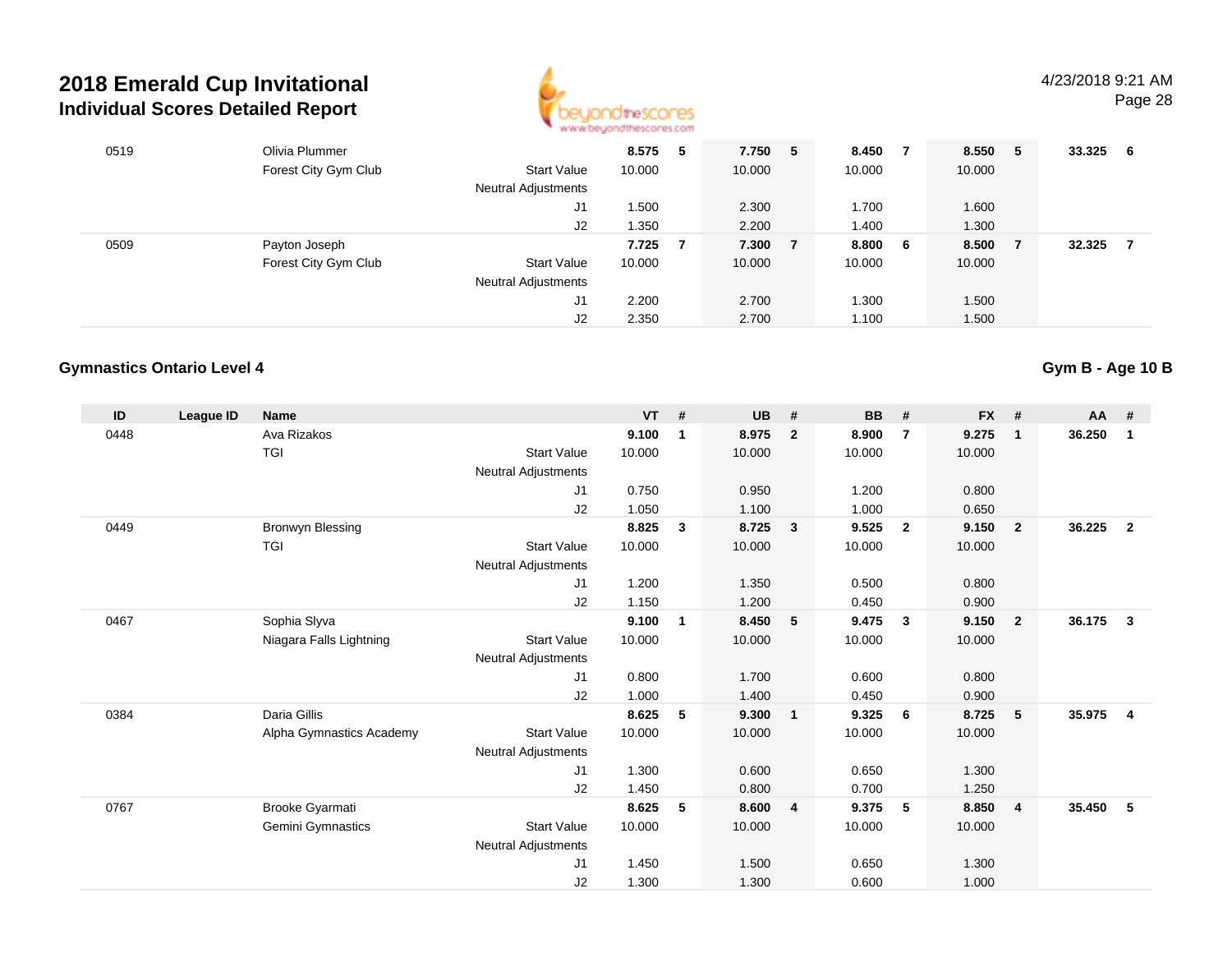

| 0592 | Aaliyah Elahie-Moore |                            | 8.475   | 8.350 6 |     | $9.700$ 1 | 8.725  | - 5 | 35.250 | - 6 |
|------|----------------------|----------------------------|---------|---------|-----|-----------|--------|-----|--------|-----|
|      | Gym Magic            | Start Value                | 10.000  | 10.000  |     | 10.000    | 10.000 |     |        |     |
|      |                      | Neutral Adjustments        |         |         |     |           |        |     |        |     |
|      |                      | J <sub>1</sub>             | 1.450   | 1.800   |     | 0.300     | 1.400  |     |        |     |
|      |                      | J2                         | 1.600   | 1.500   |     | 0.300     | 1.150  |     |        |     |
| 0770 | Ella Zamudio         |                            | 8.725 4 | 8.150   | - 7 | $9.425$ 4 | 8.700  | - 7 | 35.000 |     |
|      | Gemini Gymnastics    | Start Value                | 10.000  | 10.000  |     | 10.000    | 10.000 |     |        |     |
|      |                      | <b>Neutral Adjustments</b> |         |         |     | $-0.100$  |        |     |        |     |
|      |                      | J1                         | 1.300   | 1.900   |     | 0.550     | 1.300  |     |        |     |
|      |                      | J2                         | 1.250   | 1.800   |     | 0.400     | 1.300  |     |        |     |

#### **Gymnastics Ontario Level 4**

**ID League ID Name VT # UB # BB # FX # AA #** 0766 Téa Cortez **8.950 <sup>3</sup> 9.375 <sup>1</sup> 9.550 <sup>1</sup> 9.300 <sup>1</sup> 37.175 <sup>1</sup>** Gemini Gymnastics Start Valuee 10.000 10.000 10.000 10.000 Neutral Adjustments J1 1.000 0.550 0.450 0.650 J2 1.100 0.700 0.450 0.750 0768 Siena Ramos **8.525 <sup>5</sup> 8.950 <sup>2</sup> 9.450 <sup>2</sup> 9.025 <sup>2</sup> 35.950 <sup>2</sup>** Gemini Gymnastics Start Valuee 10.000 10.000 10.000 10.000 Neutral Adjustments $\sim$  -0.100 0.550 J1 1.400 1.100 0.550 1.000 J2 1.550 1.000 0.350 0.950 0250 Avalina Pellarin **9.225 <sup>1</sup> 8.825 <sup>3</sup> 9.250 <sup>4</sup> 8.650 <sup>5</sup> 35.950 <sup>3</sup>** Rose City Gymnastics Start Valuee 10.000 10.000 10.000 10.000 Neutral Adjustments J1 0.750 1.150 0.750 1.350 J2 0.800 1.200 0.750 1.350 0383 Payge Brochu **9.125 <sup>2</sup> 8.300 <sup>4</sup> 9.075 <sup>6</sup> 8.850 <sup>3</sup> 35.350 <sup>4</sup>** Alpha Gymnastics Academy Start Valuee 10.000 10.000 10.000 10.000 Neutral Adjustments $\sim$  -0.100 0.900 J1 0.800 1.800 0.900 1.200 J2 0.950 1.600 0.750 1.100 0460 Kyjiah Slowley **8.800 <sup>4</sup> 8.075 <sup>5</sup> 9.400 <sup>3</sup> 8.700 <sup>4</sup> 34.975 <sup>5</sup>** Niagara Falls Lightning Start Value 10.000 10.000 10.000 10.000 Neutral Adjustments J1 1.150 2.050 0.500 1.200 J21.250 1.800 0.700 1.400

**Gym B - Age 10 C**